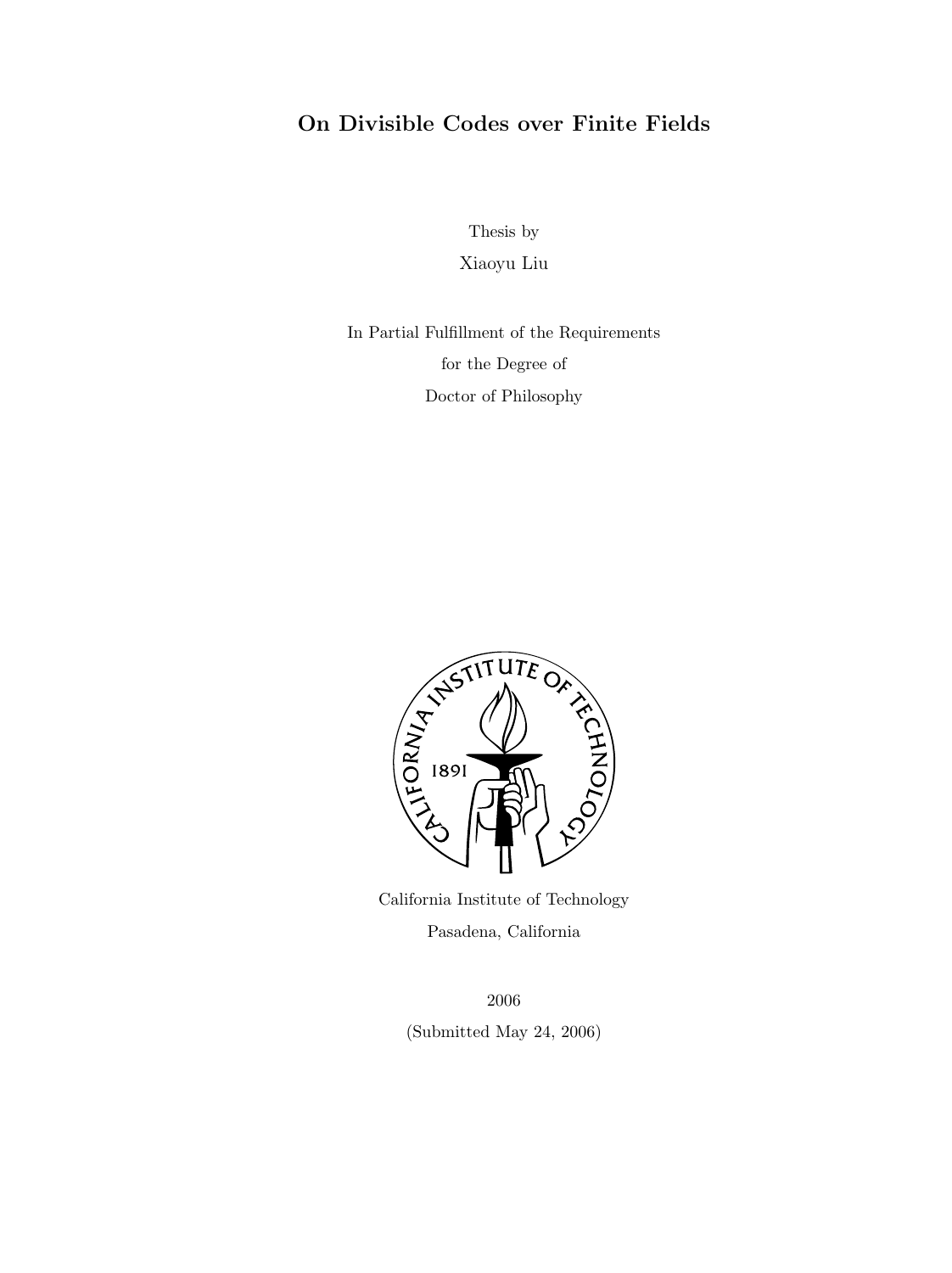c 2006 Xiaoyu Liu All Rights Reserved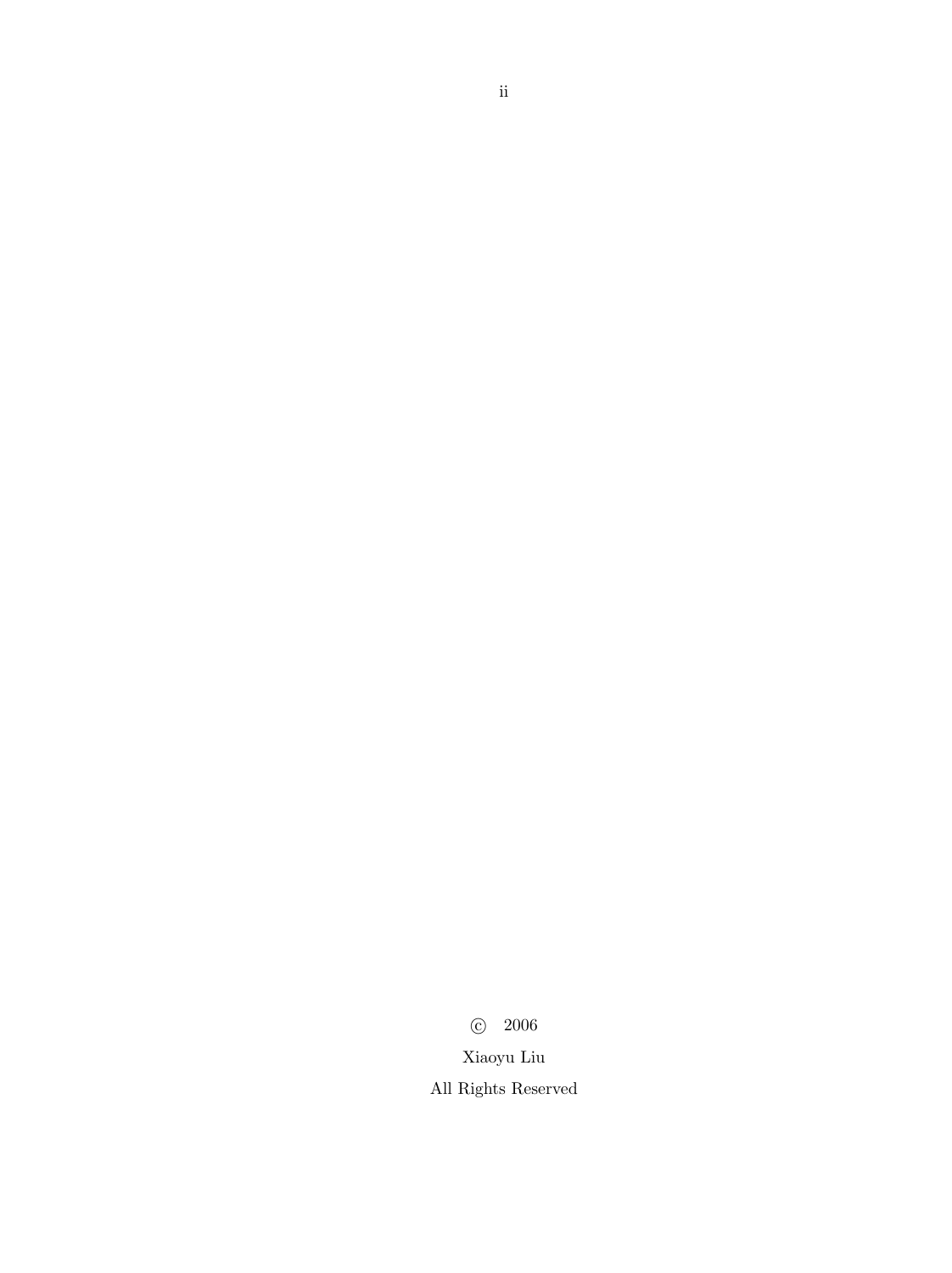In memory of my grandfather Lingyun Shaohan He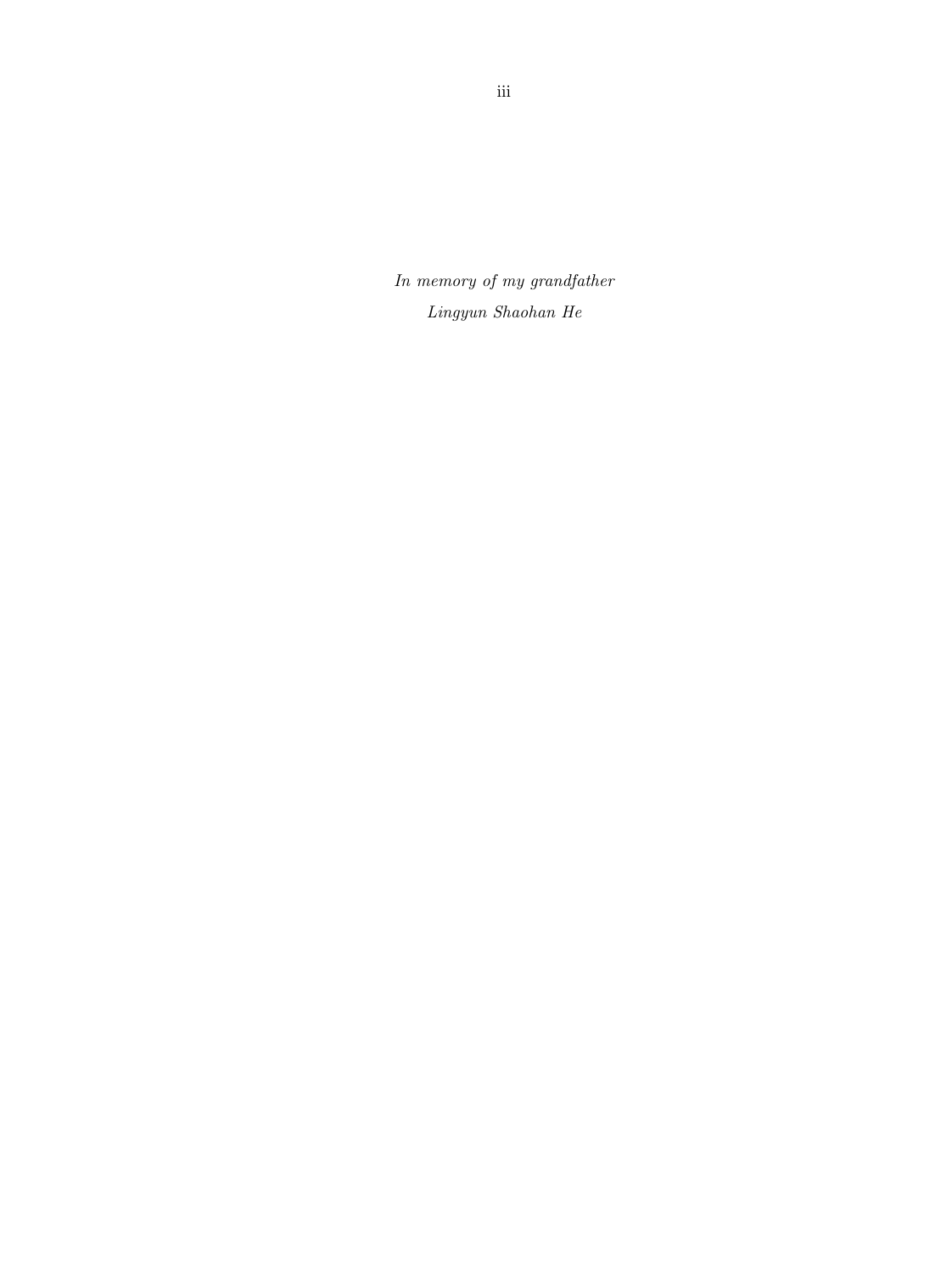## Acknowledgements

Foremost, I would like to acknowledge the guidance from my advisor, Rick Wilson, who got me interested in this line of research and helped me through many challenging situations. Next, I wish to thank the others on my committee – David Wales, Dinakar Ramakrishnan and Cheng-Yeaw Ku – for their willingness to help.

I thank the California Institute of Technology, and especially the Department of Mathematics, for providing me with an opportunity to pursue my Ph.D. degree, and supporting me for five wonderful years.

Appreciation also goes to the department staff: Elizabeth Wood, Stacey Croomes, Kathy Carreon, and Pamela Fong, for all their help that makes my everyday life easier so that I can focus my attention on research.

Finally, and most of all, I want to thank my parents, who have always been an endless source of love and support to me.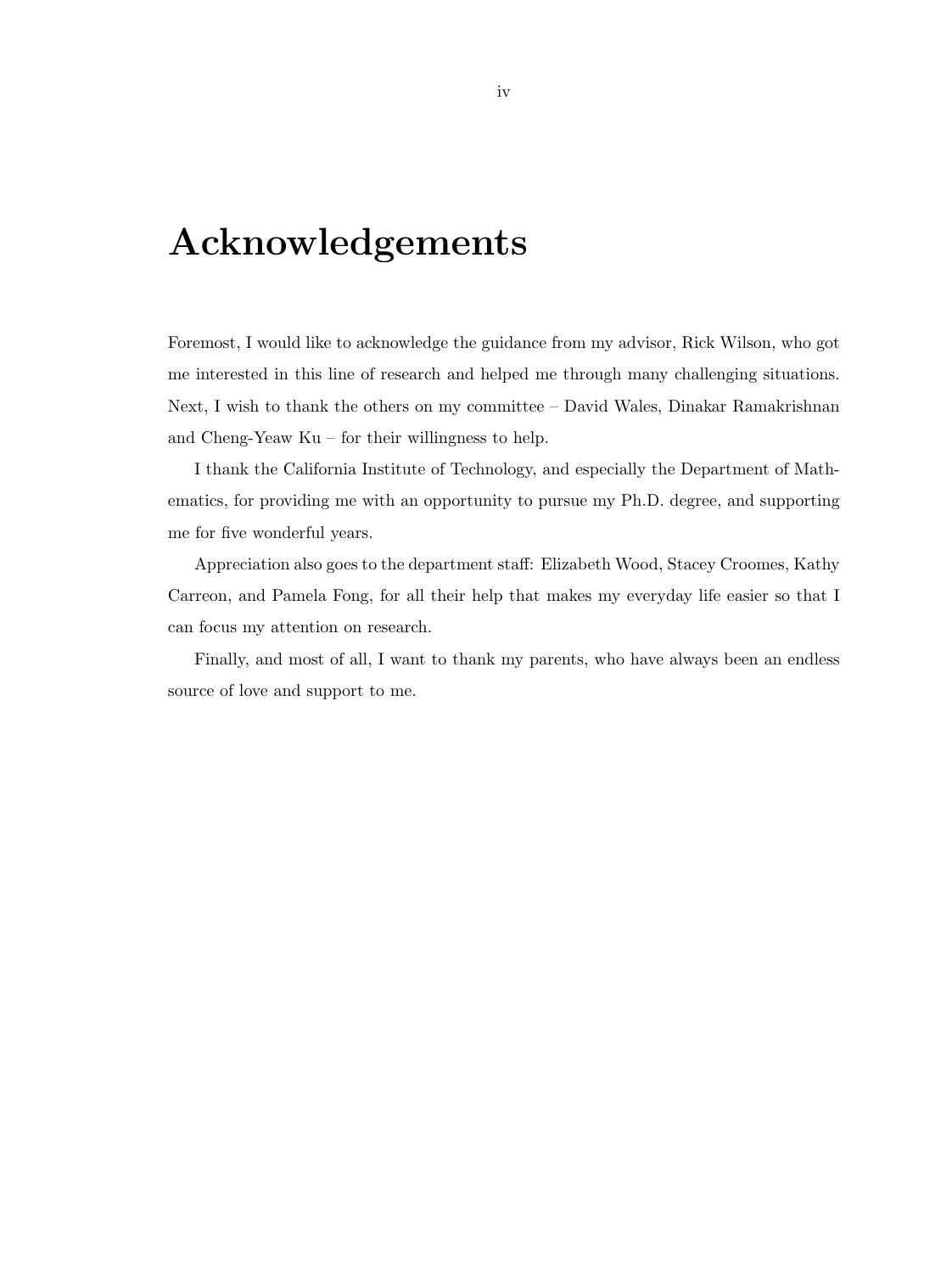## Abstract

We study a certain kind of linear codes, namely divisible codes, over finite fields. These codes, introduced by Harold N. Ward, have the property that all codeword weights share a common divisor larger than 1. These are interesting error-correcting codes because many optimal codes and/or classical codes exhibit nontrivial divisibility.

We first introduce an upper bound on dimensions of divisible codes in terms of their weight spectrums, as well as a divisibility criteria for linear codes over arbitrary finite fields. Both the bound and the criteria are given by Ward, and these are the primary results that initiate this work.

Our first result proves an equivalent condition of Ward's bound, which involves only some property of the weight distribution, but not any other properties (including the linearity) of the code. This equivalent condition consequently provides an alternative (and more elementary) proof of Ward's bound, and from the equivalence we extend Ward's bound to certain nonlinear codes.

Another perspective of the equivalence gives rise to our second result, which studies weights modulo a prime power in divisible codes. This is generalized from weights modulo a prime power in linear codes, and yields much better results than the linear code version does. With a similar method we propound a new bound that is proved to be better than Ward's bound.

Our third result concerns binary divisible codes of maximum dimension with given lengths. We start with level one and level two codes, which are well described from this point of view. For higher level codes we prove an induction theorem by using the binary version of the divisibility criteria, as well as Ward's bound and the new generated bound. Moreover, this induction theorem allows us to determine the exact bound and the codes that attain the bound for level three codes of relatively small length.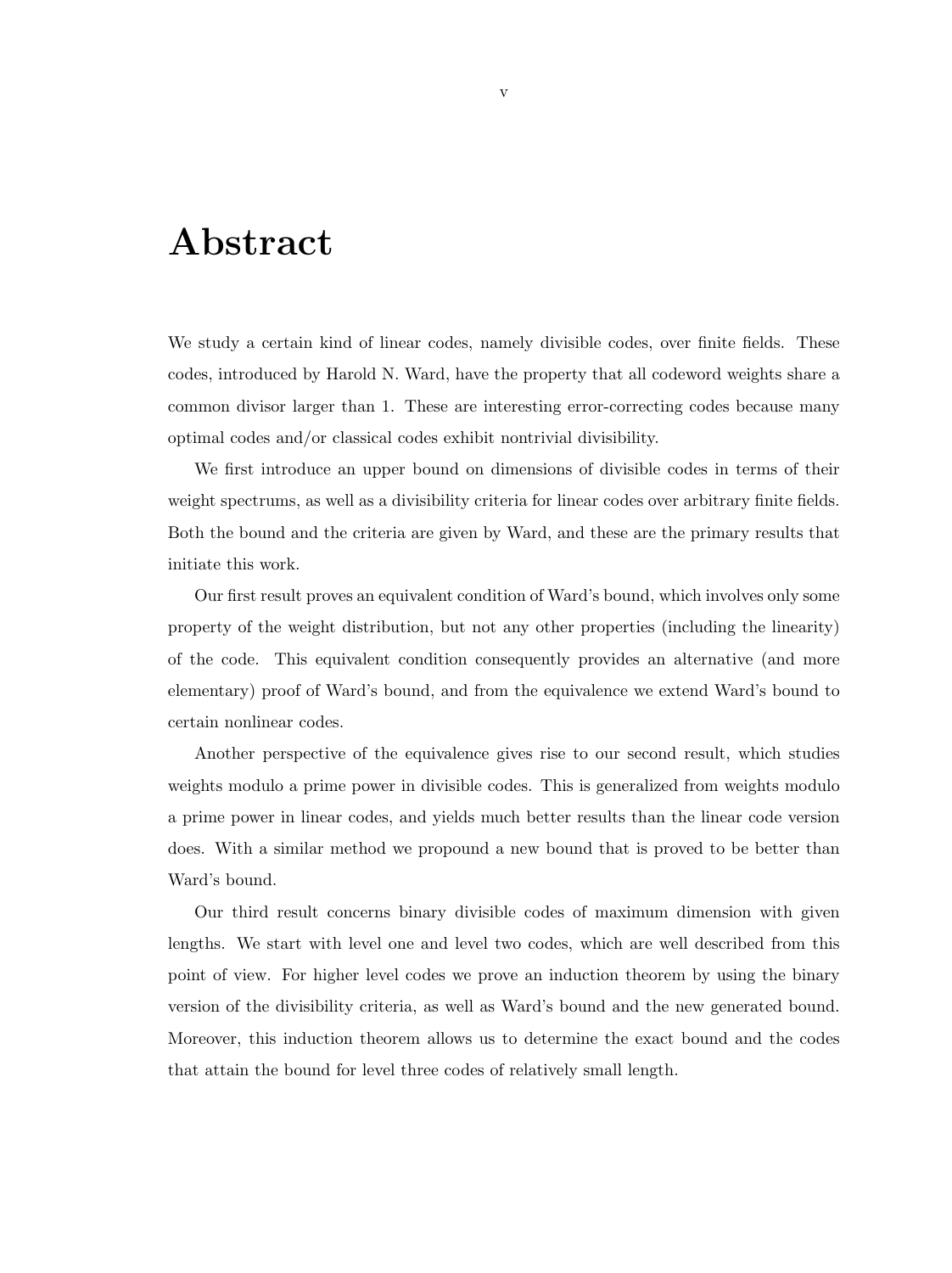# **Contents**

|          |                                                    |                                                           | Acknowledgements | iv |  |  |  |  |  |  |  |
|----------|----------------------------------------------------|-----------------------------------------------------------|------------------|----|--|--|--|--|--|--|--|
| Abstract |                                                    |                                                           |                  |    |  |  |  |  |  |  |  |
| 1        | Introduction                                       |                                                           |                  |    |  |  |  |  |  |  |  |
|          | 1.1                                                |                                                           |                  |    |  |  |  |  |  |  |  |
|          | 1.2                                                |                                                           |                  |    |  |  |  |  |  |  |  |
| $\bf{2}$ | On Ward's Bound                                    |                                                           |                  |    |  |  |  |  |  |  |  |
|          | 2.1                                                |                                                           |                  | 11 |  |  |  |  |  |  |  |
|          |                                                    | 2.1.1                                                     |                  | 12 |  |  |  |  |  |  |  |
|          |                                                    | 2.1.2                                                     |                  | 23 |  |  |  |  |  |  |  |
|          | 2.2                                                | An Analogous Bound on Binary $\mathbb{Z}_4$ -Linear Codes |                  |    |  |  |  |  |  |  |  |
|          |                                                    | 2.2.1                                                     |                  | 27 |  |  |  |  |  |  |  |
|          |                                                    | 2.2.2                                                     |                  | 28 |  |  |  |  |  |  |  |
|          |                                                    | 2.2.3                                                     |                  | 29 |  |  |  |  |  |  |  |
| 3        | Weights Modulo a Prime Power and a Related Bound   |                                                           |                  |    |  |  |  |  |  |  |  |
|          | 3.1                                                | Weights Modulo a Prime Power in Divisible Codes<br>32     |                  |    |  |  |  |  |  |  |  |
|          | 3.2                                                | 36                                                        |                  |    |  |  |  |  |  |  |  |
|          | 3.3                                                | 42                                                        |                  |    |  |  |  |  |  |  |  |
| 4        | <b>Binary Divisible Codes of Maximum Dimension</b> |                                                           |                  |    |  |  |  |  |  |  |  |
|          | 4.1                                                |                                                           |                  |    |  |  |  |  |  |  |  |
|          | 4.2                                                |                                                           |                  | 52 |  |  |  |  |  |  |  |
|          | 4.3                                                |                                                           |                  | 59 |  |  |  |  |  |  |  |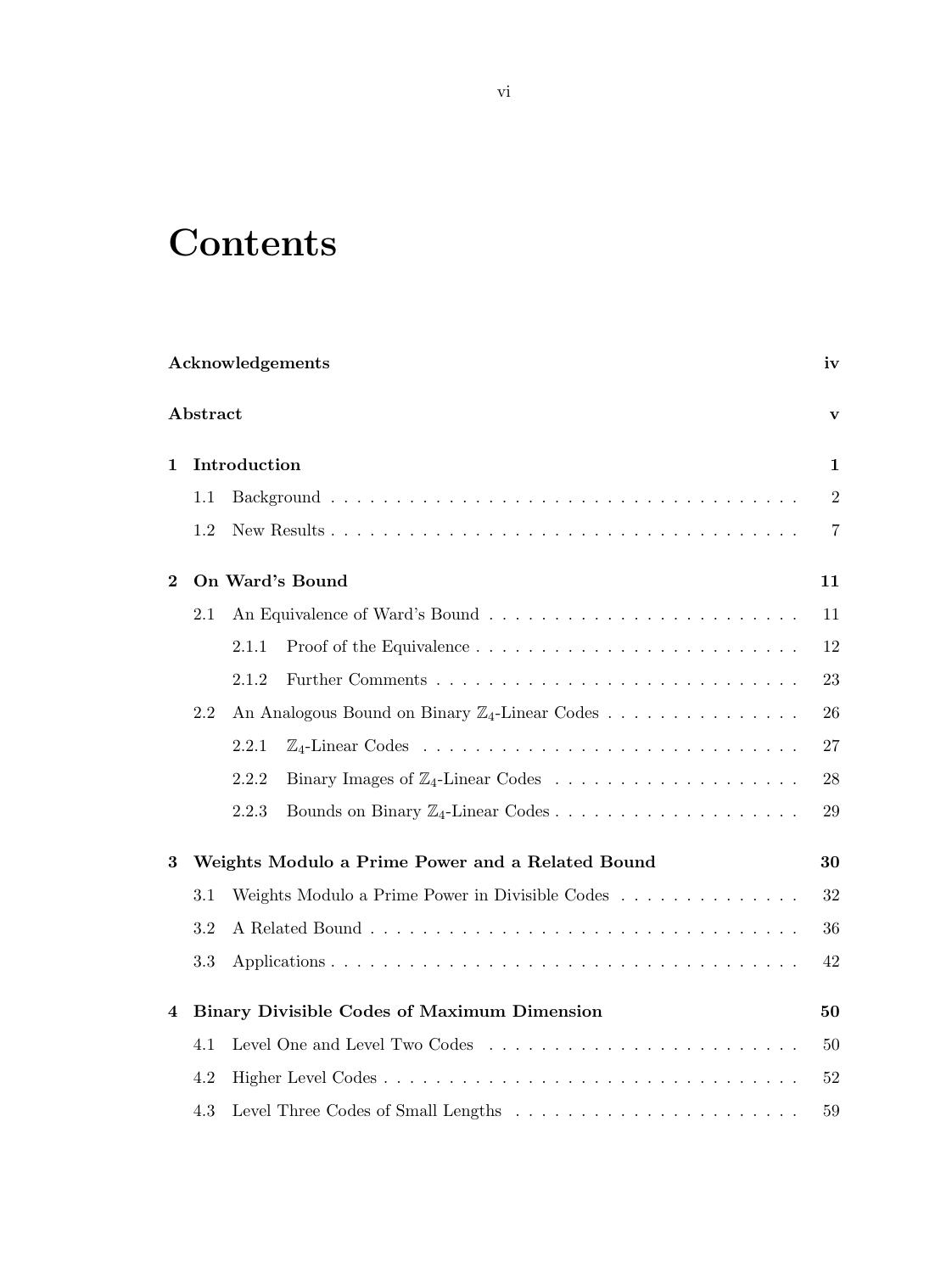Bibliography 62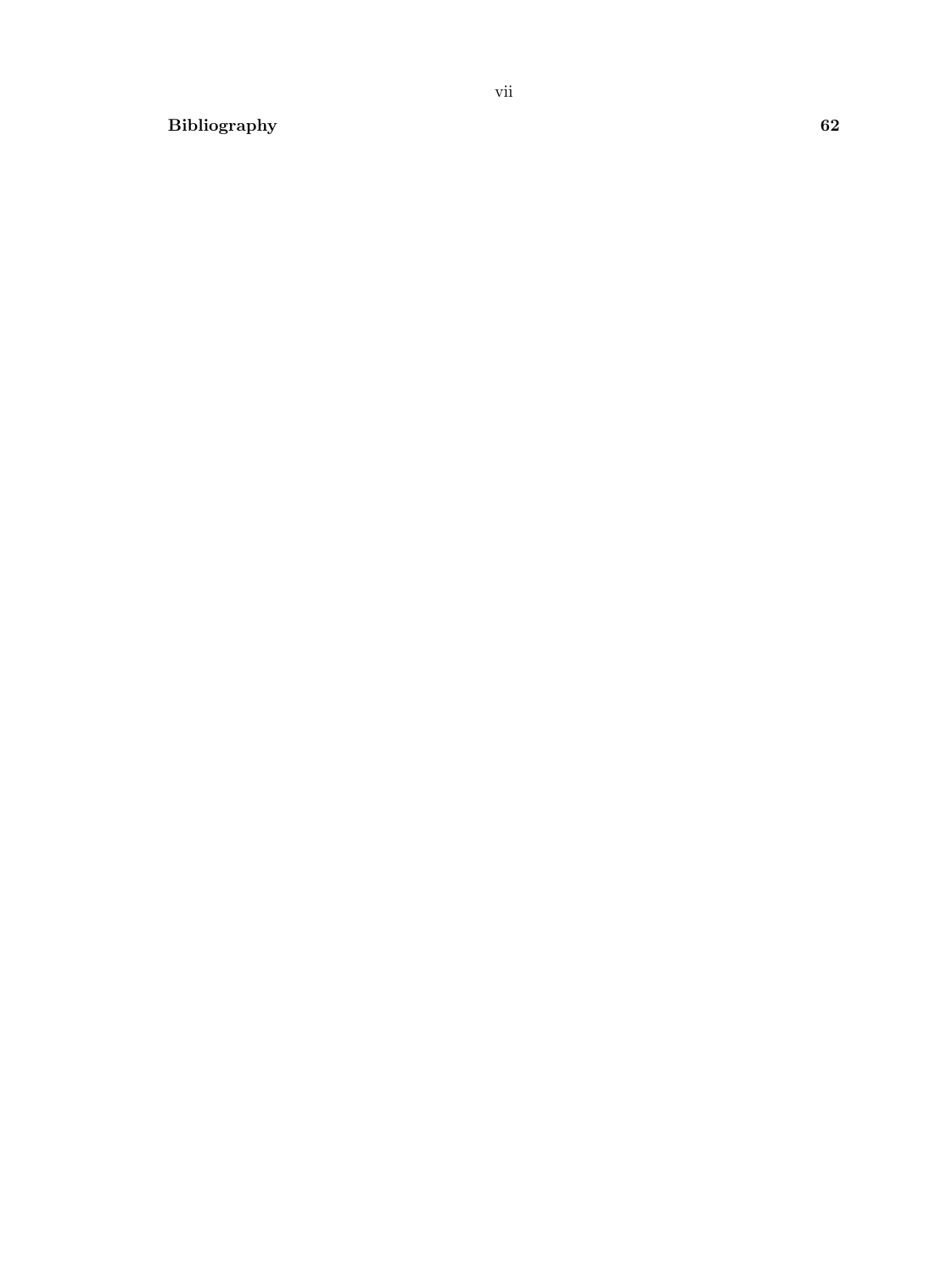### Chapter 1

## Introduction

Let p be a prime, and let l be a positive integer. Set  $q = p^l$ . Let  $\mathbb{F}_q$  denote the field of q elements. A q-ary linear code of length n and dimension k, or an  $[n, k]_q$  code for short, is a k-dimensional subspace of  $\mathbb{F}_q^n$ , where  $\mathbb{F}_q$  is said to be the *alphabet* of the code. Linear codes form a large class of error-correcting codes, which includes various subclasses all of great importance in coding theory. From now on, we shall occasionally mention definitions and results on linear codes from the encyclopedic references [PW72] and [MS77] without further citing them.

Suppose C is an  $[n, k]_q$  code. Any basis of C forms a k by n matrix G that is called a generator matrix of  $C$ , and  $C$  is uniquely determined by any of its generator matrices. The Hamming weight wt(c) of any codeword  $c \in C$  is defined to be the number of nonzero coordinates in c. The weight enumerator  $w(x)$  of C, or  $w_C(x)$ , is a polynomial written as

$$
w(x) = \sum_{c \in C} x^{\text{wt}(c)} = \sum_{i=0}^{n} w_i x^i,
$$

where each coefficient  $w_i$ ,  $0 \le i \le n$ , represents the number of codewords of weight i in C. The *MacWilliams transform* of  $w(x)$  is defined as

$$
w^{\perp}(x) = q^{-k}(1 + (q-1)x)^n w\left(\frac{1-x}{1 + (q-1)x}\right),
$$
\n(1.1)

which is also a polynomial in x. For any two vectors  $a = (a_1, \ldots, a_n)$  and  $b = (b_1, \ldots, b_n)$  in  $\mathbb{F}_q^n$  define their *inner* or *scalar product* as  $a \cdot b = a_1b_1 + \cdots + a_nb_n$ . If  $a \cdot b = 0$ , a and b are said to be *orthogonal*. The *dual* or *orthogonal code*  $C^{\perp}$  of C is the set of vectors in  $\mathbb{F}_q^n$  that are orthogonal to all codewords in C, and obviously  $C^{\perp}$  is an  $[n, n-k]_q$  code. The well-known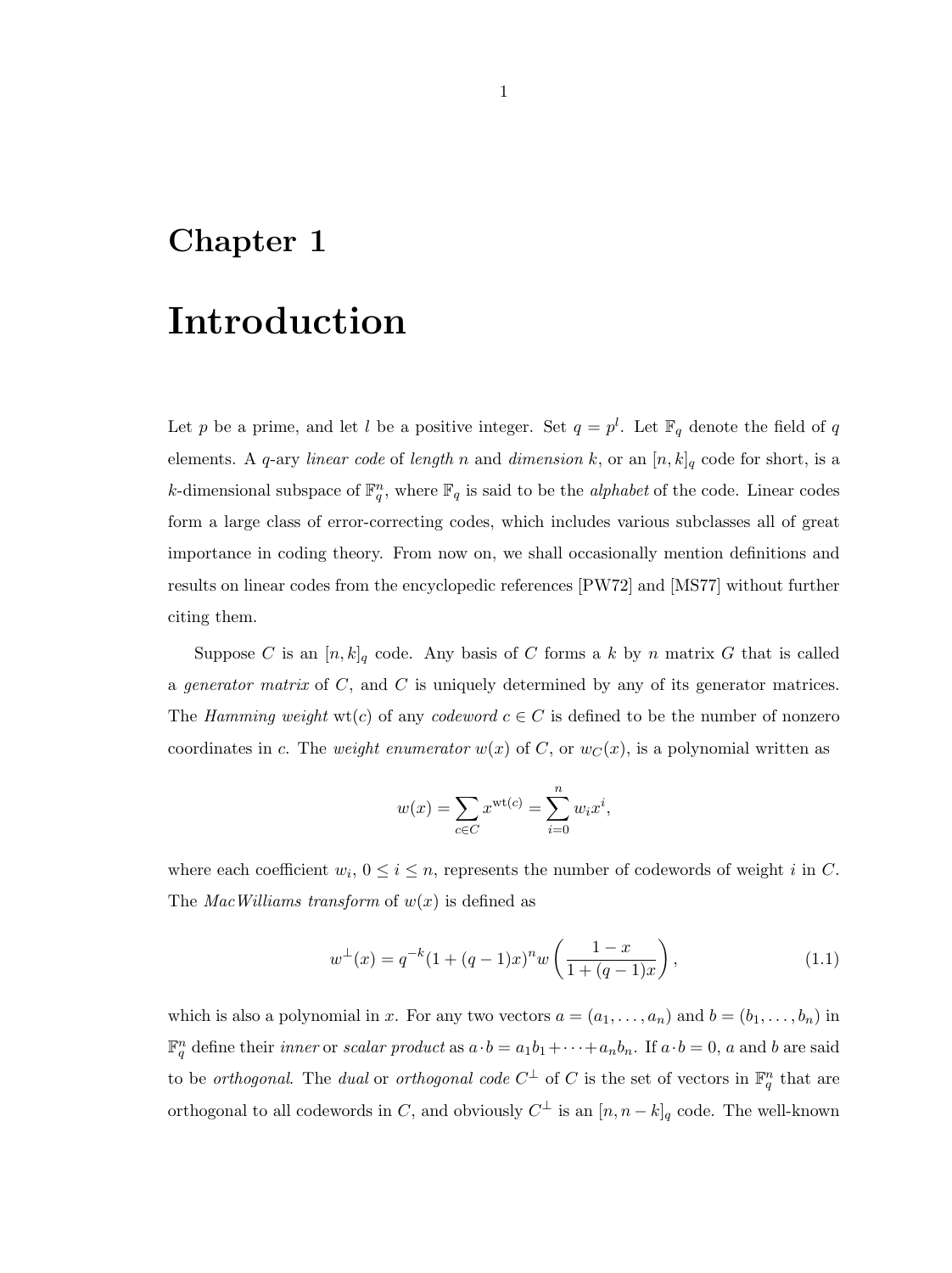MacWilliams identity asserts that the weight enumerator of  $C^{\perp}$  is exactly the MacWilliams transform  $w^{\perp}(x)$  as defined in (1.1). Moreover, C is called self-orthogonal or weakly selfdual if  $C \subseteq C^{\perp}$ , (strictly) self-dual if  $C^{\perp} = C$ , and formally self-dual if  $w_{C^{\perp}}(x) = w_{C}(x)$ . Self-dual codes are automatically formally self-dual due to the MacWilliams identity. In addition to the code length n and dimension k, another important parameter of the linear code C is the so called *minimum weight*, by which we mean the minimum Hamming weight of the nonzero codewords in C. An  $[n, k]_q$  code of minimum weight d may also be denoted as an  $[n, k, d]_q$  code.

In this work, we are interested in a certain kind of linear codes that exhibits nontrivial divisibility such that all codeword weights have a common divisor greater than one. Such codes are named by Harold N. Ward as divisible codes. The simplest divisible code is a replicated code, which is created by repeating each coordinate in a selected code a certain number of times. Besides, several families of classical codes exhibit nontrivial divisibility. Moreover, their dimensions are usually larger than those for replicated codes of the same divisor and length. As a matter of fact, we shall discuss divisible codes mainly in two aspects: bounds for divisible codes; and divisibility properties of linear codes. This opening chapter consisting of two sections is an introduction to the entire thesis. Section 1.1 introduces the background of divisible codes including the origination and the description of these codes, as well as the previous results that initiate this work. Section 1.2 outlines our new results. Throughout this thesis,  $p, q$ , and l are as above set, and unless otherwise stated, C is a  $q$ -ary linear code of length n.

### 1.1 Background

Divisible codes were introduced by Ward [War81] in 1981. A q-ary *divisible code* is a linear code over the field  $\mathbb{F}_q$  whose codewords all have weights divisible by some integer  $\Delta > 1$ , where  $\Delta$  is called a *divisor* of the code. Ward proved that if a divisor  $\Delta$  of a divisible code is relatively prime to the field characteristic, then the code is merely equivalent<sup>1</sup> to a  $\Delta$ -folded<sup>2</sup> replicated code. Thus for a q-ary divisible code C, one is most interested in the case where the greatest divisor of C equals  $p^e$  for some integer  $e \geq 1$ . In such a case, C is

<sup>&</sup>lt;sup>1</sup>A code  $C_1$  is said to be *equivalent* to another code  $C_2$  if, after rearranging its coordinates,  $C_1$  will be the same as  $C_2$ .

<sup>&</sup>lt;sup>2</sup>A  $\Delta$ -*folded* replicated code is a replicated code created by repeating each coordinate in a selected code  $\Delta$  times.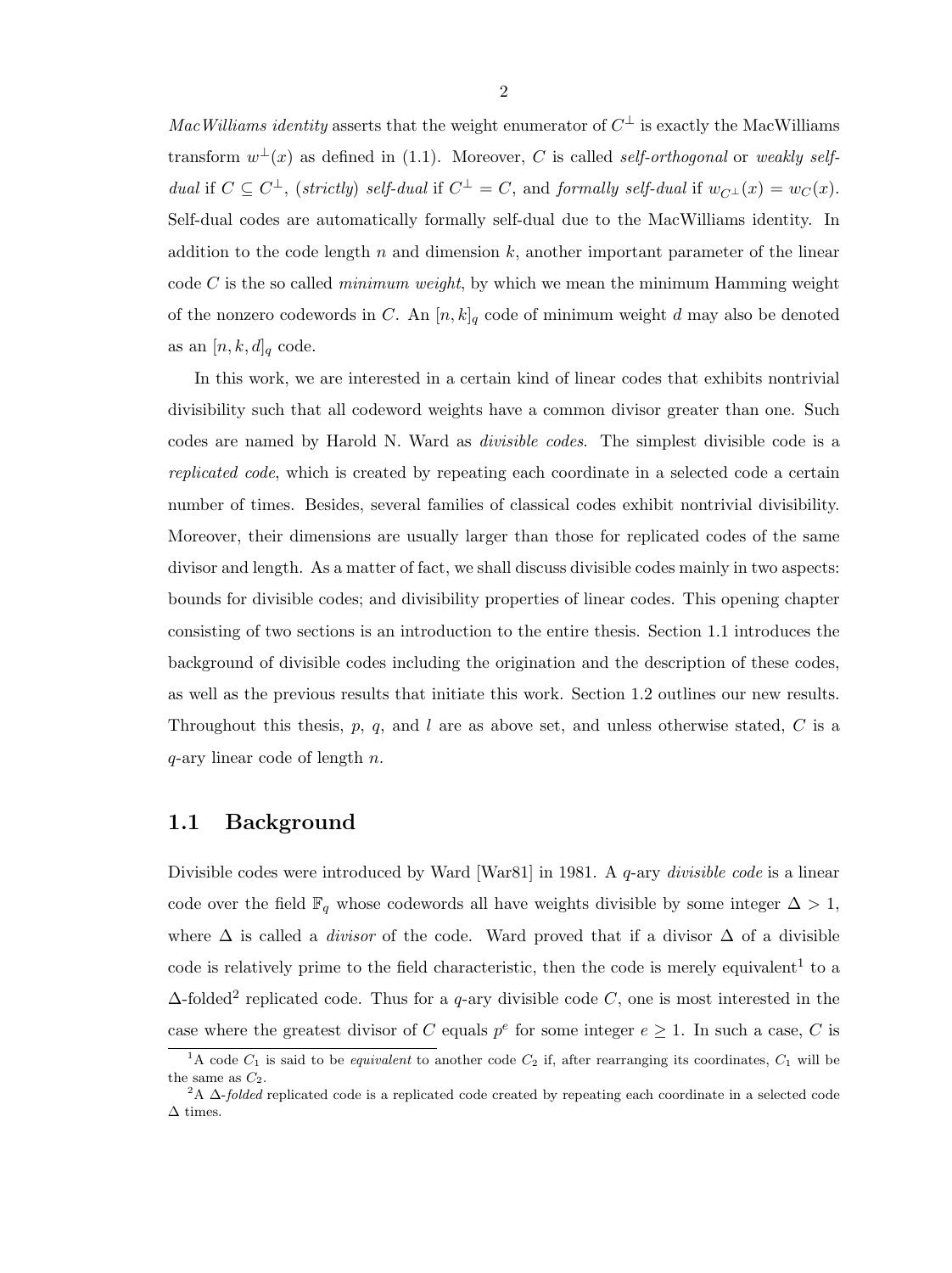said to be of (divisibility) level e. Suppose t is an integer that is relatively prime to p, and let C be a level e code as above defined. Then any t-folded replication of C is also called a level e code. In other words, a q-ary divisible code C is of level e if and only if the exponent of the highest power of p that divides the greatest divisor of  $C$  equals  $e$ .

The study of divisible codes was motivated by a theorem of Gleason and Pierce giving constraints on the divisor and field size for divisible codes that are formally self-dual, and Ward [War81] recast the theorem as follows:

**Theorem 1.1 (Gleason and Pierce).** Suppose C is a q-ary divisible code of length n, dimension  $k = \lfloor n/2 \rfloor$ , and greatest divisor  $\Delta > 1$ . Then the possibilities for q and  $\Delta$  are limited to the following types:

- I.  $q = \Delta = 2$ ;
- II.  $q = 2$ ,  $\Delta = 4$ , and C is self-orthogonal. Moreover, C is self-dual if n is even;
- III.  $q = \Delta = 3$ , and C is self-orthogonal. Moreover, C is self-dual if n is even;

IV. 
$$
q = 4, \Delta = 2;
$$

- V.  $\Delta = 2$ , and C is equivalent to the code obtained by duplicating each entry in the codewords of  $\mathbb{F}_q^k$  and adding on a 0 if n is odd;
- VI.  $\Delta = 3$ , and C is equivalent to the code with generator matrix (1, 1, 1);
- VII.  $q = \Delta = 4$ , and C is equivalent to the code with generator matrix

$$
\left(\begin{array}{cccc} 1 & 0 & 1 & 1 & 1 \\ 0 & 1 & 1 & \omega & \omega^2 \end{array}\right),
$$

where  $\mathbb{F}_4 = \mathbb{F}_2(\omega)$ .

The Roman numeral appropriate to C is customarily called the type<sup>3</sup> of C. All codes covered by Theorem 1.1 may be viewed as divisible codes of length  $n$  attaining the largest conceivable dimension, except when  $q = \Delta = 2$ . Satisfactory bounds on dimension of divisible codes in terms of length and divisibility level are not known in general. However, Ward

 $3A$  code of type I or IV may also be of type V, and a code of type III may also be of type VI.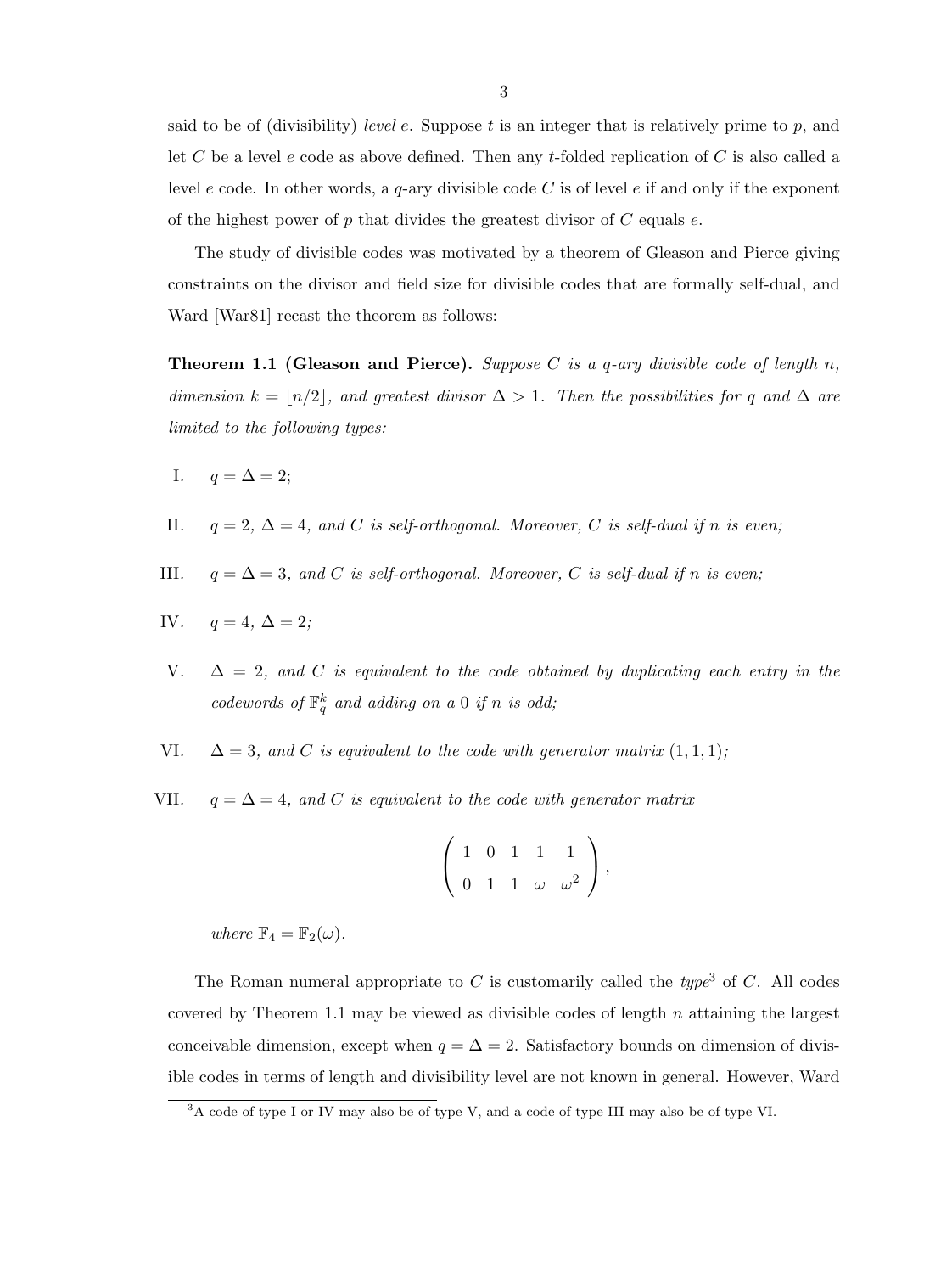[War92] stated as follows an upper bound for the dimension of a divisible code depending on its weight spectrum.<sup>4</sup>

**Theorem 1.2 (Ward [War92]).** Let C be a q-ary divisible code whose nonzero weights are among the m consecutive multiples  $w_1 = (b - m + 1)\Delta, \ldots, w_m = b\Delta$  of the divisor  $\Delta$ . Then

$$
\dim C \le m \left( \frac{v_p(\Delta)}{l} + 1 \right) + \frac{1}{l} v_p \left( \binom{b}{m} \right),\tag{1.2}
$$

where the p-adic valuation  $v_p(x)$  is defined to be the exponent of the highest power of p that divides x. By convention,  $v_p(0) = \infty$ .

We call bound (1.2) Ward's bound. Besides the original character-theoretic proof [War92], Ward [War01a] gave another combinatorial proof of this bound. One of the main applications of the bound is providing upper bounds on minimum weight for formally self-dual codes, or equivalently, codes of even lengths in Theorem 1.1. Before Ward's work, the best known such bound for type I codes was the bound of Conway and Sloane [CS90], which says that the minimum weight of a type I code of even length n is at most  $2|(n + 6)/10|$ , except for some low values of n. Ward improved the bound to  $\lfloor (n+4\log_2 n+ 12)/6 \rfloor$ , which is asymptotically stronger. For type II codes, Ward's bound generally cannot beat the best known upper bound,  $4n/24$  + 4, given by Mallows and Sloane [MS73]. However, the technique in Ward's proof is more elementary. Later on, Rains [Rai98] gave an analogous (and better) bound for type I codes that says that the minimum weight for a type I code of even length n is at most  $4\lfloor n/24 \rfloor + 4$ , except for  $n \equiv 22 \pmod{24}$ , when the bound is  $4|n/24| + 6.$ 

Besides the bound, Ward [War90] presented a divisibility criteria for linear codes by employing the technique of *combinatorial polarization* in the system of *p-adic numbers*.<sup>5</sup> The books by Serre [Ser79] and Cassels [Cas86] are references for what follows. Let  $\mathbb{Q}_p$  be the field of p-adic numbers, let  $\mathbb{Q}_q$  be the splitting field of  $x^q - x$  over  $\mathbb{Q}_p$ , and let  $\mathbb{Z}_q$  be the ring of integers<sup>6</sup> of  $\mathbb{Q}_q$ .  $\mathbb{Z}_q$  is a *discrete valuation ring*. Suppose  $\mathfrak{P}$  is the (unique) nonzero prime ideal of  $\mathbb{Z}_q$ . Consider  $\mathbb{Z}_q \longrightarrow \mathbb{Z}_q/\mathfrak{P} \longrightarrow \mathbb{F}_q$ , where  $\pi$  is the *residue class map* and  $\sigma$  is an isomorphism. Then  $\mathbb{Z}_q/\mathfrak{P}$ , which is isomorphic to  $\mathbb{F}_q$ , is the *residue field* of  $\mathbb{Z}_q$ .

<sup>&</sup>lt;sup>4</sup>The *weight spectrum* of a code is the list of nonzero weights its codewords may have.

<sup>&</sup>lt;sup>5</sup>p-adic numbers are the completion of  $\mathbb Q$  with respect to the p-adic metric, which defines the p-adic norm of any rational number  $x = p^a r/s$  (*r*, *s* are integers not divisible by *p*) as  $p^{-a}$ .

<sup>&</sup>lt;sup>6</sup>Each p-adic number x can be uniquely represented by  $\sum_{j=m}^{\infty} a_j p^j$ , with m an integer, and  $0 \le a_j \le p-1$ integers. When  $m \geq 0$ , x is called a p-adic integer, and m is called the *order* of x.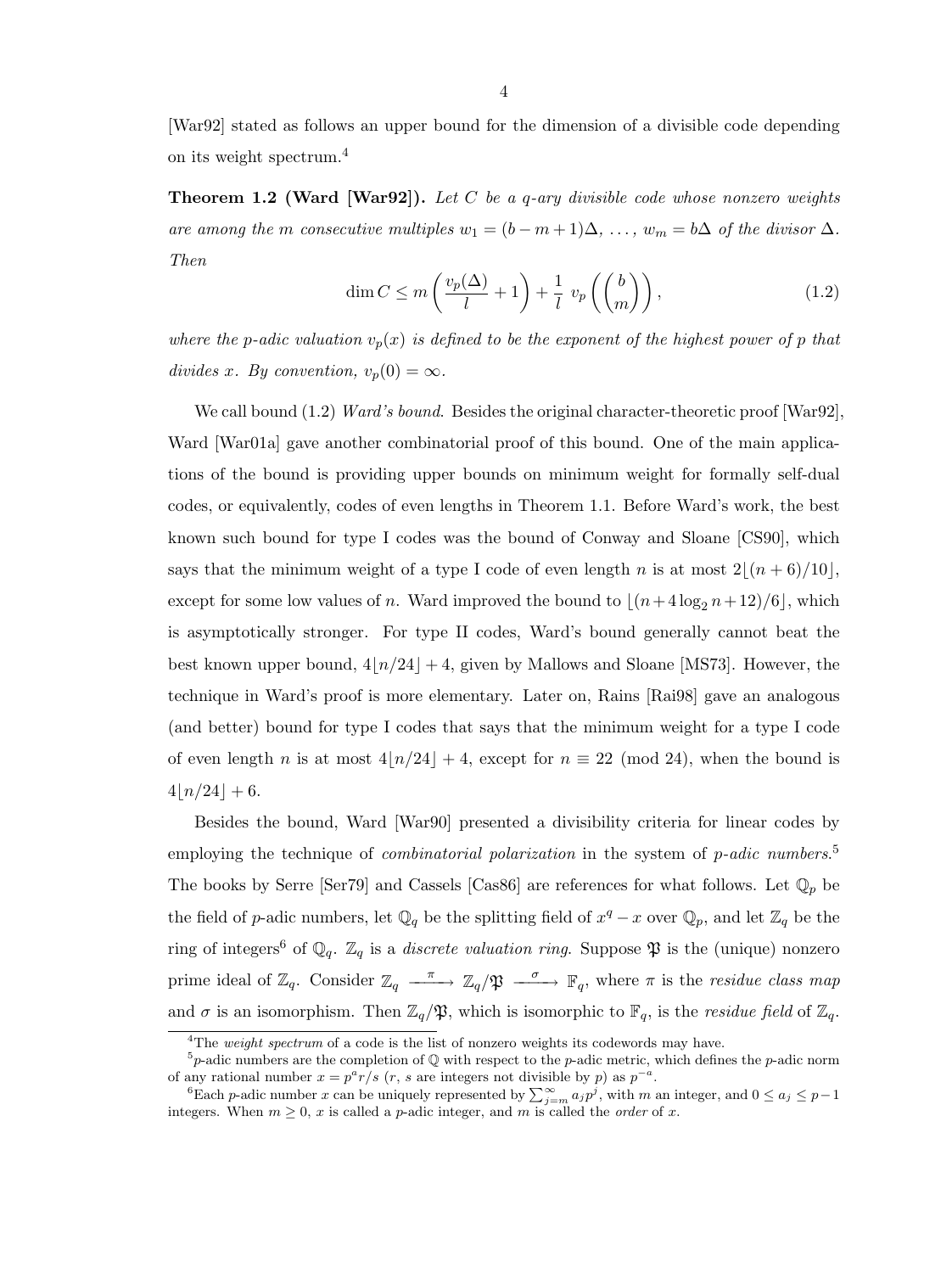Moreover,  $\mathbb{Z}_q$  contains the full group  $U_{q-1}$  of  $(q-1)$ -st roots of unity, and  $R = U_{q-1} \cup \{0\}$ maps one-to-one onto  $\mathbb{F}_q$  under  $\sigma \circ \pi$ . For each  $x \in \mathbb{Z}_q$ , there is a unique member  $\tilde{T}(x) \in R$ for which  $x \equiv \tilde{T}(x) \pmod{p}$ .  $\tilde{T}(x)$  is called the *Teichmüller representative* of x, and R is the set of Teichmüller representatives. Lifting  $\tilde{T}$  by  $\sigma \circ \pi$ , the Teichmüller lift T( $\alpha$ ) of  $\alpha \in \mathbb{F}_q$  is the member of R corresponding to  $\alpha$  for which the diagram

$$
\mathbb{Z}_q/\mathfrak{P} \xrightarrow{\sigma} \mathbb{F}_q
$$

$$
\pi \uparrow \qquad \qquad \mathcal{T} \downarrow
$$

$$
\mathbb{Z}_q \xrightarrow{\tilde{\mathcal{T}}} R
$$

is commutative. The Teichmüller lift  $T : \mathbb{F}_q \to R$  gives a one-to-one correspondence from the code alphabet  $\mathbb{F}_q$  to the set of Teichmüller representatives in p-adic integers, which allows us to deal with divisibility properties for  $q$ -ary codes by means of weight polarization. For any vector  $c = (c_1, \ldots, c_n)$  in  $\mathbb{F}_q^n$ , the Teichmüller lift of c is defined componentwise as  $\mathbf{T}(c) = (\mathbf{T}(c_1), \ldots, \mathbf{T}(c_n)).$  For each  $1 \leq i \leq n$ , let  $\lambda_i(\cdot)$  represent the *i*-th coordinate operator. Define a *form*  $M = (r_1, \ldots, r_m)$  as

$$
M(\mathbf{T}(c_1),\ldots,\mathbf{T}(c_m))=\sum_{i=1}^n\lambda_i(\mathbf{T}(c_1)^{r_1}\ldots\mathbf{T}(c_m)^{r_m}),
$$
\n(1.3)

where each  $c_j$ ,  $1 \leq j \leq m$ , is a vector in  $\mathbb{F}_q^n$ , and the product in the right hand side of (1.3) is taken componentwise. For any integer u, let  $\delta_p(u)$  represent the sum of the digits of u when written base p. For any p-adic integer v, let  $\text{ord}(v)$  represent the order of p in v. Then the divisibility criteria is as follows:

**Theorem 1.3 (Ward [War90]).** Let C be a q-ary linear code with spanning set  $\mathfrak{B}$ . Then  $p^e$  is a divisor of C if and only if

$$
e \leq \frac{1}{p-1} \sum_{i=1}^{m} \delta_p(r_i) - l + \text{ord}(M(\mathbf{T}(b_1), \dots, \mathbf{T}(b_m)))
$$

for all  $M = (r_1, \ldots, r_m)$  with  $\sum_{i=1}^m r_i \equiv 0 \pmod{q-1}$ , and all choices of  $b_1, \ldots, b_m \in \mathfrak{B}$ .

Applications of the criteria involve giving alternative proofs for the theorem of Ax [Ax64] and the divisibility properties of generalized Reed-Muller codes, as well as examining divisibility properties and existence of Griesmer codes. These codes, together with the divisible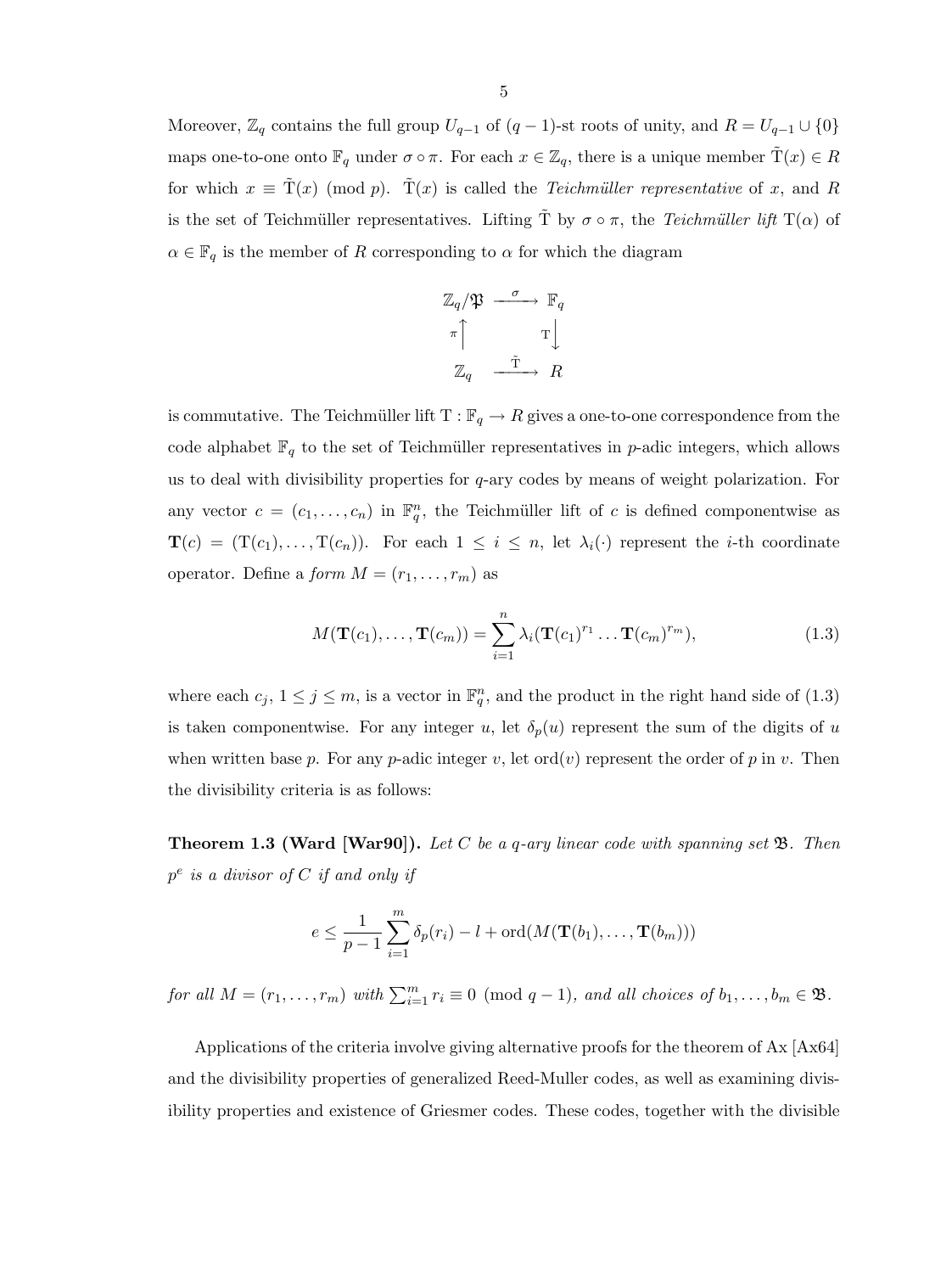formally self-dual codes as stated in the theorem of Gleason and Pierce, are the most conspicuous classical codes that exhibit nontrivial divisibility.

**Generalized Reed-Muller Codes.** An  $[n, k]_q$  code C is said to be cyclic if for every codeword  $c = (c_0, c_1, \ldots, c_{n-1})$ , the right cyclic shift  $(c_{n-1}, c_0, c_1, \ldots, c_{n-2})$  is also a codeword. Identify each codeword  $c = (c_0, c_1, \ldots, c_{n-1})$  with a polynomial  $c(x)$  $c_0 + c_1x + \cdots + c_{n-1}x^{n-1}$  in  $\mathbb{F}_q[x]$  modulo  $x^n - 1$ . Then for any cyclic code C there exists a unique polynomial  $g(x)$  that is monic and has the smallest degree among all nonzero polynomials in C, and  $g(x)$  is known as the *generator polynomial* of C in the sense that  $C = \langle g(x) \rangle$  in  $\mathbb{F}_q[x]/(x^n - 1)$ . Suppose m is a positive integer and  $j = \sum_{i=0}^{m-1} a_i q^i$ , where  $0 \le a_i < q$  for  $i = 0, 1, \ldots, m - 1$ . Then we define  $\delta_q(j) = \sum_{i=0}^{m-1} a_i$ . The shortened r-th order generalized Reed-Muller (GRM) code of length  $n = q<sup>m</sup> - 1$  over  $\mathbb{F}_q$  is the cyclic code with generator polynomial

$$
g(x) = \prod^{(r)} (x - \alpha^j),
$$

where  $\alpha$  is a primitive element in  $\mathbb{F}_{q^m}$  and the upper index (r) indicates that the product is taken over integers j with  $0 \leq j \leq q^m - 1$  and  $0 \leq \delta_q(j) \leq (q-1)m - r$ . The r-th order GRM code of length  $n = q<sup>m</sup>$  has a generator matrix  $G^*$  obtained from the generator matrix G of the shortened GRM code by adjoining a column of  $0$ 's and then a row of 1's. Binary generalized Reed-Muller codes are simply called Reed-Muller codes, and an alternative definition of (binary) Reed-Muller codes is given in Section 1.2. The theorem of Ax asserts that the r-th order GRM code of length  $n = q^m$  is divisible by  $\Delta = q^{m/r-1}$ . Moreover, this divisor is the highest power of  $p$  that divides the code, or equivalently, the code is of divisibility level  $l([m/r] - 1)$ . Ward [War90] concluded this divisibility property for GRM codes by applying the criteria stated in Theorem 1.3.

**Griesmer Codes.** Given integers k and d, denote by  $n_q(k, d)$  the smallest integer n such that there exists an  $[n, k, d]_q$  code. In 1960 Griesmer [Gri60] proved that for binary codes, one has  $n_2(k, d) \ge \sum_{i=0}^{k-1} \lceil d/2^i \rceil$ . In 1965 Solomon and Stiffler [SS65] generalized the result to linear codes over arbitrary finite fields, which says that  $n_q(k,d) \geq \sum_{i=0}^{k-1} \lceil d/q^i \rceil$ . This is called the Griesmer bound. A code meeting the bound is called a Griesmer code. Dodunekov and Manev [DM90] showed that for a binary Griesmer code, the power of 2 dividing the minimum weight is a divisor of the code. Making use of the divisibility criteria,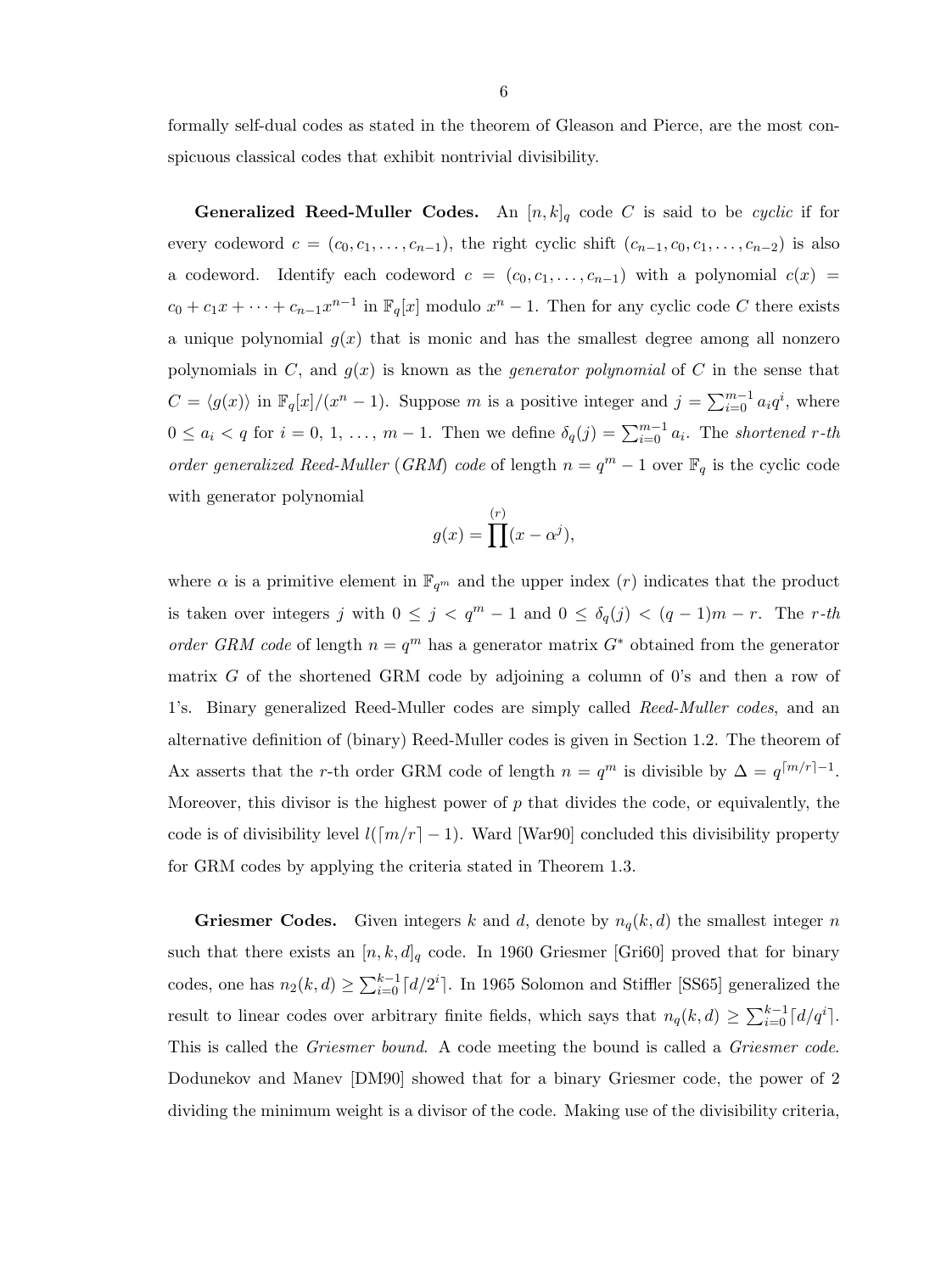Ward [War98] extended the result to Griesmer codes over prime fields, which says that for a p-ary Griesmer code, the power of p dividing the minimum weight is a divisor of the code. Ward [War01b] conjectured that any q-ary Griesmer code has a divisor  $p^{e+1}/q$ , where e is the exponent of the highest power of  $p$  that divides the minimum weight of the code, and proved his conjecture when  $q = 4$  or  $e = v_p(q)$ . Baumert and McEliece [BM73] proved that for any given k, binary Griesmer codes exist for sufficiently large d. Hamada and Tamari  $[HT80]$ and Dodunekov  $[Dod84]$  generalized this result to  $q$ -ary codes. However, the existence of Griesmer codes with relatively small minimum distances is still an interesting problem. Various researchers [DHM87, HN92, GH94, DGS99, LM99, Mar99, LRM03, War04] have worked on this problem when  $k = 3, 4, 5, 6, 7, 8, 9$  and  $q = 2, 3, 4, 5, 7, 8, 9$ . Divisibility properties of Griesmer codes were employed by Ward [War98] to prove the non-existence of Griesmer codes over small prime fields with certain parameters k and d.

### 1.2 New Results

We present three new results that are initiated from the previous work on divisible codes in the following three chapters, respectively.

Our first result, presented in Chapter 2, concerns Ward's bound. The main theorem gives as follows a sufficient and necessary condition of Ward's bound involving only the values of the m consecutive multiples of  $\Delta$ , but not any property (including the linearity) of the code:

**Theorem 1.4.** Suppose  $w_1 = (b - m + 1)\Delta, \ldots, w_m = b\Delta$  are m consecutive multiples of the divisor  $\Delta$ . Then Ward's bound

$$
k \le m\left(\frac{v_p(\Delta)}{l} + 1\right) + \frac{1}{l} v_p\left(\binom{b}{m}\right)
$$

holds if and only if there exist integers  $a_{w_1}, \ldots, a_{w_m}$  such that the following  $m+1$  congruences

$$
a_{w_1} + \dots + a_{w_m} \equiv -1 \pmod{q^k}
$$

$$
{w_1 \choose j} a_{w_1} + \dots + {w_m \choose j} a_{w_m} \equiv 0 \pmod{q^{k-j}}, \quad j = 1, 2, \dots, m
$$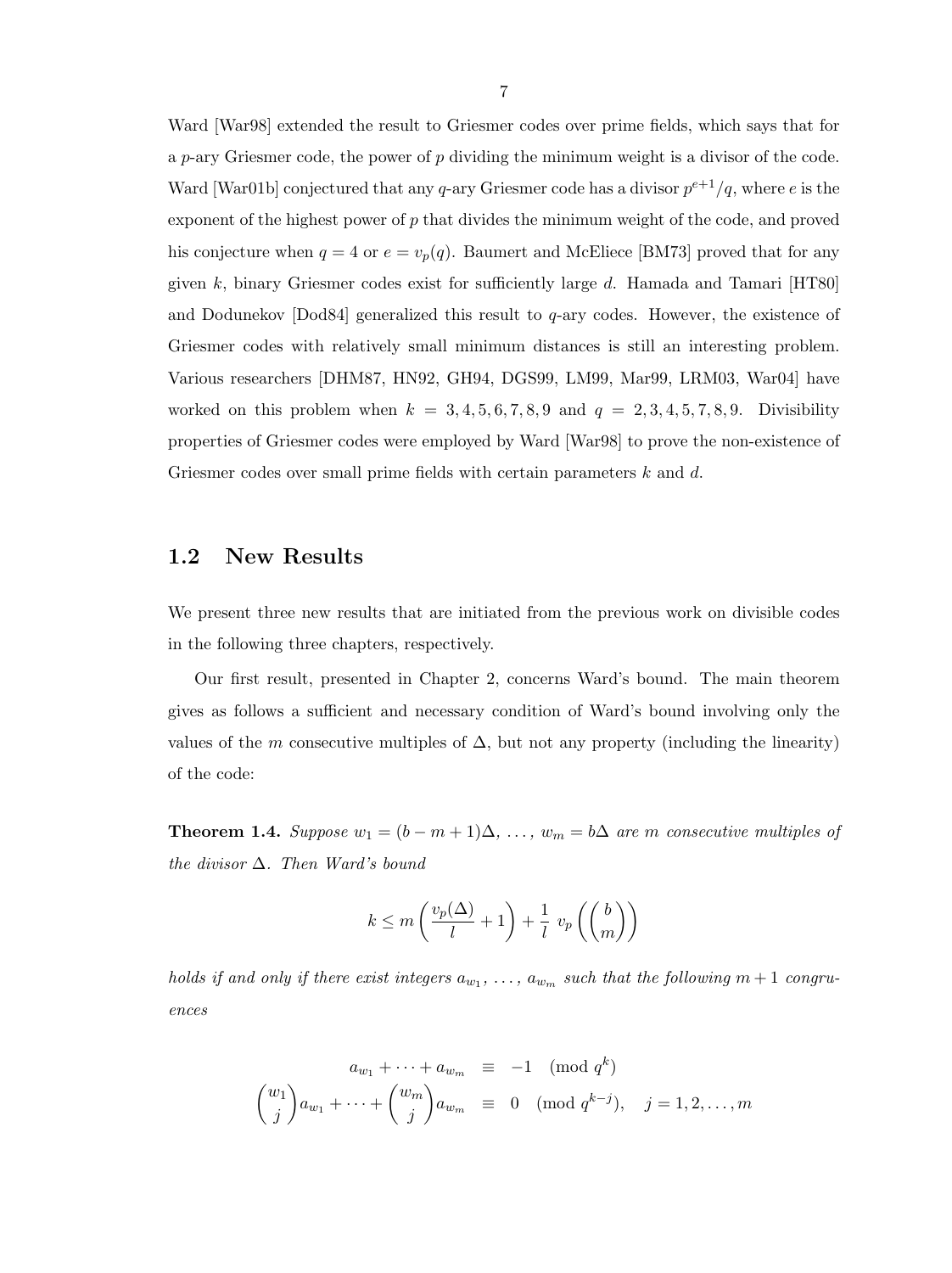are satisfied.

Applications of this equivalent condition include an alternative proof of Theorem 1.2, as well as an analogous bound for binary  $\mathbb{Z}_4$ -linear codes.<sup>7</sup>

Another perspective of Theorem 1.4 is that it indicates the possibility of improving Ward's bound. Since Ward's bound is determined by the weight spectrum, one natural question is: Can it be improved when some weights in the middle of the spectrum are missing? Our second result, presented in Chapter 3, tries to answer this question. Inspired by a theorem of Wilson [Wil03] about weights modulo a prime power in linear codes, we examine weights modulo  $p^s$ , s a positive integer, in q-ary divisible codes.

**Theorem 1.5.** Let e, t, and s be positive integers. Suppose C is a q-ary level e divisible code. Let  $N(j, p<sup>m</sup>)$  denote the number of codewords in C that have weights congruent to j modulo  $p^m$ . If

$$
\dim C > (\frac{e}{l} + 1)((s(p-1) + 1)p^{t-1} - 1),
$$

then for all integers j

$$
N(jp^e, p^{e+t}) \equiv 0 \pmod{p^s}.
$$
\n(1.4)

This theorem actually provides an upper bound on dimension of divisible codes that do not endure the property (1.4). Further, we "generalize" Theorem 1.5 as follows to provide an upper bound on dimension of divisible codes involving some divisibility property of weight enumerator modulo  $p^s$ , and show that our new bound improves Ward's bound.

**Theorem 1.6.** Let  $e \geq 1$ ,  $r \geq 0$ ,  $s \geq 1$  be integers, and let C be a q-ary level e divisible code. Suppose that the weight enumerator of C is  $w(x^{p^e})$ , where  $w(x) \equiv (1-x)^r g(x) \pmod{p^s}$ for some integer-coefficient polynomial g with  $g(1) \not\equiv 0 \pmod{p^s}$ . Then

$$
\dim C < r(\frac{e}{l} + 1) + \frac{s}{l}.
$$

Note that both Ward's bound and the bound given in Theorem 1.6 provide bounds on dimensions of divisible codes without involving code length. These bounds are usually attainable when the code length is sufficiently large. However, for relatively short (compared to the width of the weight spectrum, or the degree of the weight enumerator modulo a prime

<sup>7</sup>These are binary (nonlinear) codes with details given in Section 2.2.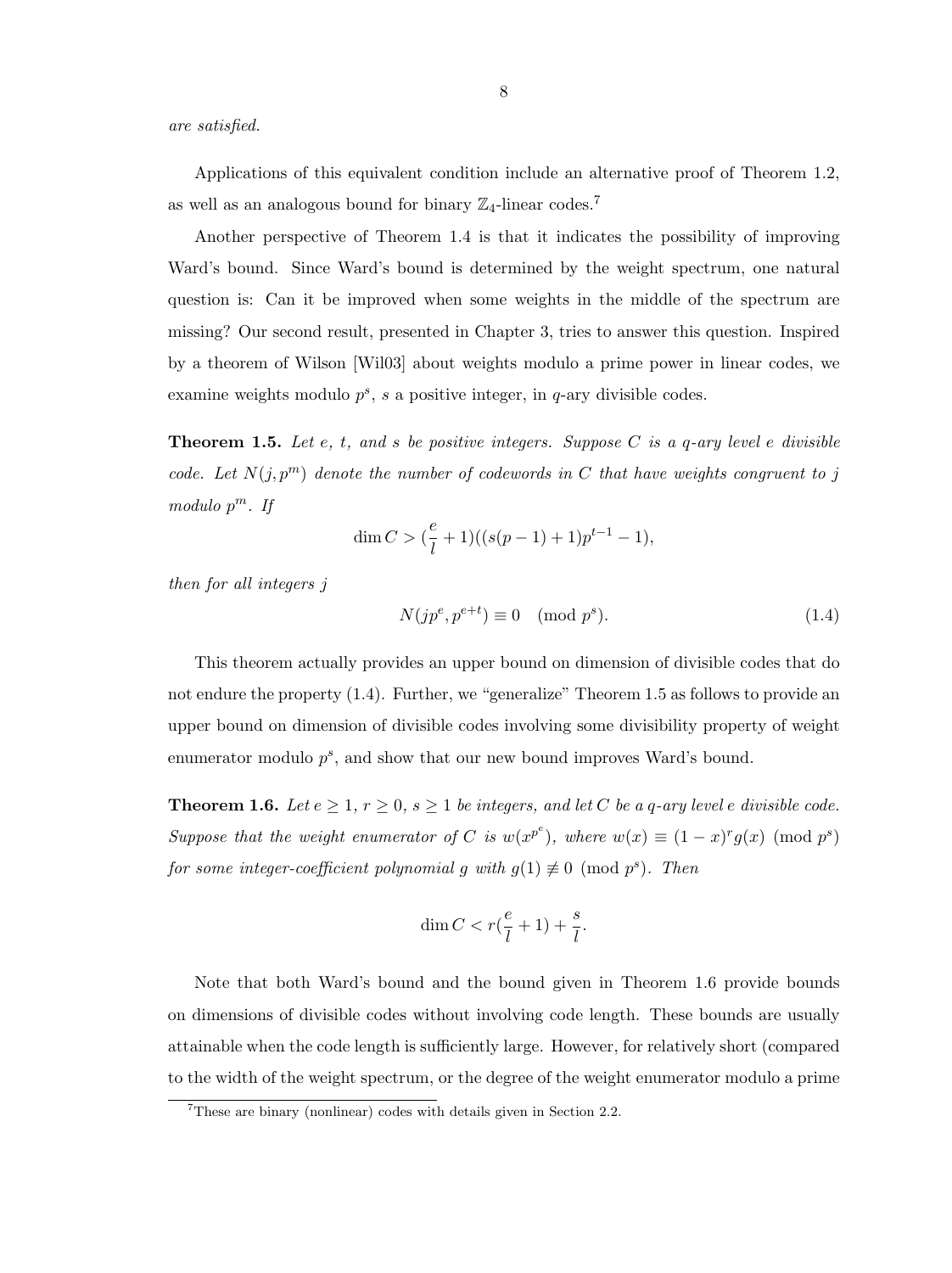power) codes, these bounds may often be improved spectacularly, because both bounds follow from the linearity of the code, and the divisibility property requires more than the linearity of the code. Thus the more interesting bound on dimensions of divisible codes relies on the code length. No such bound is known in general. Nevertheless, our third result, presented in Chapter 4, discusses upper bounds on the dimension of level e binary divisible codes of given length by detailed analyzing the structure of such codes. The discussion is started from a well-known fact about level one and level two codes, given by the following theorem:

**Theorem 1.7.** Suppose C is a binary linear code with length n and level e. Then

- (i) if  $e = 1$  then dim  $C \leq n 1$ , with equality if and only if C is the code consists of all words of even weights;
- (ii) if  $e = 2$  then dim  $C \leq n/2$ , with equality if and only if C is a doubly even self-dual code in which case  $8|n$ .

For level  $e \geq 3$  codes, we start with codes of length  $n = 2^{e+1}$ . Ward's bound or the bound given in Theorem 1.6 gives that the dimension of such codes is at most  $e + 2$ . Moreover, the bound is attained if and only if the code is equivalent to the first order Reed-Muller code of the given length. In general, The r-th order Reed-Muller code of length  $L = 2<sup>n</sup>$ , denoted RM $[r, n]$ , is the binary linear code whose  $2<sup>n</sup>$  coordinate positions are indexed by the vectors  $u_1, \ldots, u_L$  in  $\mathbb{F}_2^n$ , and where there is one codeword  $(f(u_1), \ldots, f(u_L))$  for every multi-linear polynomial  $f(x) = f(x_1, \ldots, x_n)$ ,  $x = (x_1, \ldots, x_n)$ , of total degree at most r over  $\mathbb{F}_2$ . Note that this is just the binary case of the r-th order generalized Reed-Muller codes. Our conjecture is that when the code length is  $2^{e+1}m$ , then the dimension is bounded from above by  $m(e + 2)$ , and the bound is attained if and only if the code is equivalent to the concatenation of m copies of RM[1,  $e + 1$ ]. Here the concatenation of  $C_1$  and  $C_2$  simply means  $C_1 \oplus C_2$ , the direct sum of  $C_1$  and  $C_2$ . Though the conjecture remains unproved, a weaker induction theorem is developed as follows:

**Theorem 1.8.** Let  $e \geq 1$ ,  $m \geq 2$  be integers, and set  $n = 2^{e+1}m$ . Suppose the dimension of a binary level e divisible code of length  $n-2^{e+1}$  is at most  $(m-1)(e+2)$ . Suppose also that such a code is unique up to equivalence if its dimension equals  $(m-1)(e+2)$ . Then if  $C$  is a binary level e divisible code of length n, and there exists some codeword of weight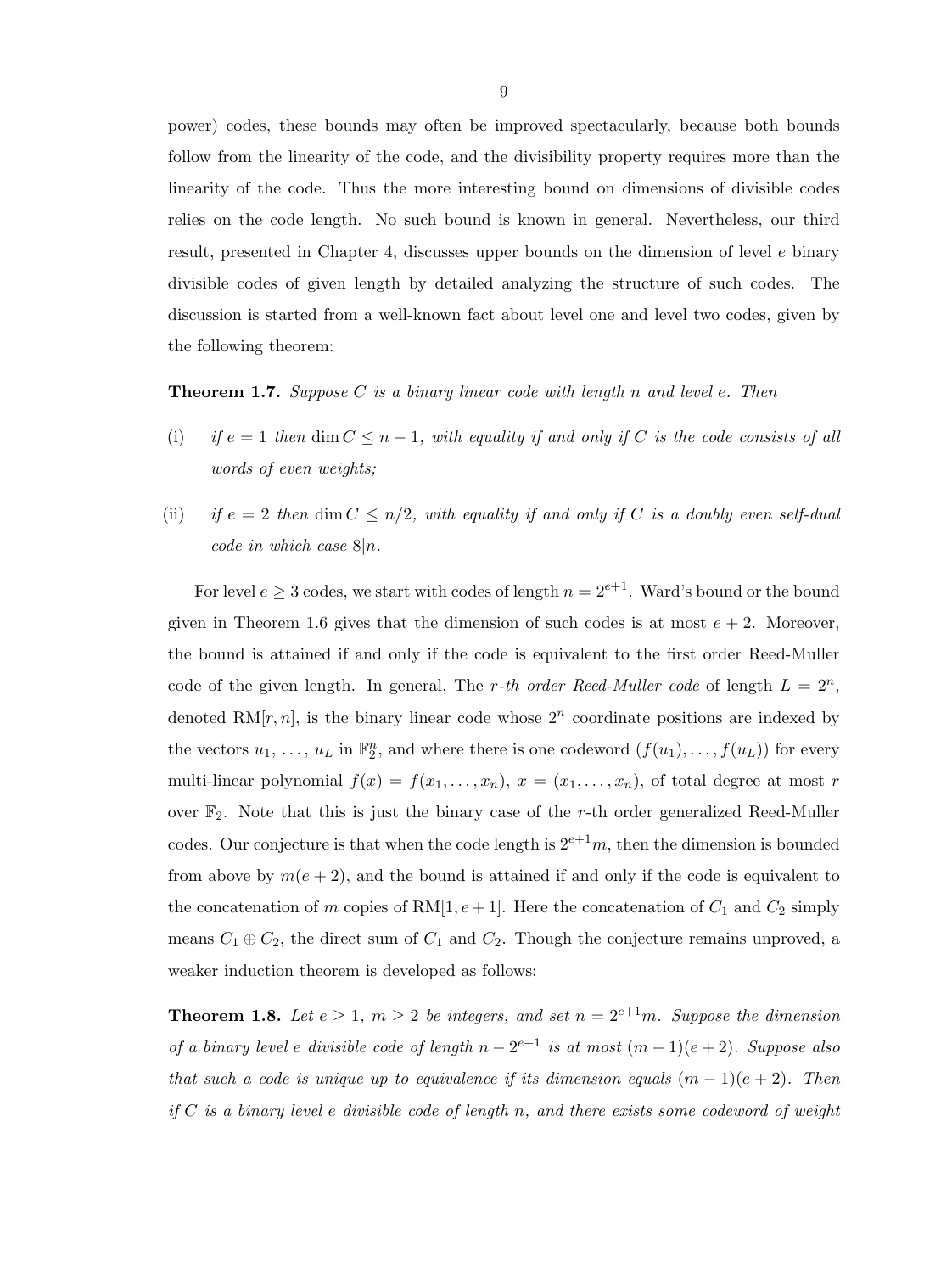$2^{e+1}$  in C, then  $\dim C \leq m(e+2)$ . Moreover, if  $\dim C = m(e+2)$  such code C is equivalent to the concatenation of m copies of  $RM[1, e+1]$ .

This theorem, together with the hypothesis that any binary level e divisible code of maximum dimension contains a codeword of weight  $2^{e+1}$ , will assure the above conjecture. Though the hypothesis remains unproved in general, it can be shown true when  $n$  is relatively small. Thus for binary level three codes of relatively small length, we prove the following theorem:

**Theorem 1.9.** Let C be a level three binary code of length n, where n is 16, 32, 48, 64, 80, 96, or 112. Then the dimension of C cannot exceed 5n/16. Moreover, for those listed lengths except  $n = 112$ , such a code of dimension  $5n/16$  is equivalent to the concatenation of  $n/16$  copies of the RM[1, 4].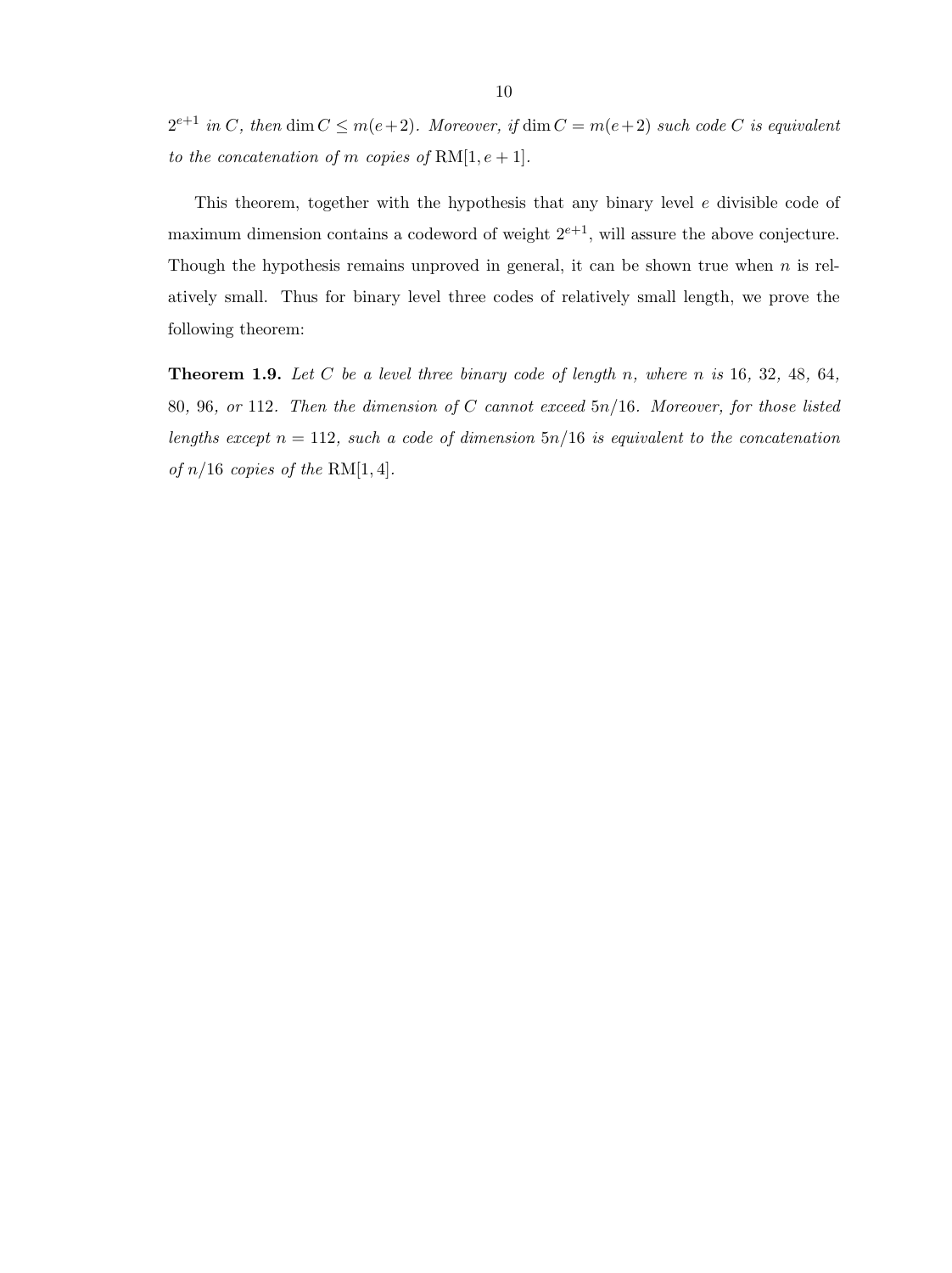### Chapter 2

## On Ward's Bound

We discuss more about Ward's bound in this chapter. In Section 2.1 we first prove an equivalent condition of the bound, and conclude that the bound is a consequence of the fact that the MacWilliams transform of the weight enumerator has integer coefficients. Further, we provide an example to show that the integrality of the MacWilliams transform implies more than Ward's bound. Moreover, for a single or double weighted code, we show that the integrality of the MacWilliams transform is indeed equivalent to the bound. In Section 2.2, we first briefly revisit  $\mathbb{Z}_4$ -linear codes, then give an analogous bound for nonlinear binary codes obtained from  $\mathbb{Z}_4$ -linear codes using the fact that the MacWilliams transform of the weight enumerator of such a code has integer coefficients.

### 2.1 An Equivalence of Ward's Bound

Suppose C is an  $[n, k]_q$  code whose nonzero codeword weights are among the m consecutive multiples  $w_1 = (b - m + 1)\Delta, \ldots, w_m = b\Delta$  of the divisor  $\Delta$ . Recall Ward's bound says that

$$
k \le m \left( \frac{v_p(\Delta)}{l} + 1 \right) + \frac{1}{l} v_p \left( \binom{b}{m} \right),
$$

which is equivalent to

$$
v_p\left(\frac{w_1\ldots w_m}{m!}\right) \ge l(k-m). \tag{2.1}
$$

Now put aside the code  $C$ , and consider just inequality  $(2.1)$  that involves nothing more than the values of m, k, and the m consecutive multiples  $w_1, \ldots, w_m$ . By an "equivalence" of Ward's bound, we simply mean a sufficient and necessary condition such that inequality  $(2.1)$  holds. As a matter of fact, we claim that  $(2.1)$  holds if and only if there exist m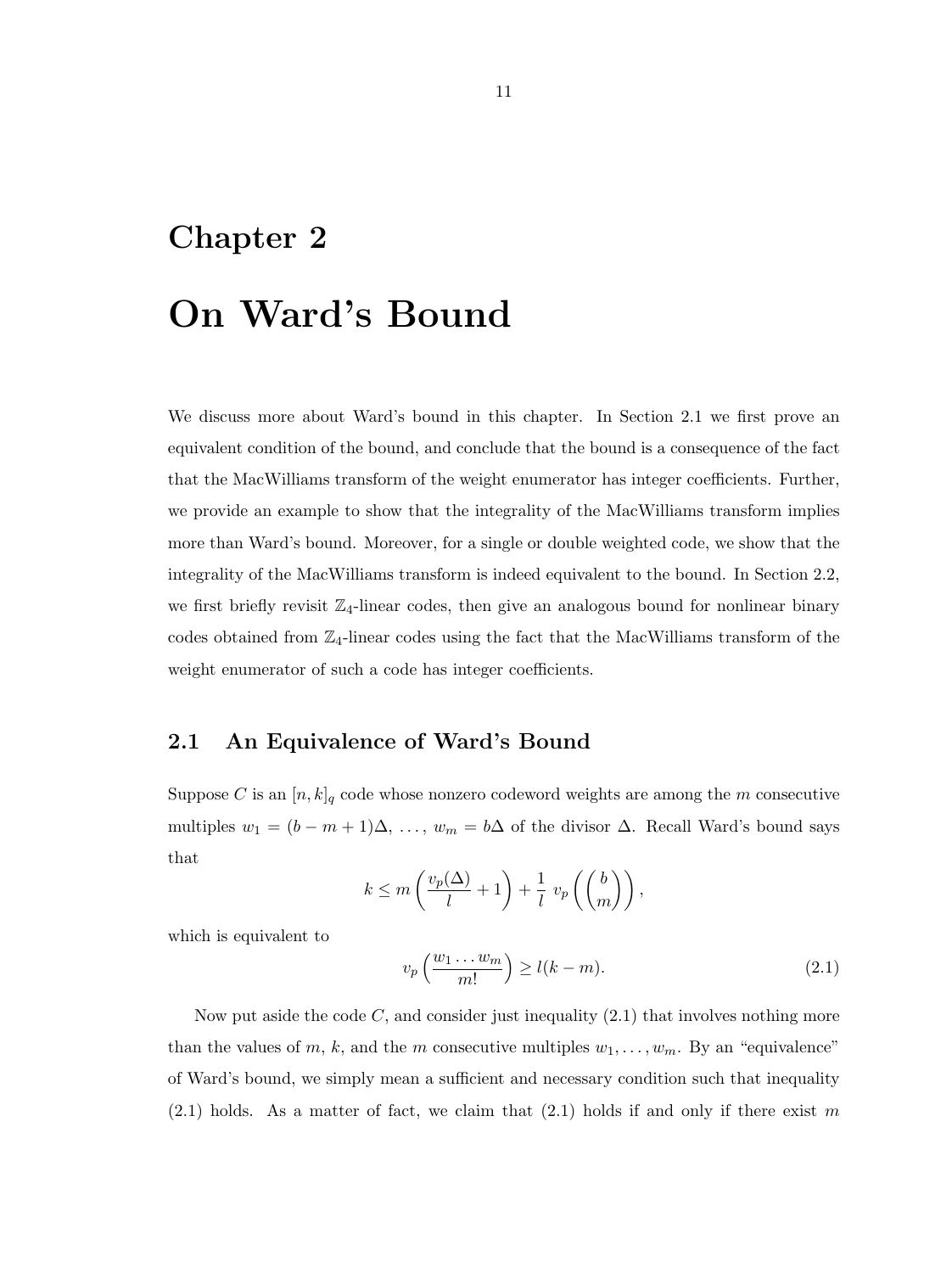integers  $a_{w_1}, \ldots, a_{w_m}$ , such that the following  $m+1$  congruences

$$
a_{w_1} + \dots + a_{w_m} \equiv -1 \qquad (\text{mod } q^k)
$$
  

$$
{w_1 \choose j} a_{w_1} + \dots + {w_m \choose j} a_{w_m} \equiv 0 \qquad (\text{mod } q^{k-j}), \quad j = 1, 2, \dots, m
$$
 (2.2)

are satisfied.

#### 2.1.1 Proof of the Equivalence

The proof of the equivalence embraces two directions, and we shall first show that if (2.1) holds then the set of congruence equations (2.2) has an integer solution. Consider, instead of the congruence equations, the following m *equations* on the m variables  $a_{w_1}, \ldots, a_{w_m}$ :

$$
a_{w_1} + \dots + a_{w_m} = -1
$$
  

$$
{w_1 \choose j} a_{w_1} + \dots + {w_m \choose j} a_{w_m} = 0, \quad j = 1, 2, \dots, m-1.
$$
 (2.3)

Our first goal is to find the solution of  $(2.3)$ . The *coefficient matrix* of  $(2.3)$  is

$$
A = \begin{pmatrix} 1 & 1 & \dots & 1 \\ w_1 & w_2 & \dots & w_m \\ \vdots & \vdots & \ddots & \vdots \\ (w_1 & 0 & \dots & w_m) \\ (m-1) & m-1 & \dots & m-1 \end{pmatrix} .
$$
 (2.4)

Then the solution of (2.3) is

$$
\left(\begin{array}{c} a_{w_1} \\ a_{w_2} \\ \vdots \\ a_{w_m} \end{array}\right) = B \left(\begin{array}{c} -1 \\ 0 \\ \vdots \\ 0 \end{array}\right),
$$

where B is the inverse matrix of A. For convenience, write  $b_{ij}$  as the  $(i, j)$ -th entry of B. Then  $a_{w_i} = -b_{i1}$  for all  $1 \leq i \leq m$ . Let  $A_{ij}$  be the  $(i, j)$ -th minor of A. Then

$$
b_{i1} = (-1)^{i+1} \frac{\det A_{1i}}{\det A},
$$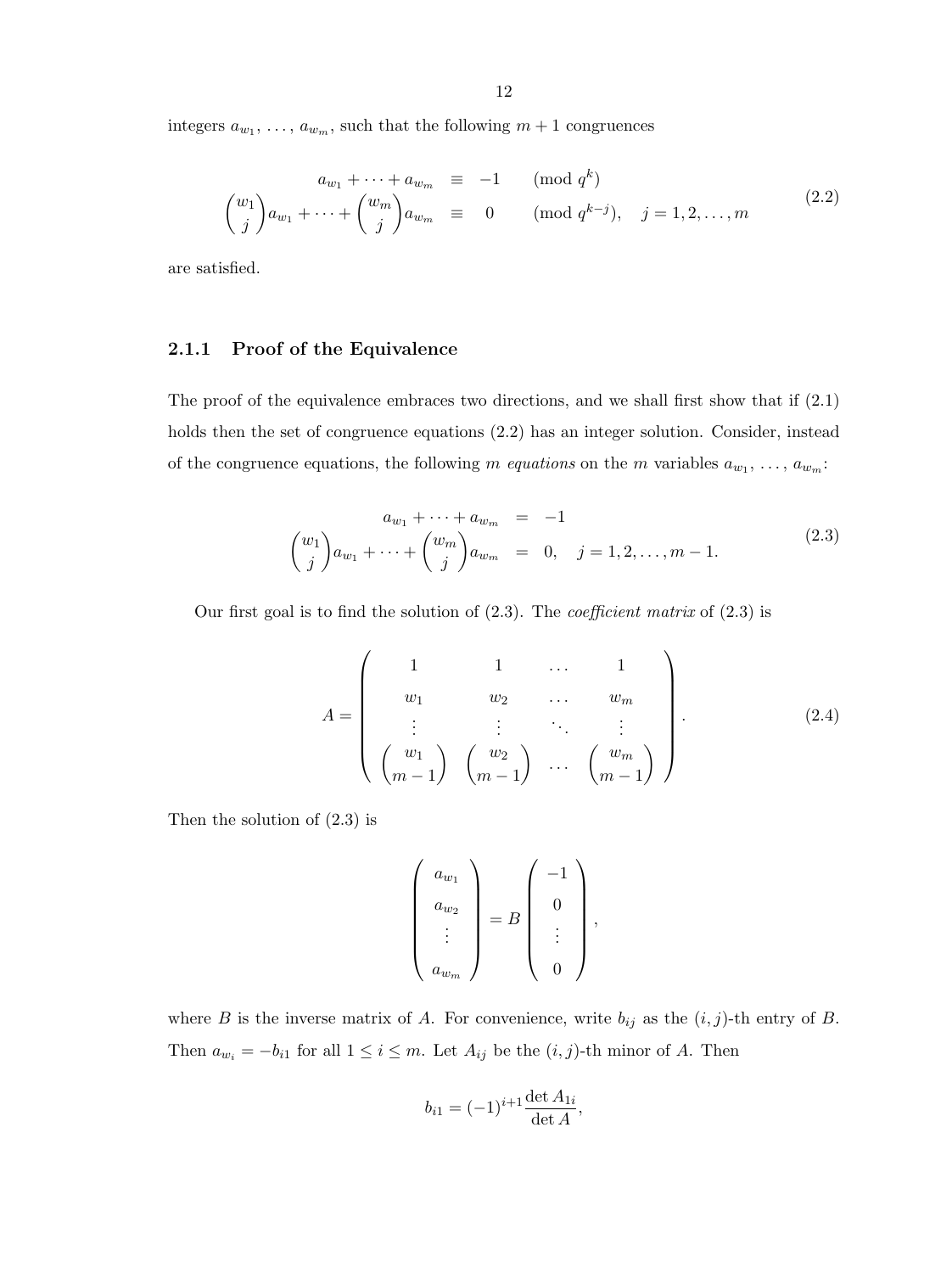hence

$$
a_{w_i} = (-1)^i \frac{\det A_{1i}}{\det A}.
$$
 (2.5)

**Lemma 2.1.** Suppose  $A$  is the  $m$  by  $m$  matrix as set in  $(2.4)$ . Then

$$
\det A = \frac{\prod_{1 \le r < s \le m} (w_s - w_r)}{2! \dots (m - 1)!},\tag{2.6}
$$

and for each  $1\leq i\leq m$ 

$$
\det A_{1i} = \frac{w_1 \dots w_m}{w_i} \frac{\prod_{\substack{1 \le r < s \le m \\ r, s \ne i}} (w_s - w_r)}{2! \dots (m - 1)!}.
$$
\n(2.7)

Proof. Note that adding a multiple of one row to another row of a square matrix does not change the determinant. Thus

$$
\det A = \det \begin{pmatrix} 1 & 1 & \cdots & 1 \\ w_1 & w_2 & \cdots & w_m \\ \vdots & \vdots & \ddots & \vdots \\ w_1^{m-1} & w_2^{m-1} & \cdots & w_m^{m-1} \\ \frac{w_1^{m-1}}{(m-1)!} & \frac{w_2^{m-1}}{(m-1)!} & \cdots & \frac{w_m^{m-1}}{(m-1)!} \end{pmatrix} = \frac{1}{2! \dots (m-1)!} \det M,
$$

where

$$
M = \left(\begin{array}{ccccc} 1 & 1 & \dots & 1 \\ w_1 & w_2 & \dots & w_m \\ \vdots & \vdots & \ddots & \vdots \\ w_1^{m-1} & w_2^{m-1} & \dots & w_m^{m-1} \end{array}\right)
$$

is a Vandermonde matrix with det  $M = \prod_{1 \leq r < s \leq m} (w_s - w_r)$ . Therefore,

$$
\det A = \frac{\prod_{1 \leq r < s \leq m} (w_s - w_r)}{2! \dots (m-1)!},
$$

as desired. Then for any  $1 \leq i \leq m$ , consider the  $(1, i)$ -th minor

$$
A_{1i} = \begin{pmatrix} w_1 & \dots & w_{i-1} & w_{i+1} & \dots & w_m \\ \vdots & \ddots & \vdots & \vdots & \ddots & \vdots \\ w_1 & \dots & w_{i-1} & w_{i+1} & \dots & w_m \\ m-1 & \dots & m-1 & m-1 & \dots & m-1 \end{pmatrix}.
$$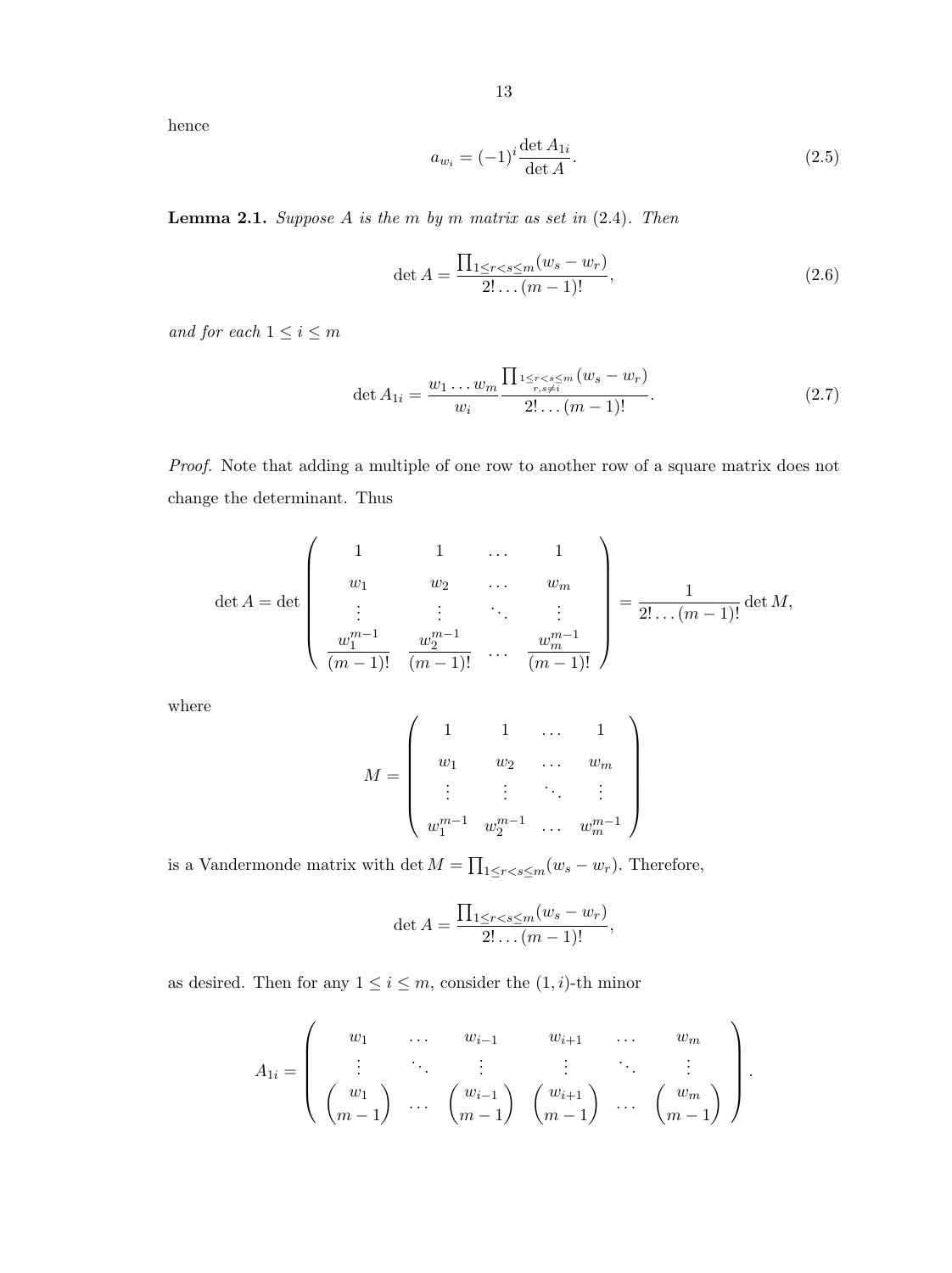By the same reason we have

$$
\det A_{1i} = \det \begin{pmatrix} w_1 & \cdots & w_{i-1} & w_{i+1} & \cdots & w_m \\ \vdots & \ddots & \vdots & \vdots & \ddots & \vdots \\ w_1^{m-1} & \cdots & w_{i-1}^{m-1} & w_{i+1}^{m-1} \\ \frac{w_1^{m-1}}{(m-1)!} & \cdots & \frac{w_{i+1}^{m-1}}{(m-1)!} & \cdots & \frac{w_m^{m-1}}{(m-1)!} \end{pmatrix}
$$
  
=  $\frac{w_1 \cdots w_{i-1} w_{i+1} \cdots w_m}{2! \cdots (m-1)!}$  det  $M_i$ ,

where

$$
M_{i} = \left(\begin{array}{cccccc} 1 & \dots & 1 & 1 & \dots & 1 \\ w_{1} & \dots & w_{i-1} & w_{i+1} & \dots & w_{m} \\ \vdots & \ddots & \vdots & \vdots & \ddots & \vdots \\ w_{1}^{m-2} & \dots & w_{i-1}^{m-2} & w_{i+1}^{m-2} & \dots & w_{m}^{m-2} \end{array}\right)
$$

is also a Vandermonde matrix, and

$$
\det M_i = \prod_{\substack{1 \le r < s \le m \\ r, s \ne i}} (w_s - w_r).
$$

Therefore,

det 
$$
A_{1i} = \frac{w_1 \dots w_m}{w_i} \frac{\prod_{\substack{1 \le r < s \le m \\ r, s \ne i}} (w_s - w_r)}{2! \dots (m - 1)!}
$$
.

Since  $w_1, \ldots, w_m$  are distinct,  $\det A \neq 0$ . Thus it is valid to plug (2.6) and (2.7) in (2.5), and we conclude that the (unique) solution  $(a_{w_1}, \ldots, a_{w_m})$  of  $(2.3)$  is

$$
a_{w_i} = (-1)^i \frac{w_1 \dots w_m}{w_i} \frac{\prod_{\substack{1 \le r < s \le m \\ r, s \ne i}} (w_s - w_r)}{\prod_{\substack{1 \le r < s \le m \\ v_i}} (w_s - w_r)}
$$
\n
$$
= (-1)^i \frac{w_1 \dots w_m}{w_i} \frac{1}{\prod_{\substack{1 \le r < s \le m \\ r = i \text{ or } s = i}} (w_s - w_r)}
$$
\n
$$
= (-1)^i \frac{w_1 \dots w_{i-1}}{\prod_{1 \le r < i} (w_i - w_r)} \frac{w_{i+1} \dots w_m}{\prod_{i < s \le m} (w_s - w_i)}
$$
\n
$$
= (-1)^i {b - m + i - 1 \choose i - 1} {b \choose m - i} \qquad (2.8)
$$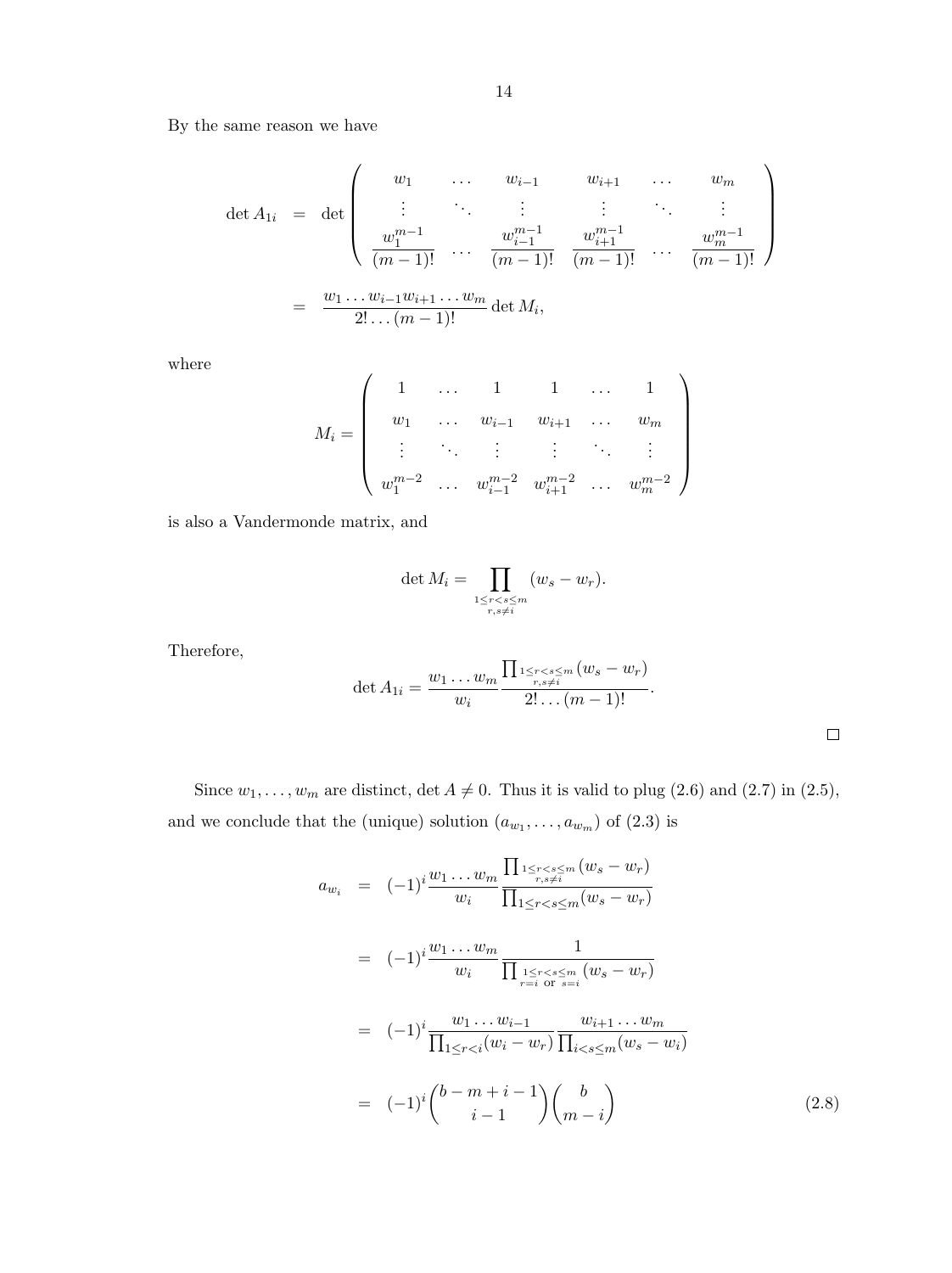for all  $1 \leq i \leq m$ . Note that  $(2.8)$  may also be viewed as a solution of the first m congruence equations in (2.2). Then we shall consider the last congruence equation in (2.2).

**Lemma 2.2.** Let  $a_{w_i}$ ,  $1 \leq i \leq m$ , be as set in (2.8). Then

$$
\sum_{i=1}^{m} \binom{w_i}{m} a_{w_i} = (-1)^m \frac{w_1 \dots w_m}{m!}.
$$
\n(2.9)

*Proof.* Plug  $(2.8)$  in the left hand side of  $(2.9)$ , we have

$$
\sum_{i=1}^{m} {w_i \choose m} a_{w_i}
$$
\n
$$
= \sum_{i=1}^{m} {w_i \choose m} (-1)^i {b-m+i-1 \choose i-1} {b \choose m-i}
$$
\n
$$
= \sum_{i=1}^{m} \frac{(b-m+i)\Delta \dots [(b-m+i)\Delta - m+1]}{m!} (-1)^i {b-m+i-1 \choose i-1} {b \choose m-i}
$$
\n
$$
= \sum_{i=1}^{m} \sum_{t=1}^{m} c_t (b-m+i)^t (-1)^i {b-m+i-1 \choose i-1} {b \choose m-i}
$$
\n
$$
= \sum_{t=1}^{m} c_t \sum_{i=1}^{m} (b-m+i)^t (-1)^i {b-m+i-1 \choose i-1} {b \choose m-i},
$$

where  $c_t$  does not depend on i, and  $c_m = \Delta^m/m!$ . For all integers  $1 \le t \le m$ ,

$$
\sum_{i=1}^{m} (b - m + i)^{t} (-1)^{i} {b - m + i - 1 \choose i - 1} {b \choose m - i}
$$
  
= 
$$
\sum_{i=1}^{m} (-1)^{i} (b - m + i)^{t-1} m {b \choose m} {m - 1 \choose i - 1}
$$
  
= 
$$
m {b \choose m} \sum_{i=0}^{m-1} (-1)^{i+1} {m - 1 \choose i} (b - m + 1 + i)^{t-1}
$$
  
= 
$$
{c \choose m} \text{ if } t = m,
$$
  

$$
0 \text{ if } 1 \le t \le m - 1.
$$

The last step above follows from an induction proof on  $m$ . Therefore,

$$
\sum_{i=1}^{m} {w_i \choose m} a_{w_i} = c_m (-1)^m m! {b \choose m} = (-1)^m \Delta^m {b \choose m} = (-1)^m \frac{w_1 \dots w_m}{m!}.
$$

 $\Box$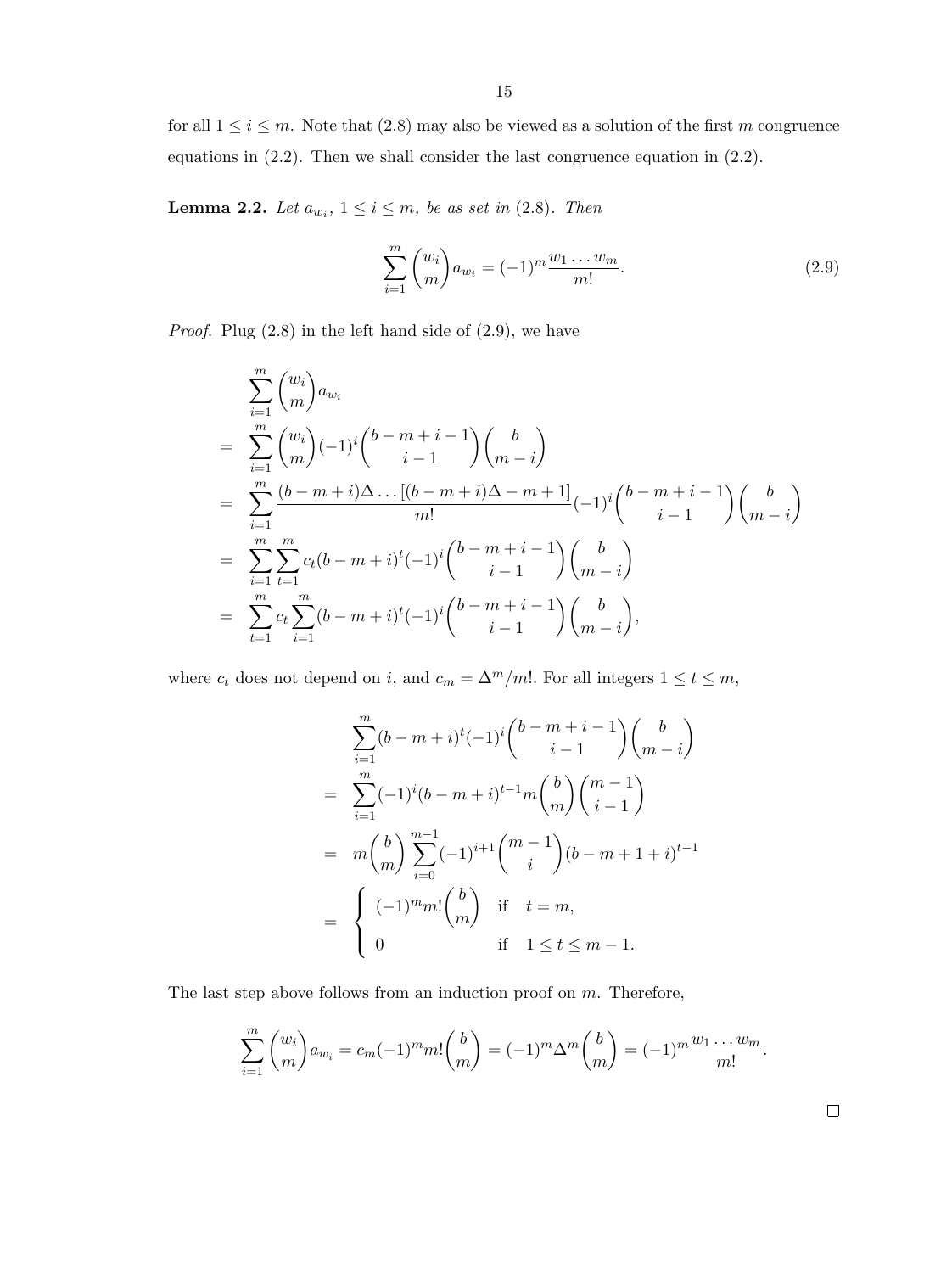Now if  $(2.1)$  holds then Lemma 2.2 asserts that  $(2.8)$  gives a solution of  $(2.2)$ , and one direction of the proof is accomplished.

For the other direction, we shall show that if (2.2) has an integer solution then the inequality  $(2.1)$  holds. Still let A be the coefficient matrix of  $(2.3)$  as set in  $(2.4)$ . First note that by Lemma 2.1,

$$
\det A = \frac{\prod_{1 \leq r < s \leq m} (w_s - w_r)}{2! \dots (m-1)!} = \prod_{r=1}^{m-1} \frac{\prod_{s=r+1}^m (w_s - w_r)}{(m-r)!} = \prod_{r=1}^{m-1} \Delta^{m-r} = \Delta^{m(m-1)/2}.
$$

Therefore, if  $p \nmid \Delta$  then the set of equations (2.3) is still nonsingular when modulo  $q^{k-m}$ . Thus in this case, any integer solution of the first  $m$  congruences in  $(2.2)$  satisfies that

$$
a_{w_i} \equiv (-1)^i \binom{b-m+i-1}{i-1} \binom{b}{m-i} \pmod{q^{k-m}}.
$$

Consequently the fact that (2.2) has an integer solution implies that

$$
(-1)^m \frac{w_1 \dots w_m}{m!} = \sum_{i=1}^m \binom{w_i}{m} (-1)^i \binom{b-m+i-1}{i-1} \binom{b}{m-i} \equiv 0 \pmod{q^{k-m}},
$$

hence (2.1) holds. Now we assume that  $p \mid \Delta$ . In other words,  $v_p(\Delta) \geq 1$ . Suppose  $(a_{w_1}, \ldots, a_{w_m})$  is an integer solution of  $(2.2)$ , and write

$$
\tilde{A} = \begin{pmatrix}\n1 & 1 & 1 & \dots & 1 \\
0 & w_1 & w_2 & \dots & w_m \\
0 & \begin{pmatrix} w_1 \\ 2 \end{pmatrix} & \begin{pmatrix} w_2 \\ 2 \end{pmatrix} & \dots & \begin{pmatrix} w_m \\ 2 \end{pmatrix} \\
\vdots & \vdots & \vdots & \ddots & \vdots \\
0 & \begin{pmatrix} w_1 \\ m \end{pmatrix} & \begin{pmatrix} w_2 \\ m \end{pmatrix} & \dots & \begin{pmatrix} w_m \\ m \end{pmatrix}\n\end{pmatrix}
$$

.

.

Then there exist integers  $s_0, s_1, s_2, \ldots, s_m$  such that

$$
\tilde{A} \begin{pmatrix} 1 \\ a_{w_1} \\ a_{w_2} \\ \vdots \\ a_{w_m} \end{pmatrix} = \begin{pmatrix} s_0 q^k \\ s_1 q^{k-1} \\ s_2 q^{k-2} \\ \vdots \\ s_m q^{k-m} \end{pmatrix} = q^{k-m} \begin{pmatrix} s_0 q^m \\ s_1 q^{m-1} \\ s_2 q^{m-2} \\ \vdots \\ s_m \end{pmatrix}
$$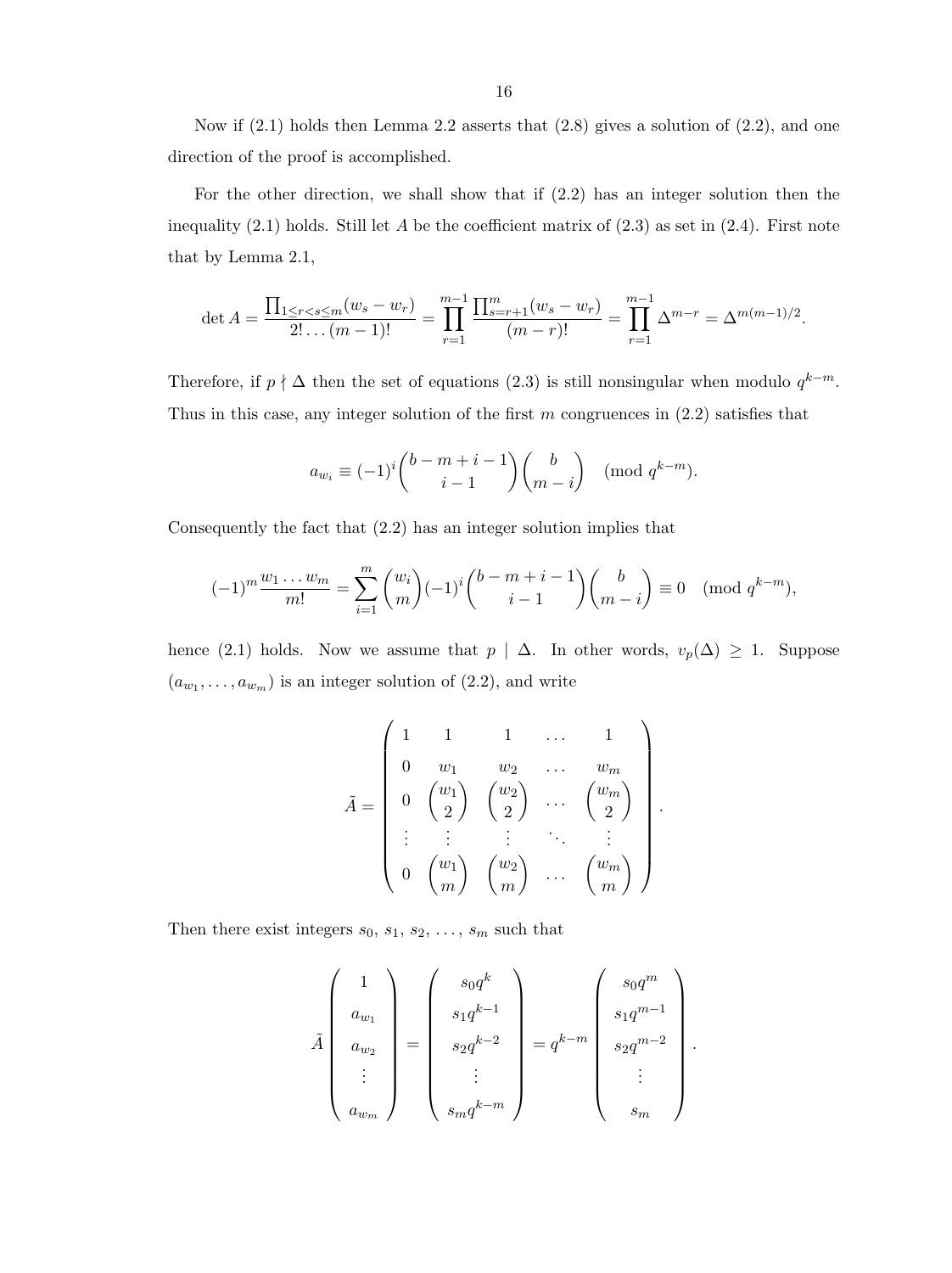Therefore,

$$
\begin{pmatrix}\n1 \\
a_{w_1} \\
a_{w_2} \\
\vdots \\
a_{w_m}\n\end{pmatrix} = q^{k-m} \tilde{B} \begin{pmatrix}\ns_0 q^m \\
s_1 q^{m-1} \\
s_2 q^{m-2} \\
\vdots \\
s_m\n\end{pmatrix},
$$
\n(2.10)

where  $\tilde{B}$  is the inverse of  $\tilde{A}$ . For any integer  $0 \leq i \leq m$ , write  $b_i$  as the  $(1, i + 1)$ -entry of  $\tilde{B}$ , and write  $A_i$  as the  $(i + 1, 1)$ -st minor of  $\tilde{A}$ . Then the first row of (2.10) gives that

$$
1 = q^{k-m} (b_0 s_0 q^m + b_1 s_1 q^{m-1} + b_2 s_2 q^{m-1} + \dots + b_m s_m),
$$
\n(2.11)

where

$$
b_i = (-1)^i \frac{\det A_i}{\det \tilde{A}} = (-1)^i \frac{\det A_i}{\det A_0}
$$
 (2.12)

.

for all  $0 \leq i \leq m$ . Note that as  $w_1, \ldots, w_m$  are nonzero, the following lemma asserts that det  $\tilde{A} = \det A_0 \neq 0$ . Thus  $\tilde{A}$  is nonsingular, and (2.12) is valid.

**Lemma 2.3.** Let  $A_i$  be as above set. Then for any integer  $0 \le i \le m$ 

$$
\det A_i = \frac{\prod_{1 \le r < s \le m} (w_s - w_r)}{2! \dots m!} \sum_{s=0}^i (-1)^s \binom{i}{s} (w_1 - s) \dots (w_m - s). \tag{2.13}
$$

*Proof.* We shall use induction on i to prove  $(2.13)$ . For convenience, write

$$
\lambda = \frac{\prod_{1 \leq r < s \leq m} (w_s - w_r)}{2! \dots m!}.
$$

By a similar argument as in the proof of Lemma 2.1,  $\det A_0 = \lambda w_1 \dots w_m$ . Therefore, Lemma 2.3 is true when  $i = 0$ . Now assume that for some positive integer i (2.13) holds for all  $0 \le r < i \le m$ , and compute det  $A_i$ . Consider the following matrix:

$$
M_i = \left(\begin{array}{ccccc} 1 & 1 & \dots & 1 \\ i & w_1 & \dots & w_m \\ \vdots & \vdots & \ddots & \vdots \\ \binom{i}{m} & \binom{w_1}{m} & \dots & \binom{w_m}{m} \end{array}\right)
$$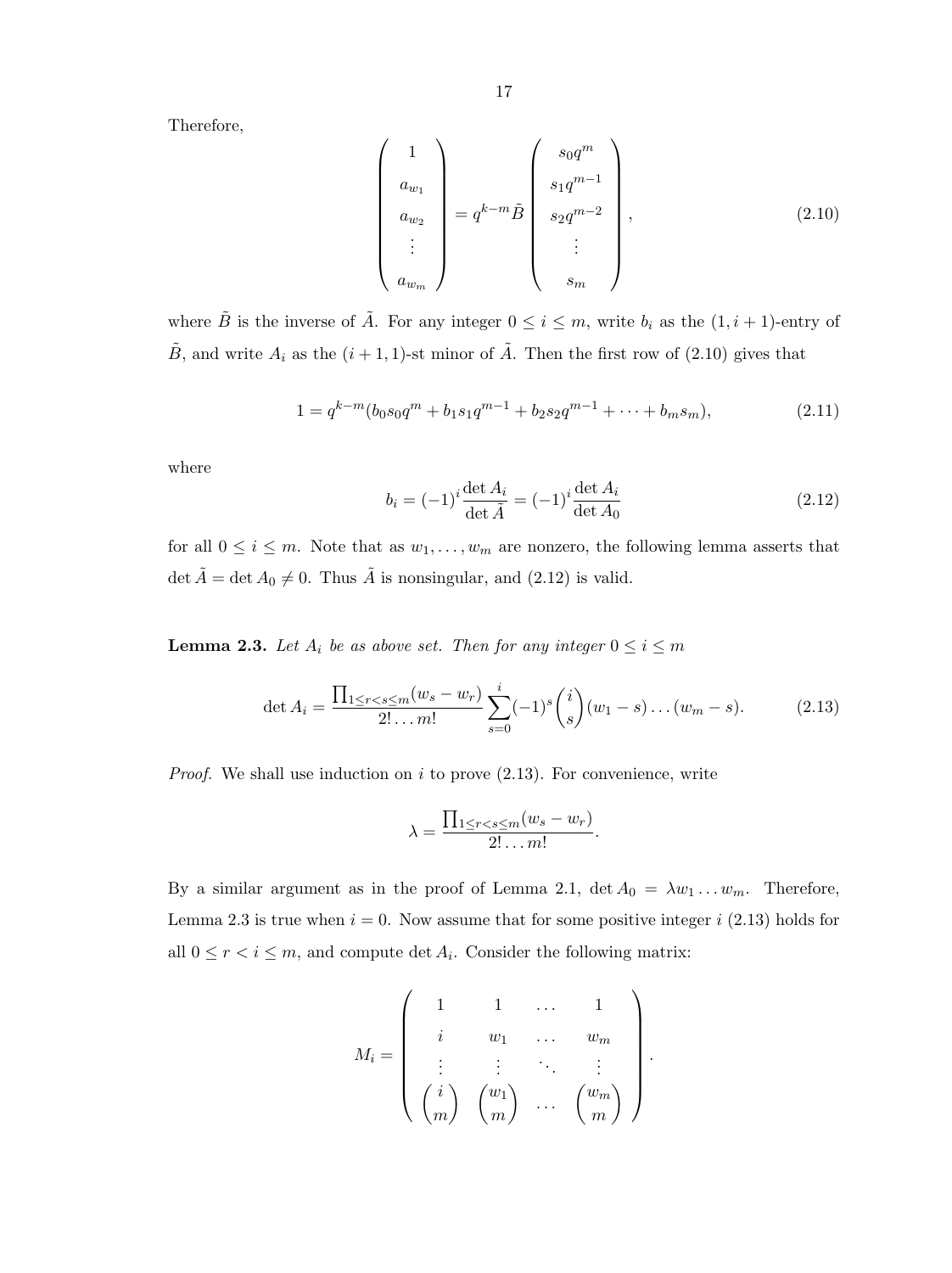Observe that det  $M_i = \lambda (w_1 - i) \dots (w_m - i)$ . On the other hand,

$$
\det M_i = \sum_{r=0}^i (-1)^r \binom{i}{r} \det A_r.
$$

Therefore,

$$
\det A_i
$$
\n
$$
= (-1)^i \left( \lambda (w_1 - i) \dots (w_m - i) - \sum_{r=0}^{i-1} (-1)^r {i \choose r} \det A_r \right)
$$
\n
$$
= (-1)^i \lambda \left( (w_1 - i) \dots (w_m - i) - \sum_{r=0}^{i-1} (-1)^r {i \choose r} \sum_{s=0}^r (-1)^s {r \choose s} (w_1 - s) \dots (w_m - s) \right)
$$
\n
$$
= (-1)^i \lambda \left( (w_1 - i) \dots (w_m - i) - \sum_{s=0}^{i-1} (-1)^s (w_1 - s) \dots (w_m - s) \sum_{r=s}^{i-1} (-1)^r {i \choose r} {r \choose s} \right)
$$
\n
$$
= (-1)^i \lambda \left( (w_1 - i) \dots (w_m - i) - \sum_{s=0}^{i-1} (-1)^s (w_1 - s) \dots (w_m - s) (-1)^{i-1} {i \choose s} \right)
$$
\n
$$
= \lambda \sum_{s=0}^i (-1)^s {i \choose s} (w_1 - s) \dots (w_m - s),
$$

as desired. By induction, Lemma 2.3 is true for all  $0\leq i\leq m.$ 

Plugging  $(2.13)$  in  $(2.12)$ , we get

$$
b_i = (-1)^i \frac{\sum_{s=0}^i (-1)^s {i \choose s} (w_1 - s) \dots (w_m - s)}{w_1 \dots w_m}
$$

 $\Box$ 

for all  $0\leq i\leq m.$  Write

$$
t_i = \frac{1}{i!} \sum_{s=0}^{i} (-1)^s {i \choose s} (w_1 - s) \dots (w_m - s).
$$

Then (2.11) becomes

$$
1 = q^{k-m} \frac{\sum_{i=0}^{m} (-1)^i \frac{i!}{m!} t_i s_i q^{m-i}}{\frac{w_1 \dots w_m}{m!}}.
$$

Therefore,

$$
\frac{w_1 \dots w_m}{m!} = q^{k-m} \sum_{i=0}^m (-1)^i \frac{i!}{m!} t_i s_i q^{m-i}.
$$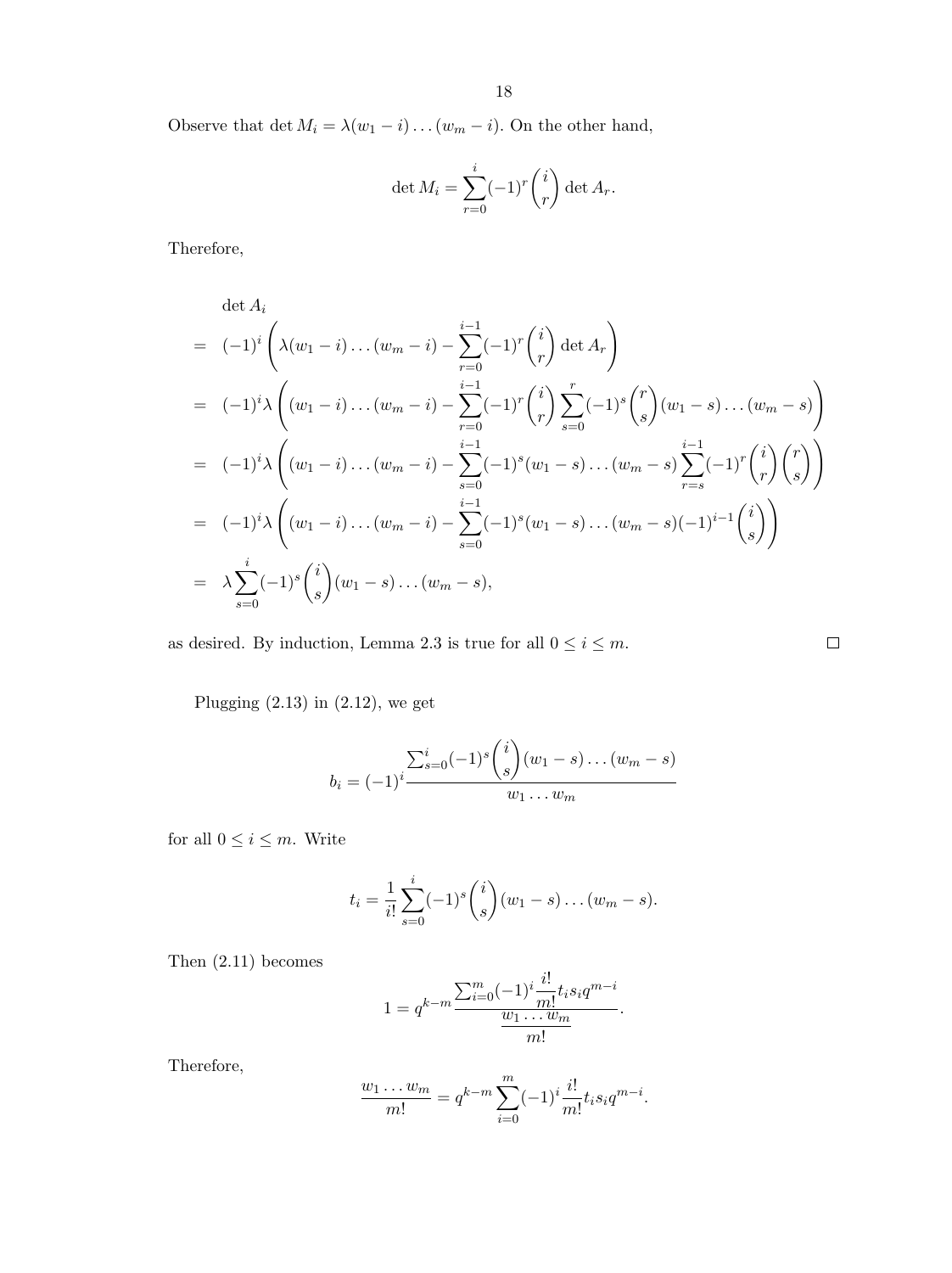Now in order that inequality (2.1) holds, it suffices to show that

$$
v_p(t_i) \ge v_p\left(\frac{m!}{i!}\right) - l(m-i)
$$
\n(2.14)

for all  $0 \leq i \leq m$ .

**Lemma 2.4.** For  $1 \leq j \leq m$ , let the number

$$
\sigma_m(j) = \sum_{1 \leq \alpha_1 < \dots < \alpha_j \leq m} \alpha_1 \dots \alpha_j
$$

be the summation of all products of j distinct numbers in  $\{1, \ldots, m\}$ . Then the p-adic valuation of  $\sigma_m(j)$  satisfies

$$
v_p(\sigma_m(j)) \ge v_p\left(\frac{m!}{(m-j)!}\right) - \frac{2j}{p-1}.
$$

*Proof.* First we prove by induction on  $j$  that

$$
\sigma_m(j) = \sum_{i=1}^j l_{j,i} \binom{m+1}{j+i},\tag{2.15}
$$

where the coefficients

$$
l_{j,i} = \begin{cases} j! & \text{if } i = 1, \\ (2j-1)!! & \text{if } i = j, \\ (i+j-1)(l_{j-1,i} + l_{j-1,i-1}) & \text{if } 2 \le i \le j-1. \end{cases}
$$
 (2.16)

Note that we may recursively decide from (2.16) the value of  $l_{j,i}$  for any  $1 \le i \le j \le m$ . Note also that (2.16) asserts that all  $l_{j,1}$ 's and  $l_{i,i}$ 's are integers. Moreover, any  $l_{j,i}$  is an integer as long as the "previous"  $l_{j-1,i}$  and  $l_{j-1,i-1}$  are both integers. Therefore, if (2.16) is satisfied then all  $l_{j,i}$ 's are integers. Since

$$
\sigma_m(1) = \sum_{i=1}^m i = \binom{m+1}{2},
$$

(2.15) holds for the base case  $j = 1$ . Assume that (2.15) is true for  $\sigma_m(j-1)$ . Note the fact that the difference between  $\sigma_m(j)$  and  $\sigma_{m-1}(j)$  is exactly  $m\sigma_{m-1}(j-1)$ . Thus we may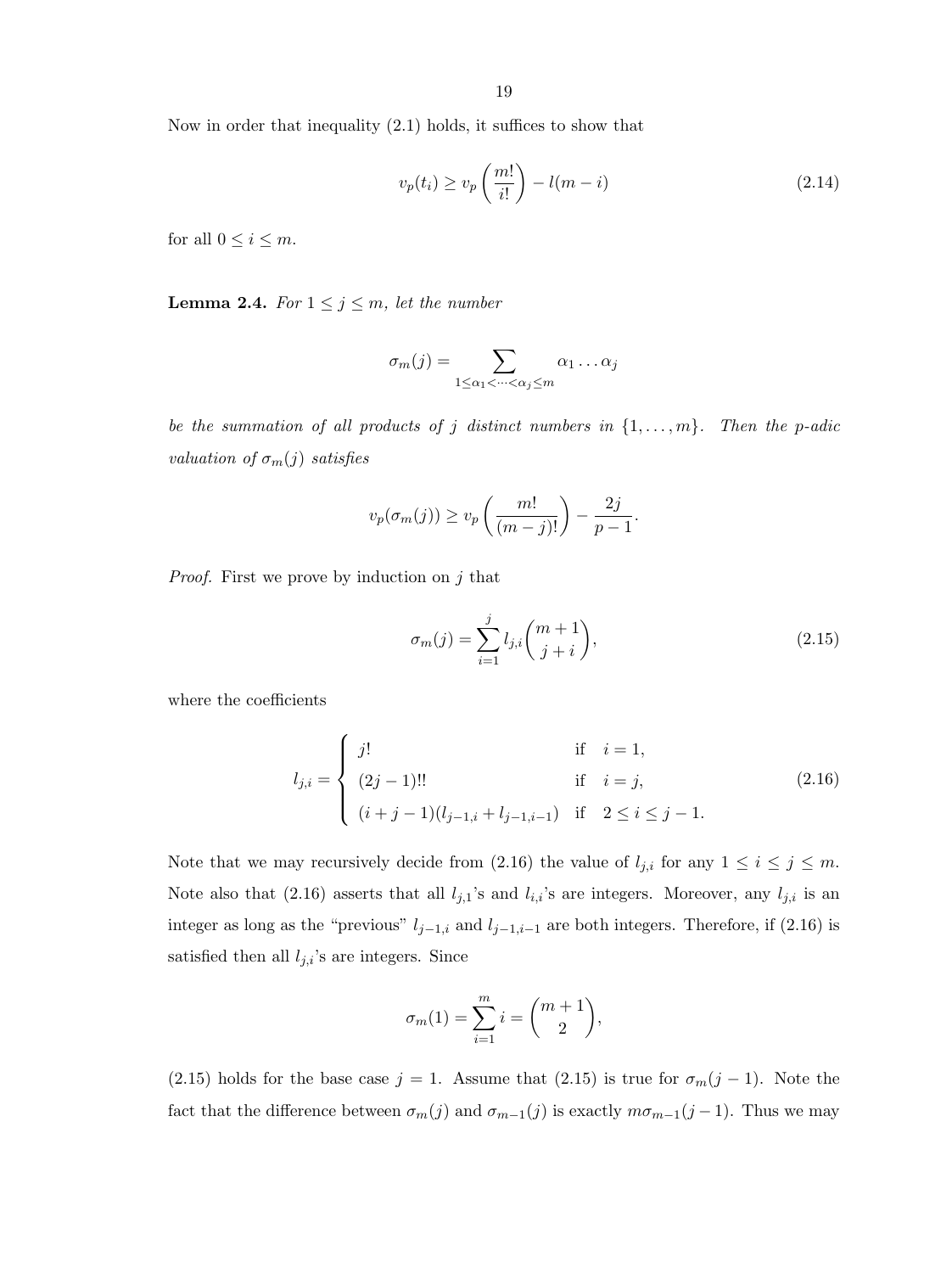deduce that

$$
\sigma_{m}(j) - \sigma_{m-1}(j)
$$
\n
$$
= m \sum_{i=1}^{j-1} l_{j-1,i} {m \choose j+i-1}
$$
\n
$$
= \sum_{i=1}^{j-1} (m-j-i+1)l_{j-1,i} {m \choose j+i-1} + \sum_{i=1}^{j-1} (j+i-1)l_{j-1,i} {m \choose j+i-1}
$$
\n
$$
= \sum_{i=1}^{j-1} (j+i)l_{j-1,i} {m \choose j+i} + \sum_{i=1}^{j-1} (j+i-1)l_{j-1,i} {m \choose j+i-1}
$$
\n
$$
= \sum_{i=2}^{j} (j+i-1)l_{j-1,i-1} {m \choose j+i-1} + \sum_{i=1}^{j-1} (j+i-1)l_{j-1,i} {m \choose j+i-1}
$$
\n
$$
= \sum_{i=2}^{j-1} (i+j-1)(l_{j-1,i-1}+l_{j-1,i}) {m \choose j+i-1} + jl_{j-1,1} {m \choose j} + (2j-1)l_{j-1,j-1} {m \choose 2j-1}
$$
\n
$$
= \sum_{i=1}^{j} l_{j,i} {m \choose j+i-1}.
$$

So as  $\sigma_j(j) = j!$ , we have

$$
\sigma_m(j) = \sigma_j(j) + \sum_{k=j}^{m-1} (\sigma_{k+1}(j) - \sigma_k(j))
$$
  
\n
$$
= j! + \sum_{k=j}^{m-1} \sum_{i=1}^j l_{j,i} {k+1 \choose j+i-1}
$$
  
\n
$$
= \sum_{i=1}^j l_{j,i} {j+1 \choose j+i} + \sum_{k=j}^{m-1} {k+1 \choose j+i-1}
$$
  
\n
$$
= \sum_{i=1}^j l_{j,i} {m+1 \choose j+i}.
$$

Therefore (2.15) holds for all integers  $1 \le j \le m$ . Note that  $v_p(n!) \le (n-1)/(p-1)$  for all positive integers *n*, which follows from Legendre's formula [UH39]:  $v_p(n!) = \sum_{r=1}^{\infty} \lfloor n/p^r \rfloor$ . Thus for each term in the above summation, the p-adic valuation

$$
v_p\left(\binom{m+1}{j+i}\right) \ge v_p\left(\frac{m!}{(m-j)!}\right) - v_p((j+i)!)
$$
  
 
$$
\ge v_p\left(\frac{m!}{(m-j)!}\right) - \frac{2j}{p-1}
$$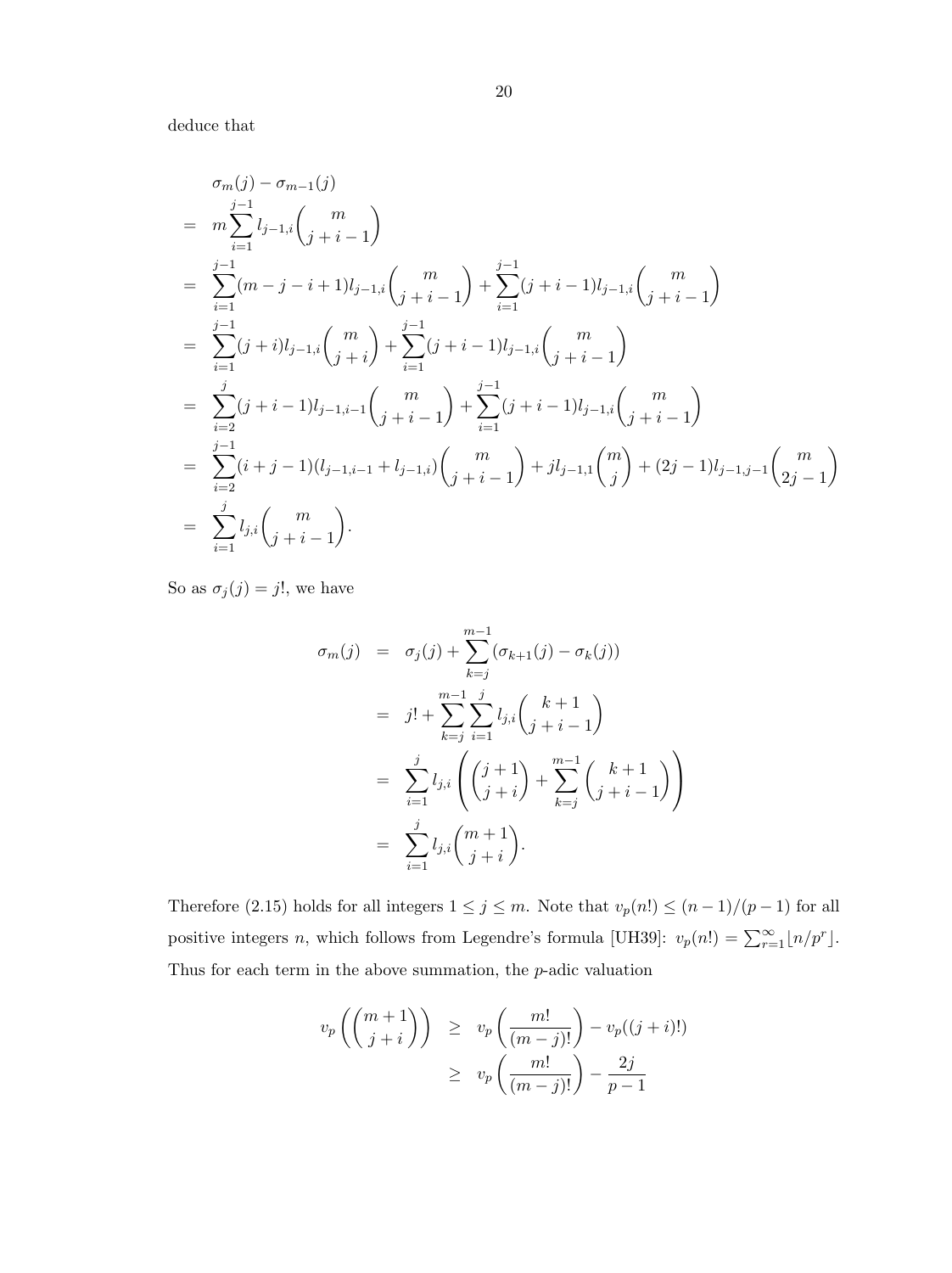for  $1 \leq i \leq j$ . Since all the coefficients  $l_{j,i}$ 's are integers,  $\sigma_m(j)$  has a p-adic valuation no less than this.  $\Box$ 

As an extension of Lemma 2.4 we consider arbitrary consecutive integers  $b-m+1, \ldots, b$ instead of the first m consecutive integers. Let  $\tilde{\sigma}_m(j)$  denote the summation of all products of  $j$  numbers in these  $m$  integers. Then

$$
\tilde{\sigma}_m(j) = \sum_{1 \le \alpha_1 < \dots < \alpha_j \le m} (b - m + \alpha_1) \dots (b - m + \alpha_j)
$$
\n
$$
= \sum_{s=0}^j (b - m)^{j-s} \binom{m-s}{j-s} \sigma_m(s).
$$

For each term in the above summation, the  $p$ -adic valuation

$$
v_p\left(\binom{m-s}{j-s}\sigma_m(s)\right)
$$
  
\n
$$
\geq v_p\left(\frac{(m-s)!}{(j-s)!(m-j)!}\right) + v_p\left(\frac{m!}{(m-s)!}\right) - \frac{2s}{p-1}
$$
  
\n
$$
= v_p\left(\frac{m!}{(m-j)!}\right) - v_p((j-s)!) - \frac{2s}{p-1}
$$
  
\n
$$
\geq v_p\left(\frac{m!}{(m-j)!}\right) - \frac{j-s}{p-1} - \frac{2s}{p-1}
$$
  
\n
$$
\geq v_p\left(\frac{m!}{(m-j)!}\right) - \frac{2j}{p-1}.
$$

Thus for  $\tilde{\sigma}_m(j)$  we still have

$$
v_p(\tilde{\sigma}_m(j) \ge v_p\left(\frac{m!}{(m-j)!}\right) - \frac{2j}{p-1}.
$$

Moreover, suppose  $W_m(j)$  is the summation of all products of j numbers in  $\{w_1, \ldots, w_m\}$ . Remember that  $w_1, \ldots, w_m$  are consecutive multiples of  $\Delta$ . Thus

$$
W_m(j) = \sum_{1 \leq \alpha_1 < \dots < \alpha_j \leq m} w_{\alpha_1} \dots w_{\alpha_j} = \Delta^j \tilde{\sigma}_m(j).
$$

By the assumption that  $v_p(\Delta) \geq 1$ , we have

$$
v_p(W_m(j)) \ge v_p\left(\frac{m!}{(m-j)!}\right) - \frac{j}{p-1}.\tag{2.17}
$$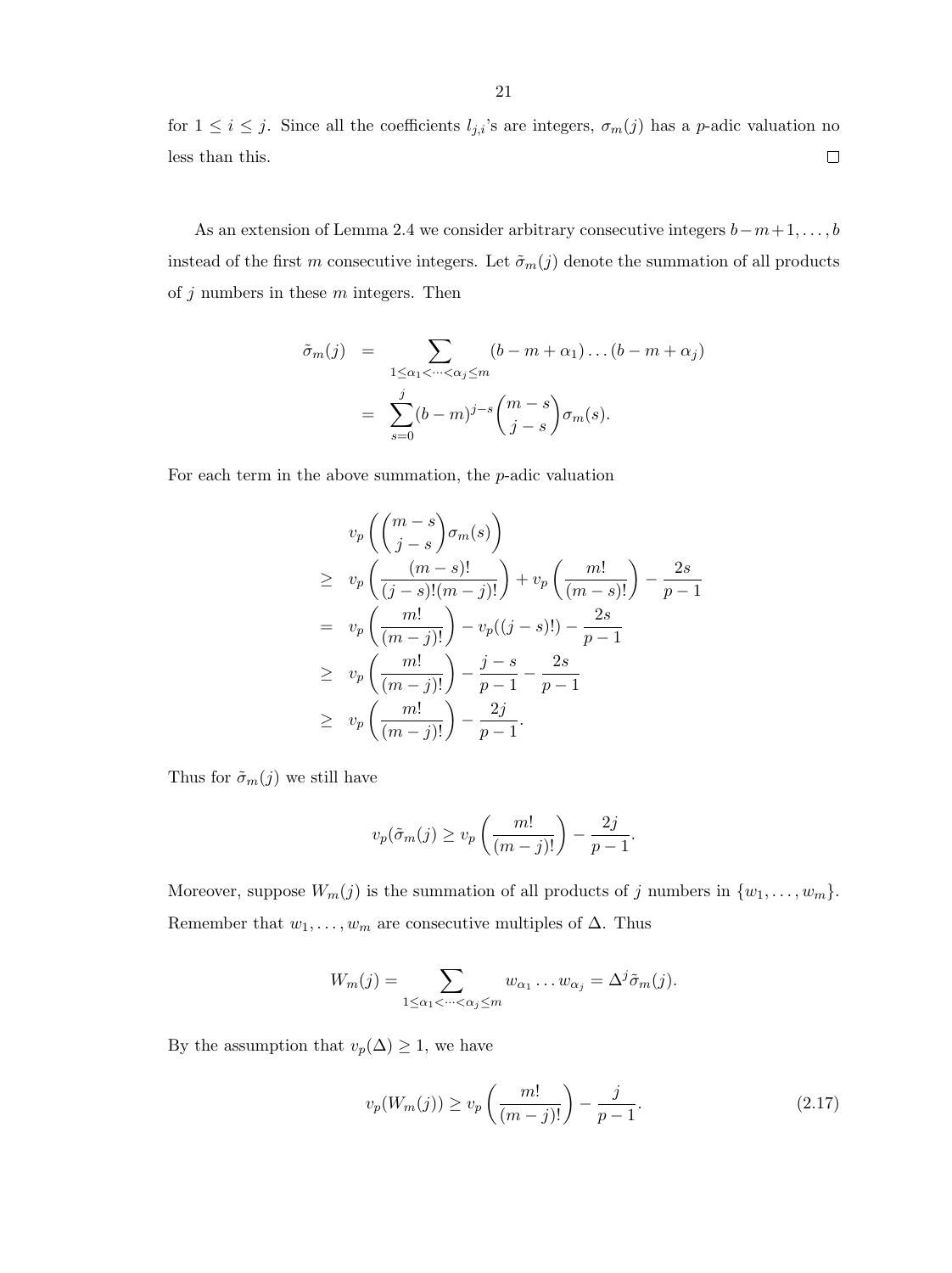Now turn back to look at

$$
t_i = \frac{1}{i!} \sum_{s=0}^{i} (-1)^s {i \choose s} (w_1 - s) \dots (w_m - s)
$$
  
\n
$$
= \frac{1}{i!} \sum_{s=0}^{i} (-1)^s {i \choose s} \sum_{j=0}^{m} (-s)^{m-j} W_m(j)
$$
  
\n
$$
= (-1)^{m+i} \sum_{j=0}^{m} (-1)^j W_m(j) \left( \frac{1}{i!} \sum_{s=0}^{i} (-1)^{i-s} s^{m-j} {i \choose s} \right)
$$
  
\n
$$
= (-1)^{m+i} \sum_{j=0}^{m-i} (-1)^j W_m(j) S(m - j, i), \qquad (2.18)
$$

where  $S(m-j,i)$  represents the Stirling number of the second kind [LW92]. As a matter of fact,

$$
S(m-j,i) = \frac{(m-j)!}{i!} \sum \frac{1}{r_1! \dots r_i!},
$$

where the summation runs over the partitions  $r_1 + \cdots + r_i$  of  $m - j$  into i nonzero parts. Since

$$
v_p(r_1! \dots r_i!) \leq \frac{r_1 - 1}{p - 1} + \dots + \frac{r_i - 1}{p - 1} = \frac{m - j - i}{p - 1},
$$

we deduce that

$$
v_p(S(m-j,i)) \ge v_p\left(\frac{(m-j)!}{i!}\right) - \frac{m-j-i}{p-1}.
$$

Together with  $(2.17)$ , the *p*-adic valuation of each term in the summation of  $(2.18)$  is at least

$$
v_p\left(\frac{m!}{(m-j)!}\right) - \frac{j}{p-1} + v_p\left(\frac{(m-j)!}{i!}\right) - \frac{m-j-i}{p-1} \ge v_p\left(\frac{m!}{i!}\right) - l(m-i).
$$

Therefore, the *p*-adic valuation of  $t_i$  is no less than this, hence  $(2.14)$  holds as desired.

Now the main theorem of this section is established.

**Theorem 2.5.** Suppose  $w_1 = (b - m + 1)\Delta, \ldots, w_m = b\Delta$  are m consecutive multiples of the divisor  $\Delta$ . Then Ward's bound<sup>1</sup>

$$
k \le m\left(\frac{v_p(\Delta)}{l} + 1\right) + \frac{1}{l} v_p\left(\binom{b}{m}\right)
$$

<sup>&</sup>lt;sup>1</sup>Though it does not involve a code, we call the inequality Ward's bound because the right hand side is exactly of the form of Ward's bound.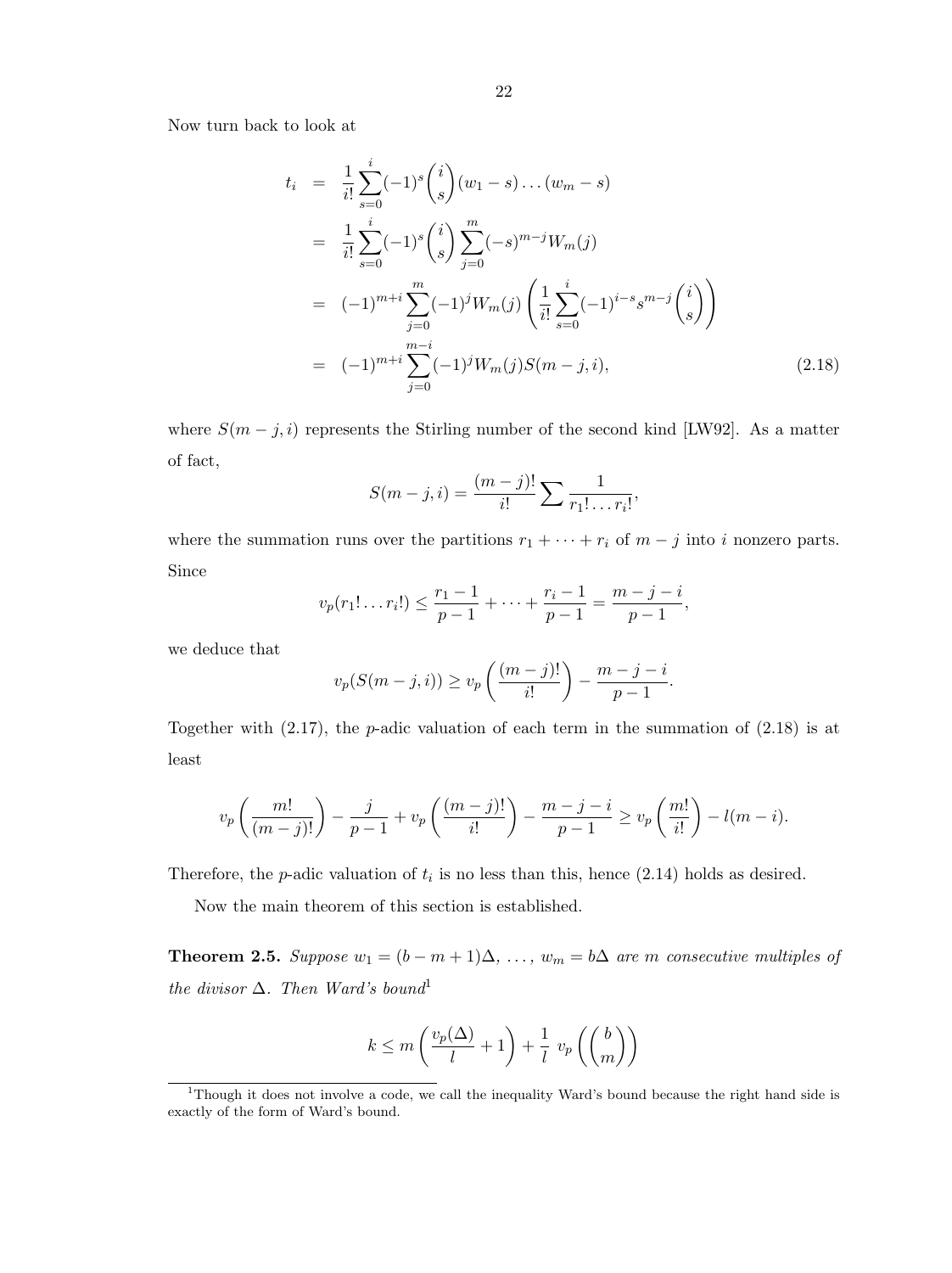holds if and only if the set of congruence equations

$$
a_{w_1} + \dots + a_{w_m} \equiv -1 \pmod{q^k}
$$

$$
{w_1 \choose j} a_{w_1} + \dots + {w_m \choose j} a_{w_m} \equiv 0 \pmod{q^{k-j}}, \quad j = 1, 2, \dots, m
$$

has an integer solution  $(a_{w_1}, \ldots, a_{w_m})$ .

### 2.1.2 Further Comments

Note that Theorem 2.5 gives an equivalent condition for Ward's bound: that is, the set of congruence equations (2.2) has an integer solution. Moreover, (2.2) is partial of

$$
a_{w_1} + \dots + a_{w_m} \equiv -1 \qquad (\text{mod } q^k)
$$
  

$$
{w_1 \choose j} a_{w_1} + \dots + {w_m \choose j} a_{w_m} \equiv 0 \qquad (\text{mod } q^{k-j}), \quad j = 1, 2, \dots, k-1,
$$
 (2.19)

and  $(a_{w_1}, \ldots, a_{w_m})$  is an integer solution of (2.19) if and only if the MacWilliams transform

$$
w^{\perp}(x) = \frac{1}{q^k} (1 + (q-1)x)^n w \left( \frac{1-x}{1 + (q-1)x} \right)
$$
 (2.20)

of  $w(x) = 1 + a_{w_1}x^{w_1} + \cdots + a_{w_m}x^{w_m}$  has integer coefficients, as is implied by Theorem 2.6 below. The parameter n in (2.20) is an integer no less than the degree of  $w(x)$ .

**Theorem 2.6 (Wilson [Wil03]).** Let  $a_0, a_1, \ldots, a_n$  be integers, let r, k, and s be positive integers, and let  $w(x) = \sum_{i=0}^{n} a_i x^i$ . Then

$$
\frac{1}{r^k} (1 + (r^s - 1)x)^n w \left( \frac{1 - x}{1 + (r^s - 1)x} \right)
$$

has integer coefficients if and only if

$$
\sum_{i=0}^{n} a_i \binom{i}{j} \equiv 0 \pmod{r^{k-sj}}
$$

for all  $j = 0, 1, ..., |k/s|$ .

The proof of the theorem is due to Wilson, employing merely elementary linear algebra. Apply Theorem 2.6 with  $r = q$  and  $s = 1$ , we conclude that (2.19) is solvable if and only if (2.20) has integer coefficients.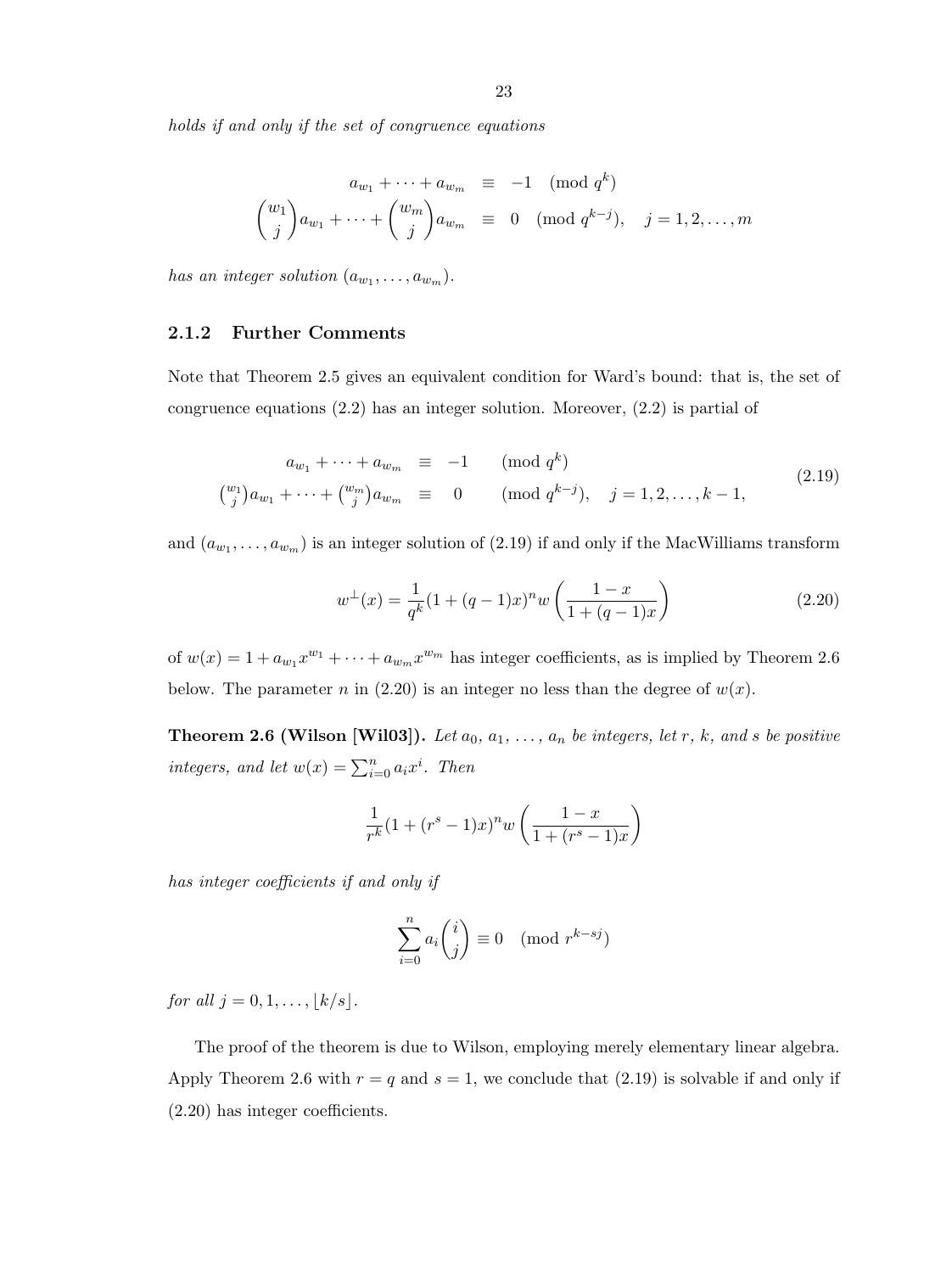Suppose C is an  $[n, k]_q$  code of weight spectrum  $\{w_1, \ldots, w_m\}$ , and suppose there are  $a_{w_i}$ ,  $1 \leq i \leq m$ , codewords of weight  $w_i$ . Let  $w(x) = 1 + a_{w_1}x^{w_1} + \cdots + a_{w_m}x^{w_m}$  denote the weight enumerator of C, let  $w^{\perp}(x)$  denote the MacWilliams transform of  $w(x)$ , and let  $C^{\perp}$ denote the dual code of C. We summarize this section as follows:

C is a linear code  
\n
$$
\Downarrow
$$
\n
$$
\perp(x)
$$
 is the weight enumerator of  $C^{\perp}$ \n
$$
\Downarrow
$$
\n
$$
w^{\perp}(x)
$$
 has integer coefficients\n
$$
\longleftarrow
$$
\n
$$
\downarrow
$$
\n
$$
\downarrow
$$
\n
$$
\downarrow
$$
\n
$$
\downarrow
$$
\n
$$
\downarrow
$$
\n
$$
\downarrow
$$
\n
$$
\downarrow
$$
\n
$$
\downarrow
$$
\n
$$
\downarrow
$$
\n
$$
\downarrow
$$
\n
$$
\downarrow
$$
\n
$$
\downarrow
$$
\n
$$
\downarrow
$$
\n
$$
\downarrow
$$
\n
$$
\downarrow
$$
\n
$$
\downarrow
$$
\n
$$
\downarrow
$$
\n
$$
\downarrow
$$
\n
$$
\downarrow
$$
\n
$$
\downarrow
$$
\n
$$
\downarrow
$$
\n
$$
\downarrow
$$
\n
$$
\downarrow
$$
\n
$$
\downarrow
$$
\n
$$
\downarrow
$$
\n
$$
\downarrow
$$
\n
$$
\downarrow
$$
\n
$$
\downarrow
$$
\n
$$
\downarrow
$$
\n
$$
\downarrow
$$
\n
$$
\downarrow
$$
\n
$$
\downarrow
$$
\n
$$
\downarrow
$$
\n
$$
\downarrow
$$
\n
$$
\downarrow
$$
\n
$$
\downarrow
$$
\n
$$
\downarrow
$$
\n
$$
\downarrow
$$
\n
$$
\downarrow
$$
\n
$$
\downarrow
$$
\n
$$
\downarrow
$$
\n
$$
\downarrow
$$
\n
$$
\downarrow
$$
\n
$$
\downarrow
$$
\n
$$
\downarrow
$$
\n
$$
\downarrow
$$
\n
$$
\downarrow
$$
\n
$$
\downarrow
$$
\n
$$
\downarrow
$$
\n
$$
\downarrow
$$
\n
$$
\downarrow
$$
\n
$$
\downarrow
$$
\n
$$
\downarrow
$$
\n
$$
\downarrow
$$
\n
$$
\downarrow
$$
\n
$$
\downarrow
$$
\n

 $w$ <sup>-</sup>

This figure clearly shows that Ward's bound follows from the linearity of the code. More precisely, Ward's bound is a consequence of the fact that the MacWilliams transform of the weight enumerator has integer coefficients. However, the integrality of the MacWilliams transform of the weight enumerator implies more than Ward's bound, as is shown by the following example:

**Example.** Let  $p = q = 2$  and  $m = 3$ . Suppose  $w_1 = 6$ ,  $w_2 = 9$ ,  $w_3 = 12$ , and  $k = 5$ . Then Ward's bound is attained:

$$
v_p\left(\frac{w_1w_2w_3}{3!}\right) = 2 = k - m.
$$

In other words, if C is a binary linear code with nonzero weights 6, 9, and 12, then Ward's bound asserts that dim  $C \leq 5$ . On the other hand, the MacWilliams transform of the weight enumerator  $w(x) = 1 + a_{w_1}x^{w_1} + a_{w_2}x_{w_2} + a_{w_3}x^{w_3}$  has integer coefficients if and only if the following congruences are satisfied:

$$
a_{w_1} + a_{w_2} + a_{w_3} \equiv -1 \pmod{32}
$$
  
\n
$$
6a_{w_1} + 9a_{w_2} + 12a_{w_3} \equiv 0 \pmod{16}
$$
  
\n
$$
15a_{w_1} + 36a_{w_2} + 66a_{w_3} \equiv 0 \pmod{8}
$$
  
\n
$$
20a_{w_1} + 84a_{w_2} + 220a_{w_3} \equiv 0 \pmod{4}
$$
  
\n
$$
15a_{w_1} + 126a_{w_2} + 465a_{w_3} \equiv 0 \pmod{2}
$$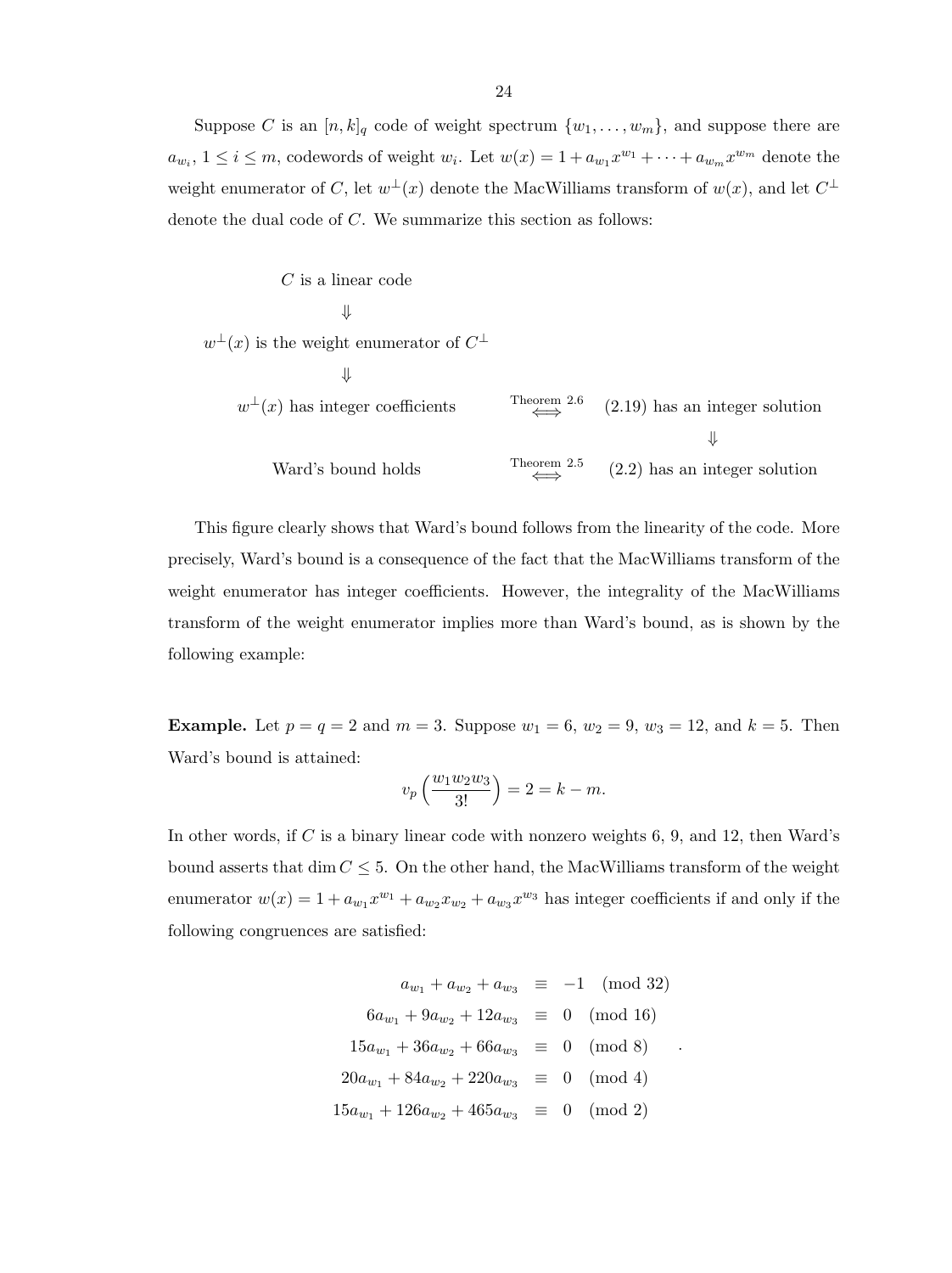Simplifying the above congruences, we get

$$
a_{w_1} + a_{w_2} + a_{w_3} \equiv -1 \pmod{32},\tag{2.21}
$$

$$
6a_{w_1} + 9a_{w_2} + 12a_{w_3} \equiv 0 \pmod{16}, \qquad (2.22)
$$

$$
7a_{w_1} + 4a_{w_2} + 2a_{w_3} \equiv 0 \pmod{8},\tag{2.23}
$$

$$
a_{w_1} + a_{w_3} \equiv 0 \pmod{2}.
$$
 (2.24)

By  $(2.23)$ ,  $a_{w_1}$  is even. Then  $a_{w_3}$  is also even by  $(2.24)$ , and  $a_{w_2}$  is odd by  $(2.21)$ . However,  $a_{w_2}$  is even by (2.22), which is a contradiction. Therefore, the whole set of all  $k = 5$ congruence equations has no integer solution. Thus in this special case, the integrality of the MacWilliams transform implies more than Ward's bound, and the bound may be improved to dim  $C \leq 4$ . However, this is still not the exact bound for binary linear codes with weight spectrum  $6, 9, 12$ , as linearity of the code implies more than integrality of the MacWilliams transform of the weight enumerator. As in this example, 6, 9, 12 are multiples of the divisor  $\Delta = 3$ , and it is relatively prime to the field characteristic  $p = 2$ . Therefore, a binary linear code C with weight spectrum  $6, 9, 12$  must be equivalent to a 3-folded replication of a binary linear code with weight spectrum 2, 3, 4, and such a code has dimension at most 3.

Though generally Ward's bound (2.1) does not imply (2.19) being solvable, it is the case for single and double weighted codes. That is, for linear code  $C$  of one or two nonzero weights, Ward's bound holds if and only if the MacWilliams transform of the weight enumerator of  $C$  has integer coefficients, if and only if the set of congruence equations  $(2.19)$ has an integer solution, as is shown by the following theorem:

**Theorem 2.7.** When  $m = 1$  or 2, Ward's bound (2.1) holds if and only if the set of congruences (2.19) has an integer solution.

*Proof.* Theorem 2.5 asserts that if  $(2.19)$  is solvable then Ward's bound  $(2.1)$  holds. Now it suffices to show the other direction that (2.1) implies (2.19) being solvable.

For  $m = 1$ , (2.1) says that  $v_p(w_1) \ge l(k-1)$ . Then for all integers  $1 \le j \le k-1$ ,

$$
v_p\left(\binom{w_1}{j}\right) = v_p\left(\frac{w_1}{j}\binom{w_1-1}{j-1}\right) \ge v_p(w_1) - v_p(j) \ge l(k-1) - l(j-1) = l(k-j).
$$

Thus  $a_{w_1} = -1$  is a solution of  $(2.19)$ .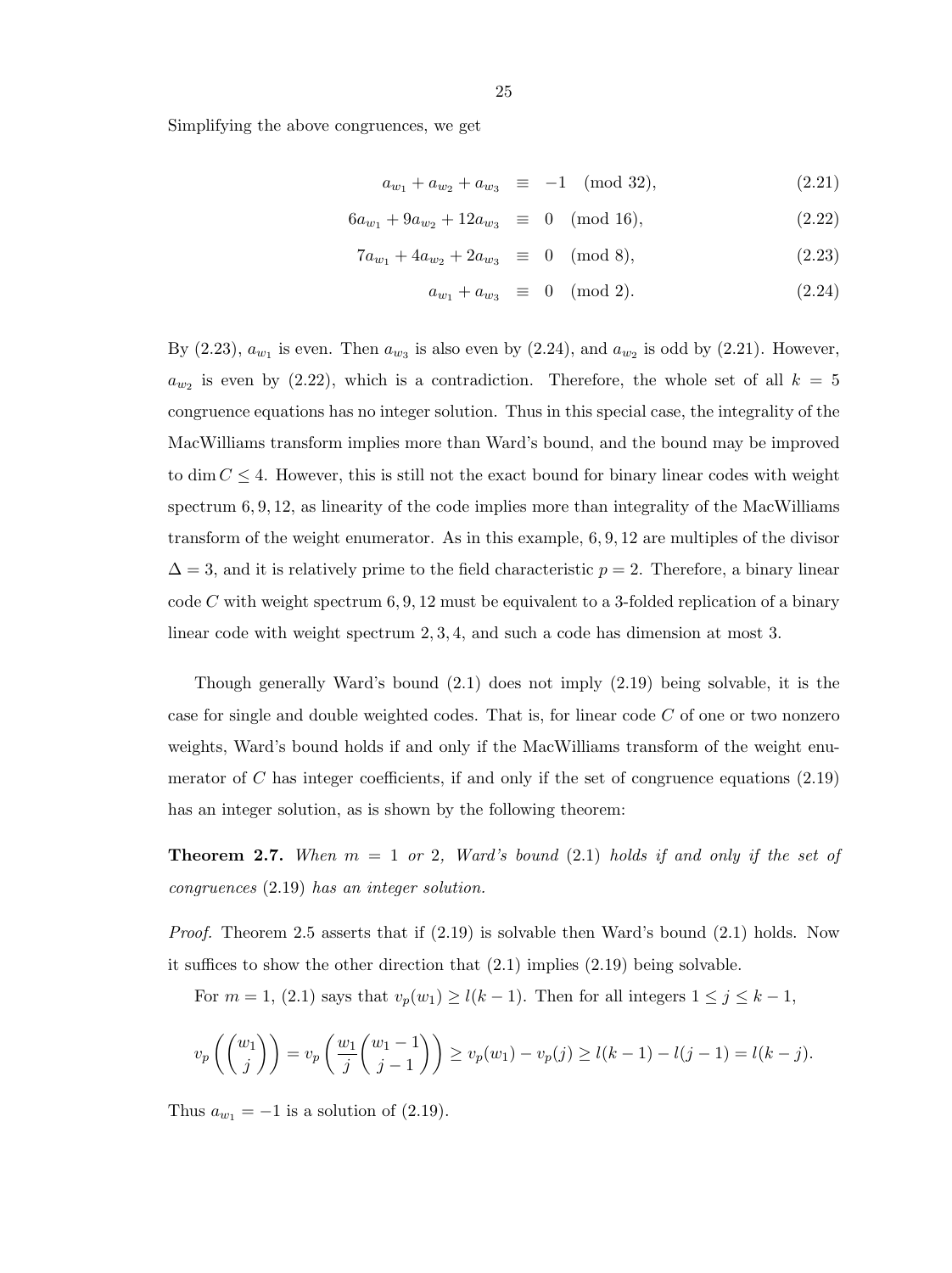Now assume  $m = 2$ . Then  $(2.1)$  says that

$$
v_p\left(\frac{w_1w_2}{2}\right) \ge l(k-2).
$$

By (2.8) and Lemma 2.2,  $a_{w_1} = -b$ ,  $a_{w_2} = b - 1$  is a solution of (2.2). We claim that this is also a solution of (2.19), and it suffices to check the remaining congruences in (2.19) where  $3 \leq j \leq k-1$ . Note that

$$
\begin{aligned}\n\binom{w_1}{j} a_{w_1} + \binom{w_2}{j} a_{w_2} \\
&= -\frac{w_1}{j} \binom{w_1 - 1}{j - 1} b + \frac{w_2}{j} \binom{w_2 - 1}{j - 1} (b - 1) \\
&= \frac{w_1 w_2}{j!} \left( \frac{(w_1 + \Delta - 1) \dots (w_1 + \Delta - t + 1) - (w_1 - 1) \dots (w_1 - t + 1)}{\Delta} \right).\n\end{aligned}
$$

Since  $\Delta \mid (w_1 + \Delta - 1) \dots (w_1 + \Delta - t + 1) - (w_1 - 1) \dots (w_1 - t + 1)$ , we have

$$
v_p\left(\binom{w_1}{j}a_{w_1} + \binom{w_2}{j}a_{w_2}\right) \ge v_p\left(\frac{w_1w_2}{j!}\right) = v_p(w_1w_2) - v_p(j!).
$$

If  $p = 2$ , then

$$
v_p(w_1w_2) = v_p\left(\frac{w_1w_2}{2}\right) + 1 \ge l(k-2) + 1, \quad v_p(j!) \le j-1 \le l(j-2) + 1.
$$

If  $p \neq 2$ , then

$$
v_p(w_1w_2) = v_p\left(\frac{w_1w_2}{2}\right) \ge l(k-2), \quad v_p(j!) \le \frac{j-1}{2} \le l(j-2).
$$

Therefore, we always have  $v_p(w_1w_2) - v_p(j!) \ge l(k-j)$ , hence  $a_{w_1} = -b$ ,  $a_{w_2} = b - 1$  is indeed a solution of (2.19).  $\Box$ 

Note that the previous example shows that for triple-weighted codes, we do not have similar results as given by Theorem 2.7.

### 2.2 An Analogous Bound on Binary  $\mathbb{Z}_4$ -Linear Codes

In the previous section, we conclude that Ward's bound is a consequence of the fact that the MacWilliams transform of the weight enumerator has integer coefficients. Thus the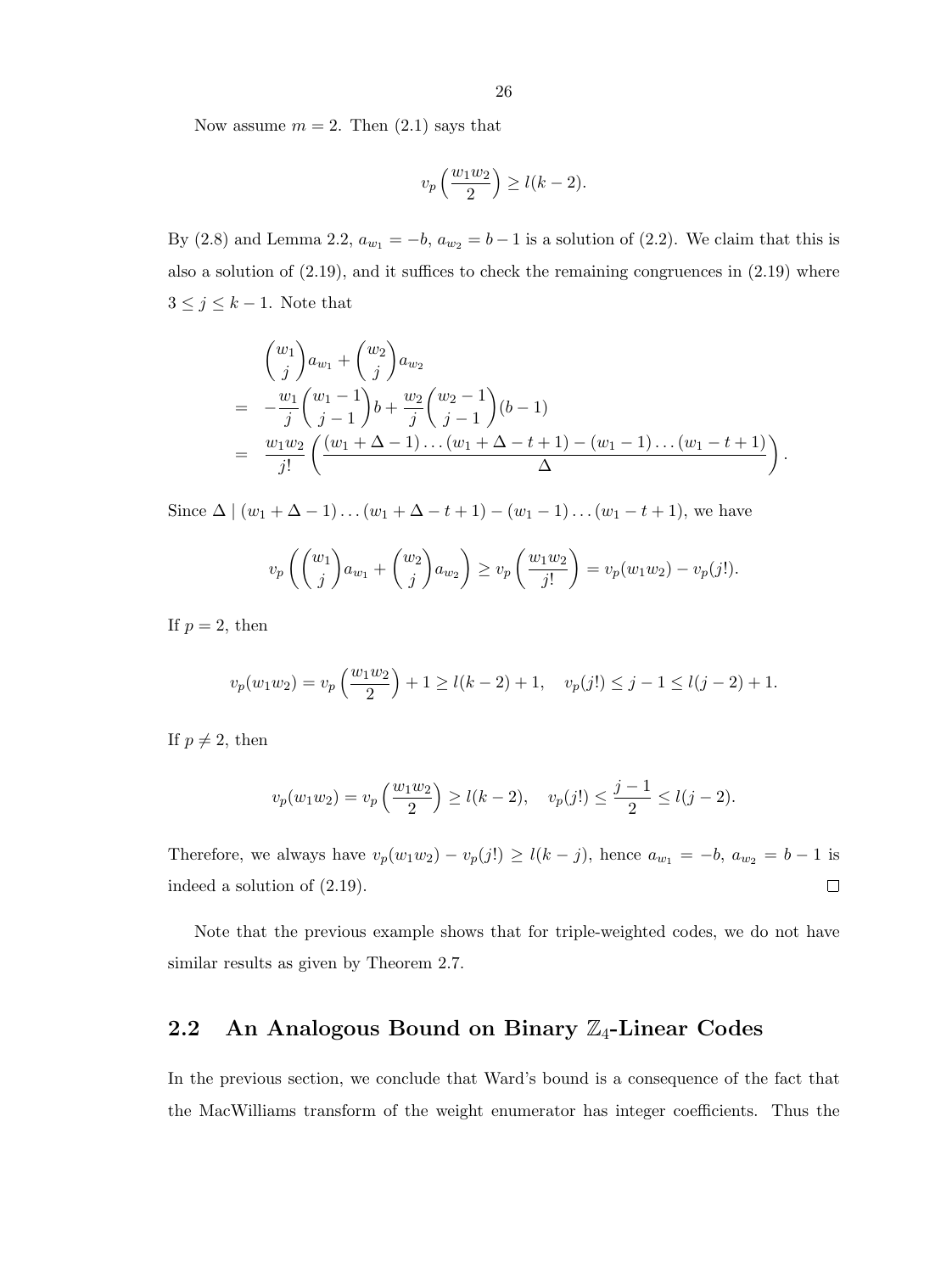linearity of the code is just a sufficient, but not a necessary, condition for Ward's bound being held. For some nonlinear codes with the property that the weight enumerator has integral MacWilliams transform, Ward's bound still holds, though in such cases the concept of "dimension" is meaningless. As a matter of fact, for a  $q$ -ary (nonlinear) code C, we bound  $\log_q|C|$  instead of dim C, where  $|C|$  denotes the size of the code, that is, the number of codewords in C.

In this section, we first introduce  $\mathbb{Z}_4$ -linear codes, then show that binary codes obtained from Z4-linear codes are examples of such codes that their weight enumerators have integral MacWilliams transforms. Finally we develop a bound for these codes analogous to Ward's bound for linear codes.

#### 2.2.1  $\mathbb{Z}_4$ -Linear Codes

Let  $\mathbb{Z}_4 = \mathbb{Z}/4\mathbb{Z}$  be the ring of integers modulo 4, let n be a positive integer, and let  $\mathbb{Z}_4^n$ be the set of *n*-tuples over  $\mathbb{Z}_4$ .  $\mathbb{Z}_4^n$  is an additive Abelian group, where addition is defined componentwise as  $(a_1, ..., a_n) + (b_1, ..., b_n) = (a_1 + b_1, ..., a_n + b_n)$ , for all  $(a_1, ..., a_n)$  and  $(b_1,\ldots,b_n)$  in  $\mathbb{Z}_4^n$ . Any subgroup  $\tilde{C}$  of  $\mathbb{Z}_4^n$  is called a  $\mathbb{Z}_4$ -linear code of length n. Note that the size of any  $\mathbb{Z}_4$ -linear code  $\tilde{C}$  must be a power of 2.

For any  $a = (a_1, \ldots, a_n)$  and  $b = (b_1, \ldots, b_n)$  in  $\mathbb{Z}_4^n$ , define their *inner product* as  $a \cdot b =$  $a_1b_1 + \cdots + a_nb_n$ . If  $a \cdot b = 0$ , a and b are said to be *orthogonal*. Suppose  $\tilde{C}$  is a  $\mathbb{Z}_4$ -linear code of length n. Define the dual code of  $\ddot{C}$  to be

$$
\tilde{C}^{\perp} = \{c \in \mathbb{Z}_4^n : c \cdot \tilde{c} = 0, \text{ for all } \tilde{c} \in \tilde{C} \},
$$

which is also a  $\mathbb{Z}^4$ -linear code.

We use 0, 1, 2, 3 to represent the elements in  $\mathbb{Z}_4$ . The Lee weights of  $0, 1, 2, 3 \in \mathbb{Z}_4$ , denoted by  $w_L(0)$ ,  $w_L(1)$ ,  $w_L(2)$ ,  $w_L(3)$ , respectively, are defined as

$$
w_L(0) = 0
$$
,  $w_L(1) = w_L(3) = 1$ ,  $w_L(2) = 2$ .

The Lee weight  $w_L(c)$  of any  $c = (c_1, \ldots, c_n) \in \mathbb{Z}_4^n$  is defined as  $w_L(c) = \sum_{i=1}^n w_L(c_i)$ , the summation of the Lee weights of all its components. Then the Lee weight enumerator of a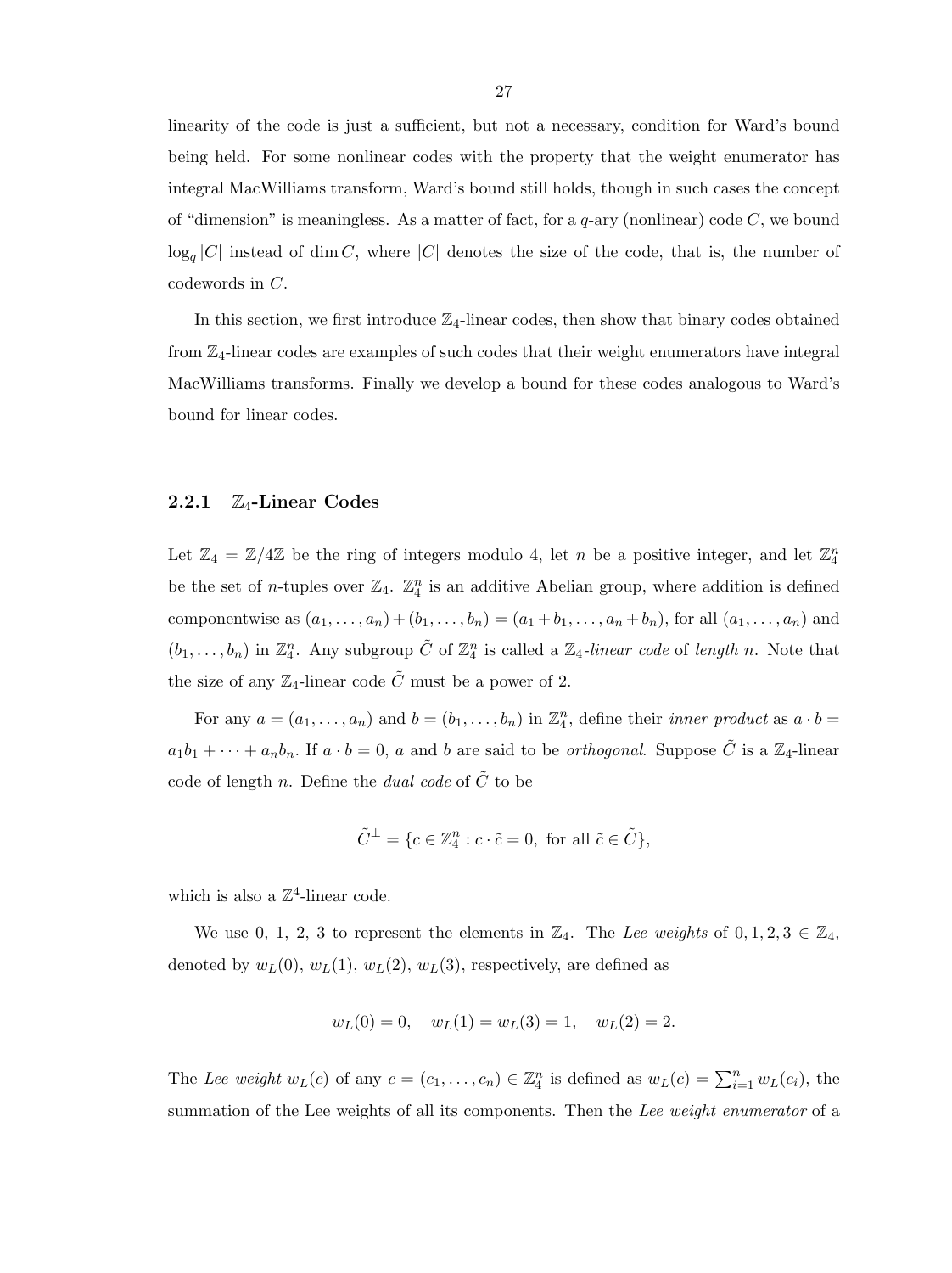$\mathbb{Z}_4$ -linear code  $\tilde{C}$  of length n is defined to be

$$
\operatorname{Lee}_{\tilde C}(x)=\sum_{\tilde c\in \tilde C}x^{w_L(\tilde c)}=\sum_{i=0}^{2n}L_ix^i,
$$

where  $L_i$ ,  $0 \le i \le 2n$ , represents the number of codewords of Lee weight i in  $\tilde{C}$ . Note that there is a generalization of the MacWilliams identity for Lee<sub> $\tilde{c}$ </sub>.

**Theorem 2.8 ([Wan97]).** Let  $\tilde{C}$  be a  $\mathbb{Z}_4$ -linear code of length n. Then

$$
\text{Lee}_{\tilde{C}^{\perp}}(x) = \frac{1}{|\tilde{C}|}(1+x)^{2n}\text{Lee}_{\tilde{C}}\left(\frac{1-x}{1+x}\right). \tag{2.25}
$$

Note that the right hand side of (2.25) may be viewed as the MacWilliams transform of Lee<sub> $\tilde{C}(x)$ </sub>. Thus Theorem 2.8 says that the Lee weight enumerator of the dual code is exactly the MacWilliams transform of the Lee weight enumerator of the original  $\mathbb{Z}_4$ -linear code. Since any Lee weight enumerator must have integer coefficients, we are interested in binary codes whose weight enumerator equals the Lee weight enumerator of some  $\mathbb{Z}_4$ -linear code.

#### 2.2.2 Binary Images of  $\mathbb{Z}_4$ -Linear Codes

Consider the following bijection from  $\mathbb{Z}_4$  to  $\mathbb{F}_2^2$ :

$$
\begin{array}{rcl}\n\phi: & \mathbb{Z}_4 & \longrightarrow & \mathbb{F}_2^2 \\
 & & 0 & \mapsto & 00 \\
 & 1 & \mapsto & 01 \\
 & & 2 & \mapsto & 11 \\
 & & 3 & \mapsto & 10\n\end{array}
$$

 $\phi$  is called the *Gray map*. Extend  $\phi$  to a bijection from  $\mathbb{Z}_4^n$  to  $\mathbb{F}_2^{2n}$  and denote the map as

$$
\tilde{\phi}: \quad \mathbb{Z}_4^n \quad \longrightarrow \quad \mathbb{F}_2^{2n}
$$
\n
$$
(c_1, \ldots, c_n) \quad \mapsto \quad (\phi(c_1), \ldots, \phi(c_n))
$$

.

Then  $\tilde{\phi}$  maps any  $\mathbb{Z}_4$ -linear code  $\tilde{C}$  of length n to a binary code  $C = \tilde{\phi}(\tilde{C})$  of length  $2n$ , and generally C is not linear. C is called the *binary image* of  $\tilde{C}$  under the Gray map, or simply,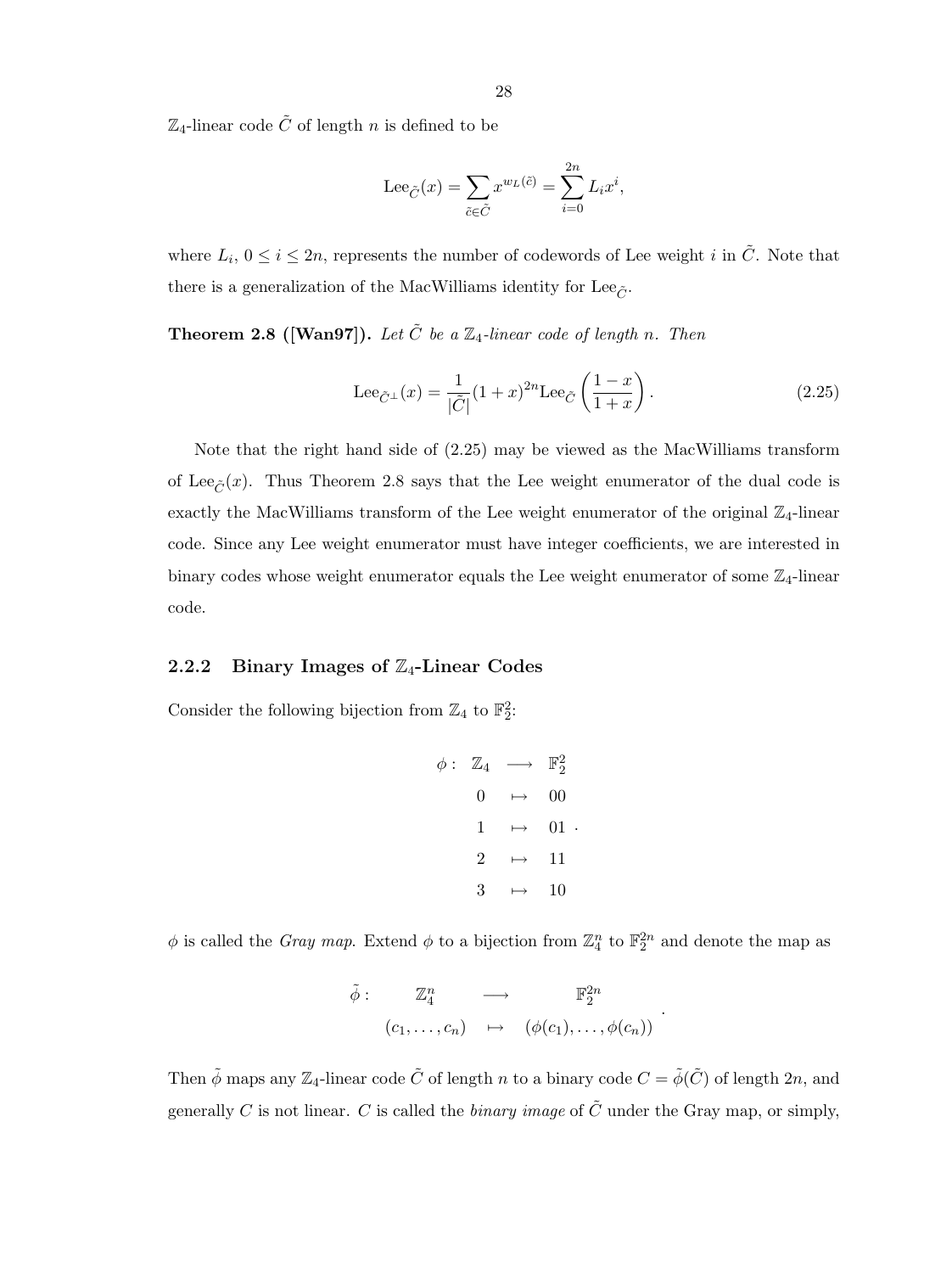the binary image of  $\tilde{C}$ . Moreover, a binary code C is called  $\mathbb{Z}_4$ -linear if after a permutation of its coordinates, it is the binary image of a  $\mathbb{Z}_4$ -linear code. The Nordstrom-Robinson code, the Preparata codes, the Kerdock codes, the Geothals codes, and the Delsarte-Geothals codes are all examples of binary codes that exhibit  $\mathbb{Z}_4$ -linearity.

One of the advantages of the Gray map is that the Hamming weight of any binary image is exactly the Lee weight of its pre-image. As a result, there is an analogous theorem directly deduced from Theorem 2.8.

**Theorem 2.9 ([Wan97]).** Let  $\tilde{C}$  be a  $\mathbb{Z}_4$ -linear code of length n, and let  $\tilde{C}^{\perp}$  be its dual code. Let  $C = \tilde{\phi}(\tilde{C})$  and  $C^{\perp} = \tilde{\phi}(\tilde{C}^{\perp})$  be their binary images. Then the (Hamming) weight enumerators  $w_C(x)$  and  $w_{C^{\perp}}(x)$  of C and  $C^{\perp}$ , respectively, are related by the binary MacWilliams identity

$$
w_{C^{\perp}}(x) = \frac{1}{|C|}(1+x)^{2n}w_C\left(\frac{1-x}{1+x}\right).
$$

#### 2.2.3 Bounds on Binary  $\mathbb{Z}_4$ -Linear Codes

Here we present an application of Theorem 2.5 to binary  $\mathbb{Z}_4$ -linear codes, which is given by the following corollary:

**Corollary 2.10.** Let C be a binary  $\mathbb{Z}_4$ -linear code of length  $2n$  and size  $2^k$ . Suppose the nonzero weights of C are among the m consecutive multiples  $w_1 = (b - m + 1)\Delta, \ldots$  $w_m = b\Delta$  of the divisor  $\Delta$ . Then the size of C is bounded from above by

$$
k \le m(v_2(\Delta) + 1) + v_2\left(\binom{b}{m}\right). \tag{2.26}
$$

*Proof.* By Theorem 2.9, the MacWilliams transform of the weight enumerator  $w_C(x)$  has integer coefficients. Thus by Theorem 2.6, there exist integers  $a_{w_1}, \ldots, a_{w_m}$  such that

$$
a_{w_1} + \dots + a_{w_m} \equiv -1 \pmod{2^k}
$$
  

$$
{w_1 \choose j} a_{w_1} + \dots + {w_m \choose j} a_{w_m} \equiv 0 \pmod{2^{k-j}}, \text{ for all } 1 \le j \le k-1.
$$

Therefore, Theorem 2.5 asserts bound (2.26).

29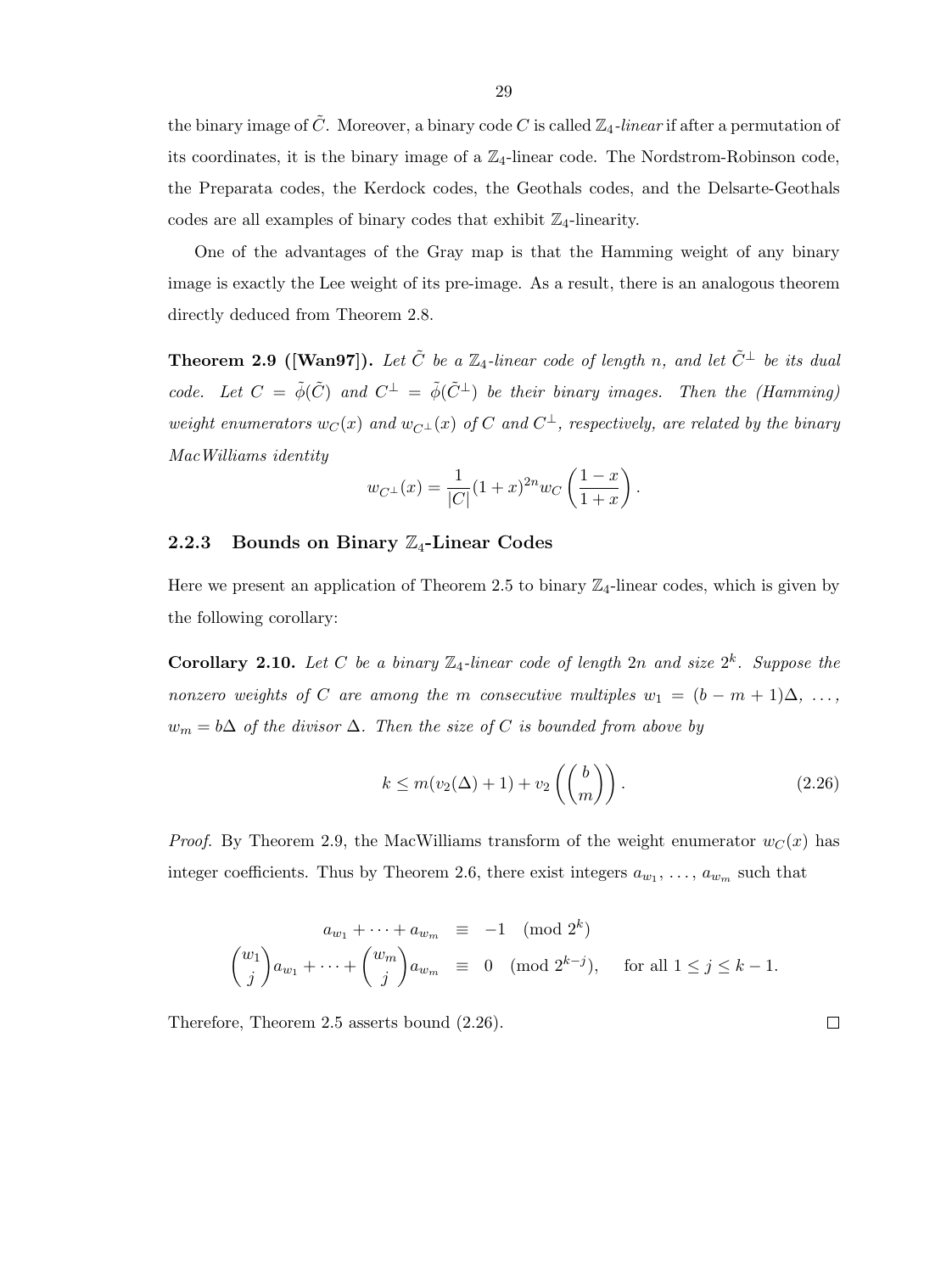### Chapter 3

# Weights Modulo a Prime Power and a Related Bound

We continue to discuss bounds on dimensions of divisible codes in this chapter. Recall that Ward's bound is determined by the weight spectrum. In other words, absence of intermediate weights does not affect the bound. However, we see from the following example that the bound may be improved dramatically if some certain weights are missing from the spectrum.

**Example.** Let C be a binary k-dimensional level e divisible code whose nonzero weights are among the odd multiples of  $2^e$ . Suppose there are  $a_i$  codewords of weight  $(2i-1)2^e$ , for all positive integers i. Then consider the first two congruence equations in  $(2.19)$ :

$$
\sum_{i\geq 1} a_i \equiv -1 \pmod{2^k},\tag{3.1}
$$

$$
\sum_{i\geq 1} (2i-1)2^e a_i \equiv 0 \pmod{2^{k-1}}.
$$
 (3.2)

Since  $\sum_{i\geq 1} a_i$  and  $\sum_{i\geq 1} (2i-1)a_i$  are of the same parity, (3.1) gives that  $\sum_{i\geq 1} (2i-1)a_i$  is odd. Therefore,  $e \geq k-1$  by (3.2), hence dim  $C \leq e+1$  no matter how wide the weight spectrum is. Thus this is a much better bound than Ward's bound.

Our main goal in this chapter is to improve Ward's bound, at least when additional information on the weight distribution is given.

Note first that nondivisible linear codes may be regarded as level zero codes. The following theorem gives a sufficient condition for the weights modulo  $p<sup>t</sup>$  in a level zero q-ary code being divisible by  $p^s$ :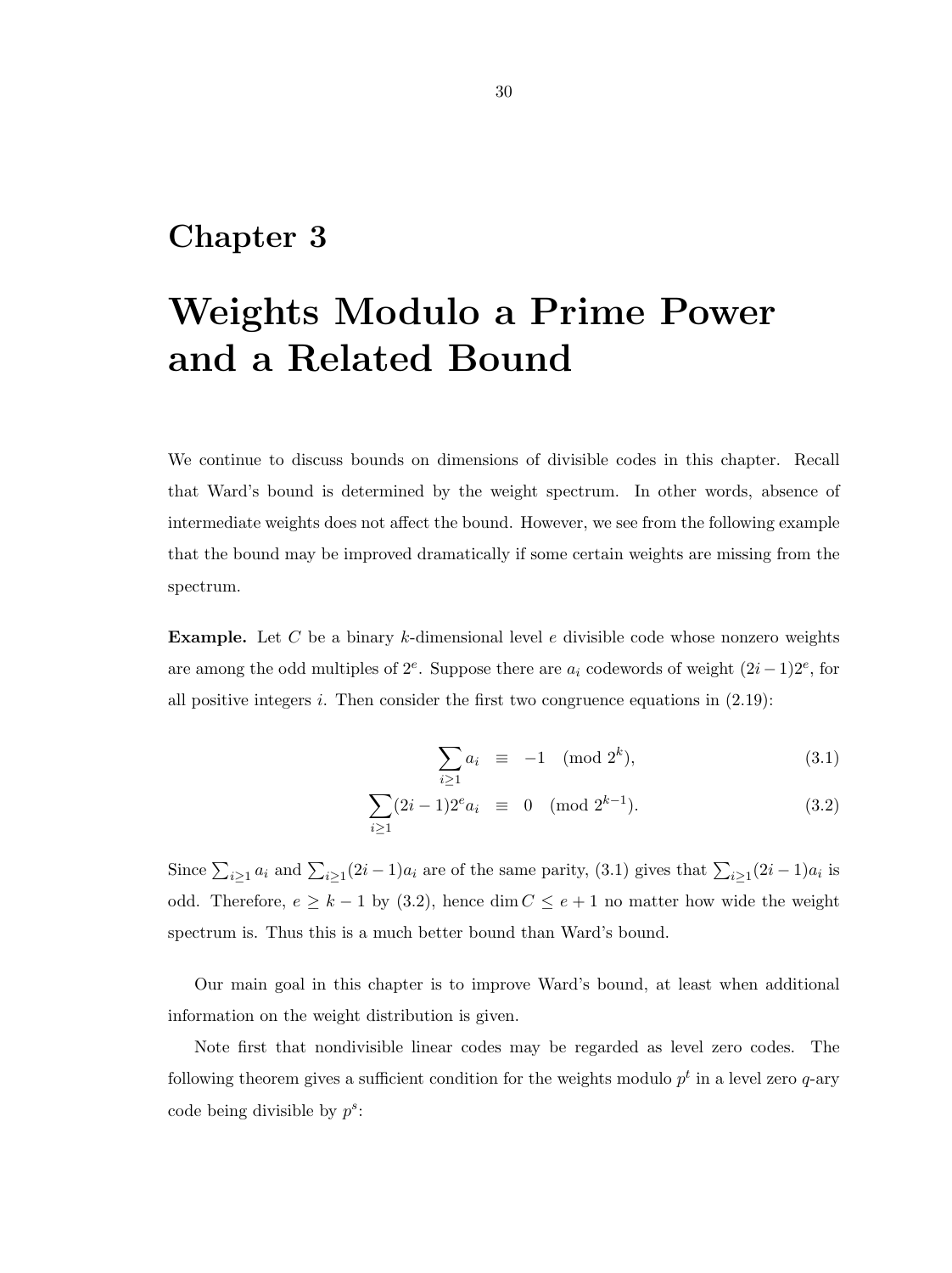**Theorem 3.1 (Wilson [Wil03]).** Suppose C is a q-ary linear code. Let  $N(j, p<sup>t</sup>)$  denote the number of codewords in C that have weights congruent to j modulo  $p<sup>t</sup>$ . If

$$
\dim C \ge (s(p-1)+1)p^{t-1}
$$

then  $N(j, p^t) \equiv 0 \pmod{p^s}$  for all integers j.

Theorem 3.1 actually gives an upper bound for the dimension of a linear code with  $N(j, p^t) \neq 0 \pmod{p^s}$  for some j. In other words, if there exist integers j, t, and s such that  $N(j, p^t) \not\equiv 0 \pmod{p^s}$  for a q-ary linear code C then the dimension of C is bounded from above by  $(s(p-1)+1)p^{t-1}-1$ . As a first attempt to improve Ward's bound, we generalize this result in Section 3.1 to level  $e$  divisible codes, where  $e$  can be any positive integer. This generalized result is called weights modulo a prime power in divisible codes. The proof of Theorem 3.1 is based on the following lemma, which is also essential in our generalization.

**Lemma 3.2 (Wilson [Wil03]).** Let  $t$  and  $s$  be positive integers, and let  $f$  be an integervalued function on the integers that is periodic of period  $p<sup>t</sup>$ . Then there exists a polynomial

$$
w(x) = c_0 + c_1 x + c_2 {x \choose 2} + \dots + c_d {x \choose d}
$$

of degree  $d \leq (e(p-1)+1)p^{t-1}-1$  so that  $w(j) \equiv f(j) \pmod{p^s}$  for all integers j. The coefficients  $c_i$  are integers, and  $c_i \equiv 0 \pmod{p^m}$  whenever  $i \geq (m(p-1)+1)p^{t-1}$ .

The result on weights modulo a prime power in divisible codes, by a similar reason, gives an upper bound on dimension of divisible codes with  $N(j, p<sup>t</sup>) \neq 0 \pmod{p<sup>s</sup>}$  for some j. In Section 3.2 we further "generalize" this upper bound of level  $e$  divisible codes, and it turns out that the bound is determined by the order of  $1 - x^{p^e}$  in the weight enumerator modulo  $p^s$ . We call this new bound a *related bound*, and show that this generalized bound implies Ward's bound.

In Section 3.3 we compare Ward's bound, the related bound, and the bound following from weights modulo a prime power in divisible codes. Moreover, we present several applications of the related bound and the bound from weights modulo a prime power, which give better results than Ward's bound in certain cases.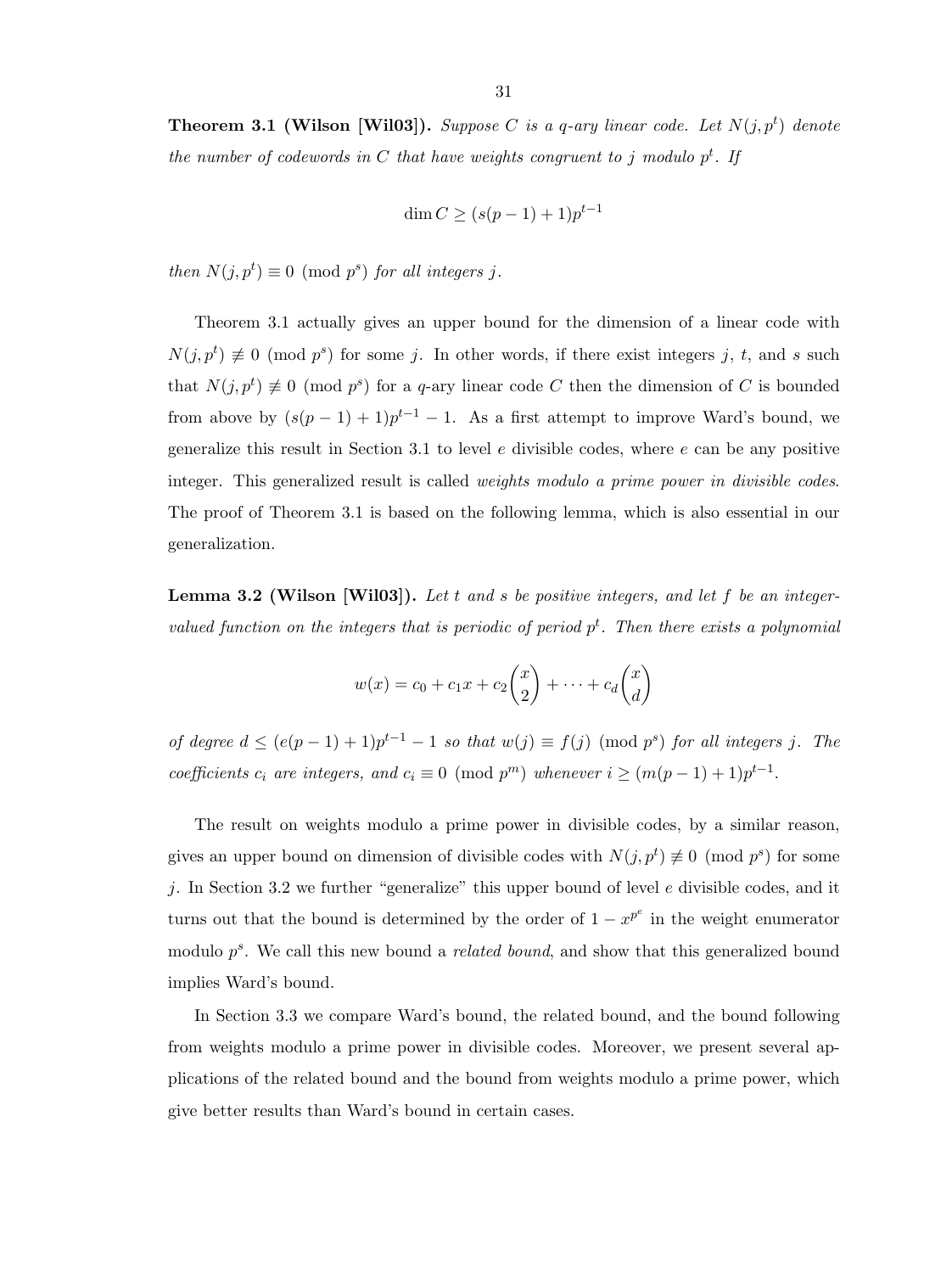### 3.1 Weights Modulo a Prime Power in Divisible Codes

In this section, our goal is to generalize Theorem 3.1 about weights modulo a prime power in linear codes to a divisible code version. Before stating our main theorem, we give the following lemma:

**Lemma 3.3.** Suppose C is an  $[n,k]_q$  code. Let  $f(x) = x_{i_1}^{a_1}$  $x_{i_1}^{a_1} \ldots x_{i_r}^{a_r}, \ x = (x_1, \ldots, x_n), \ be$ a monomial defined on  $\{0,1\}^n$  with  $a_j \geq 1$  for all  $1 \leq j \leq r$ . Define  $c^*$  for each n-tuple  $c = (c_1, \ldots, c_n) \in \mathbb{F}_q^n$  as  $c^* = (|c_1|, \ldots, |c_n|)$ , where  $|c_i| = 0$  if  $c_i = 0$ , and  $|c_i| = 1$  if  $c_i \neq 0$ for all  $1 \leq i \leq n$ . Then

$$
\sum_{c \in C} f(c^*) \equiv 0 \pmod{q^{k-r}}.
$$

*Proof.* Let  $C_0$  be the subcode of C that vanishes on the r coordinates  $x_{i_1}, \ldots, x_{i_r}$ . Note that  $C_0$  is the kernel of the linear projection of C on the corresponding r-dimensional space. Therefore, dim  $C_0 \geq k - r$ . Since f takes the same value on any coset of  $C_0$ , we have

$$
\sum_{c \in C} f(c^*) \equiv 0 \pmod{q^{k-r}},
$$

as desired.

Throughout this section,  $e$  represents a nonnegative integer,  $C$  is set to be a  $q$ -ary level e divisible code,<sup>1</sup> and  $N(j, p<sup>m</sup>)$  denotes the number of codewords in C that have weights congruent to j modulo  $p^m$ . Since all codeword weights of C are divisible by  $p^e$ , we have  $N(j, p^m) = 0$  for all  $m, j$  such that  $m \ge e$  and  $j \not\equiv 0 \pmod{p^e}$ . Therefore, we are interested in a condition for the dimension of C that asserts that all the numbers  $N(jp^e, p^{e+t})$  are always divisible by  $p^e$ . This result, as a generalization of Theorem 3.1, is the main theorem of this section, which is called weights modulo a prime power in divisible codes.

**Theorem 3.4.** If the dimension of  $C$  satisfies

$$
\dim C > (\frac{e}{l}+1)[(s(p-1)+1)p^{t-1}-1],
$$

then  $N(jp^e, p^{e+t}) \equiv 0 \pmod{p^s}$  for all integers j.

 $\Box$ 

<sup>&</sup>lt;sup>1</sup>Actually we may assume that C is divisible by  $p^e$ . That is, the divisibility level of C is at least e. However, it does not affect our result whether  $C$  is assumed to be of level exactly  $e$  or at least  $e$ .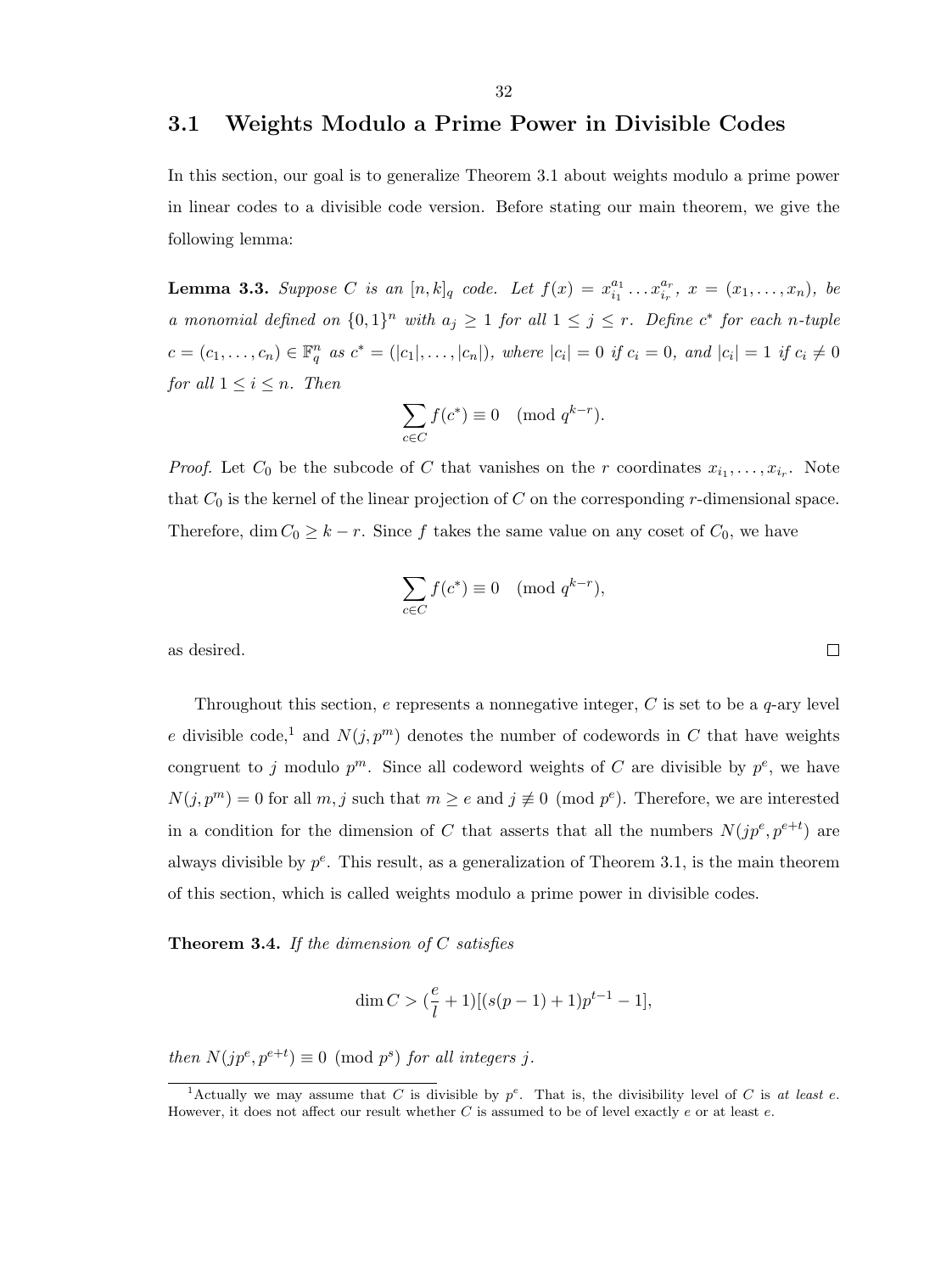*Proof.* Theorem 3.1 asserts the  $e = 0$  case.

Now we assume that  $e \geq 1$ . By Lemma 3.2, there exists a polynomial

$$
g(z) = \sum_{i=0}^{(s(p-1)+1)p^{t-1}-1} c_i \binom{z-1}{i}
$$
  

$$
\equiv \begin{cases} 1 \pmod{p^s} & \text{if } z \equiv j \pmod{p^t}, \\ 0 \pmod{p^s} & \text{otherwise}, \end{cases}
$$

where  $c_i \equiv 0 \pmod{p^m}$  whenever  $i \geq (m(p-1)+1)p^{t-1}$ . Let  $f(x) = g((x_1 + \cdots + x_n)/p^e)$ , and let  $c^*$  be as defined in Lemma 3.3. Then  $N(jp^e, p^{e+t}) \equiv \sum_{c \in C} f(c^*) \pmod{p^s}$ .

For each term

$$
c_i\binom{z-1}{i}, \quad 0 \le i \le (s(p-1)+1)p^{t-1}-1,
$$

in  $g(z)$  the corresponding term in  $f(x)$  is

$$
c_i\binom{(x_1 + \dots + x_n)/p^e - 1}{i} = \frac{c_i}{i! \ p^{ei}}(x_1 + \dots + x_n - p^e) \dots (x_1 + \dots + x_n - i \ p^e).
$$

The coefficient of the monomial  $x_{j_1}^{a_1}$  $x_{j_1}^{a_1} \ldots x_{j_r}^{a_r}, a_1, \ldots, a_r \ge 1$ , is

$$
\frac{c_i}{i! \ p^{ei}} (-1)^u \frac{(i-u)!}{a_1! \dots a_r!} \sigma_i(u) p^{eu},
$$

where  $u = i - (a_1 + \cdots + a_r)$ , and  $\sigma_i(u)$  is as defined in Lemma 2.4. Then the *p*-adic valuation of the coefficient is at least

$$
v_p\left(\frac{c_i}{i! \ p^{ei}}\frac{(i-u)!}{a_1! \dots a_r!}\right) + v_p\left(\frac{i!}{(i-u)!}\right) - \frac{2u}{p-1} + eu
$$
  
\n
$$
\geq v_p(c_i) - \frac{a_1-1}{p-1} - \dots - \frac{a_r-1}{p-1} - ei - \frac{2u}{p-1} + eu
$$
  
\n
$$
= v_p(c_i) - i(e + \frac{1}{p-1}) + (e - \frac{1}{p-1})u + \frac{r}{p-1}
$$
  
\n
$$
\geq -(e + \frac{1}{p-1})[(s(p-1)+1)p^{t-1} - 1] + \frac{r}{p-1}.
$$

Note that  $0 \le r \le (s(p-1)+1)p^{t-1} - 1$ . So the number

$$
l(\dim C - r) - (e + \frac{1}{p-1})[(s(p-1) + 1)p^{t-1} - 1] + (s-1) + \frac{r}{p-1}
$$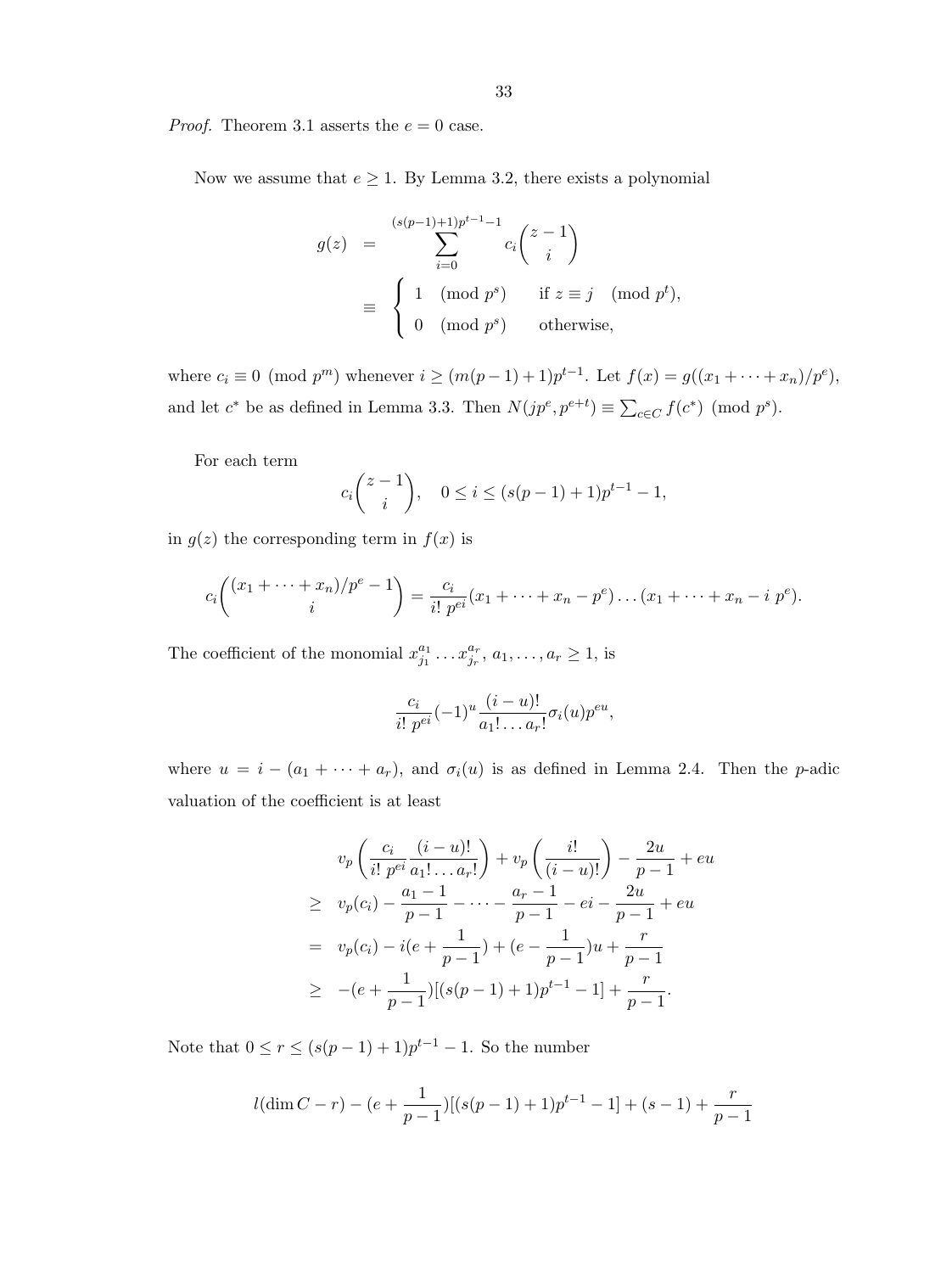attains its minimum

$$
l \dim C - (e+l)[(s(p-1)+1)p^{t-1} - 1] + (e-1)
$$

when  $r = (s(p-1)+1)p^{t-1} - 1$ . Hence by Lemma 3.3,

$$
\sum_{c \in C} f(c^*) \equiv 0 \pmod{p^{l \dim C - (e+l)[(s(p-1)+1)p^{t-1}-1] + (e-1)}}.
$$

Therefore, if we have

$$
\dim C > (\frac{e}{l} + 1)[(s(p-1) + 1)p^{t-1} - 1]
$$

then  $N(jp^e, p^{e+t}) \equiv \sum_{c \in C} f(c^*) \equiv 0 \pmod{p^s}$ .

**Remark.** For divisible codes over prime fields, the bound for  $\dim C$  given in the above theorem is the best possible for all integers  $t \geq 1$ ,  $e \geq 0$ , and  $s \geq 1$ . To see this, we consider the concatenation C of  $m = (s(p-1)+1)p^{t-1}-1$  copies of the  $(e+1)$ -dimensional dual Hamming codes.<sup>2</sup> The dimension of C is  $(e + 1)[(s(p-1) + 1)p^{t-1} - 1]$ . Note that each dual Hamming code has single nonzero weight  $p^e$ . So the number of codewords in C with weights divisible by  $p^{e+t}$  is

$$
N(0, p^{e+t}) = \sum_{0 \le ip^t \le m} (p^{e+1} - 1)^{ip^t} \binom{m}{ip^t}.
$$

Let  $\lambda = -(p^{e+1} - 1) \equiv 1 \pmod{p}$ . Note the fact that

$$
(\lambda x - 1)^{(s(p-1)+1)p^{t-1}-1} \equiv (-p)^{s-1} \sum_{j=0}^{p^t-1} x^j \pmod{p^s, x^{p^t}-1},
$$

which is given by Formula (6.3) in [Wil03]. That is,

$$
(\lambda x - 1)^m = (-p)^{s-1} \sum_{j=0}^{p^t - 1} x^j + p^s f(x) + (x^{p^t} - 1)g(x)
$$

for some integer-coefficient polynomials f and g. Let  $\omega$  be a primitive  $p^t$ -th root of unity.

 $\Box$ 

<sup>&</sup>lt;sup>2</sup>A q-ary k-dimensional dual Hamming code is a q-ary linear code of length  $n = (q<sup>k</sup> - 1)/(q - 1)$ , generated by a k by n matrix whose column vectors are pairwise linearly independent  $q$ -ary vectors of length k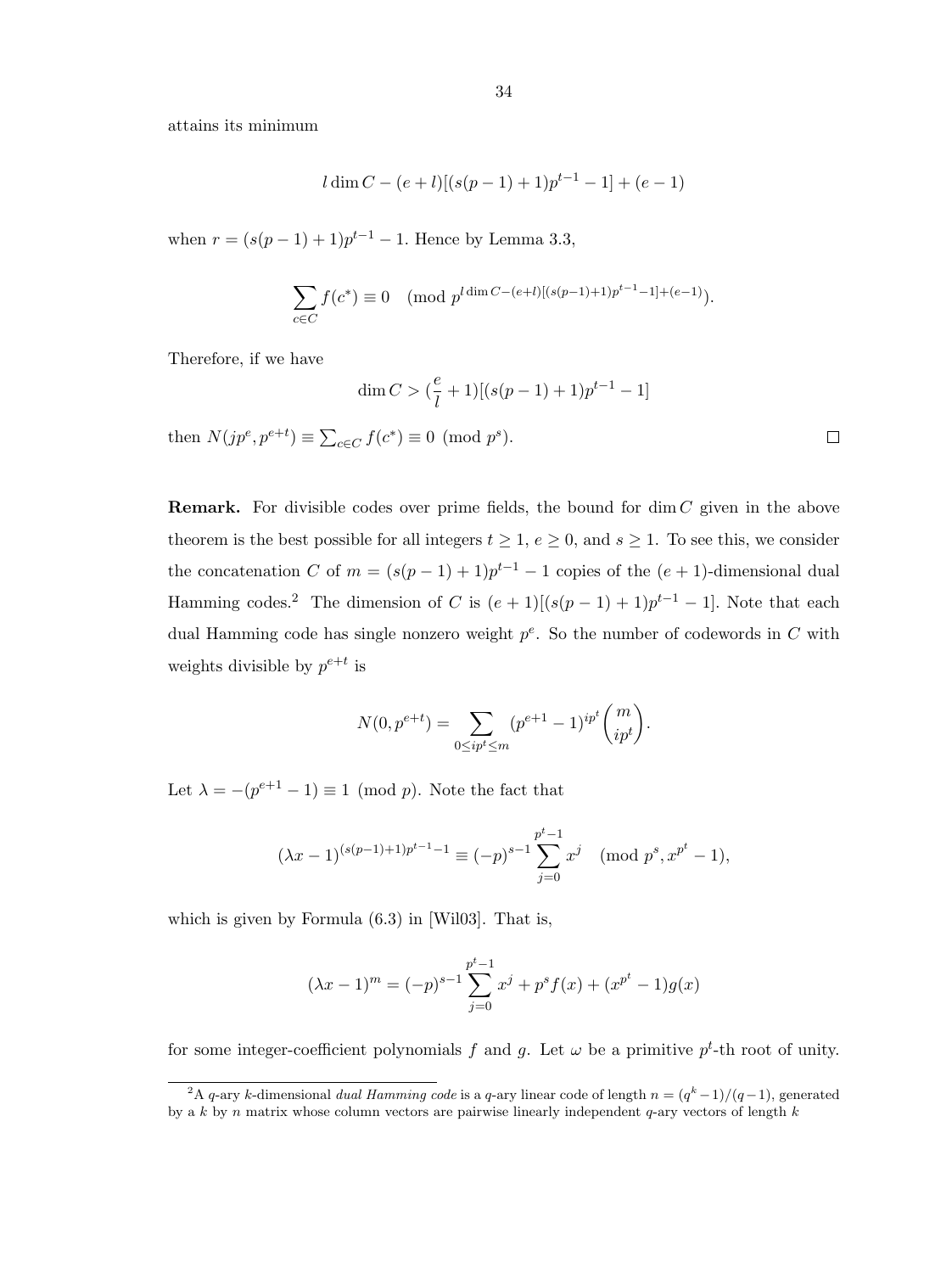Plug in  $x = \omega^j$  for all  $0 \le j \le p^t - 1$ , we have that

$$
(\lambda \omega^{0} - 1)^{m} = (-p)^{s-1} p^{t} + p^{s} f(\omega^{0}),
$$
  

$$
(\lambda \omega^{j} - 1)^{m} = p^{s} f(\omega^{j}), \quad 1 \le j \le p^{t} - 1.
$$

Note also that

$$
\sum_{j=0}^{p^t-1} (\lambda \omega^j - 1)^m = (-1)^m p^t \sum_i (p^{e+1} - 1)^{ip^t} \binom{m}{ip^t}.
$$

Therefore,

$$
(-1)^{m} p^{t} \sum_{i} (p^{e+1} - 1)^{ip^{t}} \binom{m}{ip^{t}} = (-p)^{s-1} p^{t} + p^{s} \sum_{j=0}^{p^{t}-1} f(\omega^{j}).
$$

Suppose  $f(x) = \sum_{i=0}^{u} a_i x^i$ , where  $a_i$ 's,  $0 \le i \le u$ , are integers. Then

$$
\sum_{j=0}^{p^t-1} f(\omega^j) = \sum_{j=0}^{p^t-1} \sum_{i=0}^u a_i (\omega^j)^i = \sum_{i=0}^u a_i \sum_{j=0}^{p^t-1} (\omega^i)^j = p^t \left( \sum_{0 \leq ip^t \leq u} a_{ip^t} \right) = p^t M,
$$

where  $M$  is some integer. Therefore

$$
(-1)^{m} p^{t} \sum_{i} (p^{e+1} - 1)^{ip^{t}} \binom{m}{ip^{t}} = (-p)^{s-1} p^{t} + p^{s} p^{t} M.
$$

As a result,

$$
N(0, p^{e+t}) = \sum_{i} (p^{e+1} - 1)^{ip^t} \binom{(s(p-1) + 1)p^{t-1} - 1}{ip^t}
$$
  
\n
$$
\equiv (-1)^{(s(p-1)+1)p^{t-1} + s} p^{s-1}
$$
  
\n
$$
\not\equiv 0 \pmod{p^s}.
$$

Thus the bound for dim C given in the theorem is the best possible for all  $t \geq 1, e \geq 0$ , and  $s \geq 1$ . Note that here C is assumed to be a p-ary code. However, for codes over arbitrary finite fields we do not have a similar result concerning the sharpness of the bound.

Note that when  $e = 0$ , Theorem 3.4 coincides with Theorem 3.1. Note also that we may view level  $e \geq 1$  divisible codes just as linear codes and apply Theorem 3.1 instead of Theorem 3.4. However, the bound for the dimension of C given in Theorem 3.4 turns out to be much better than that given in Theorem 3.1.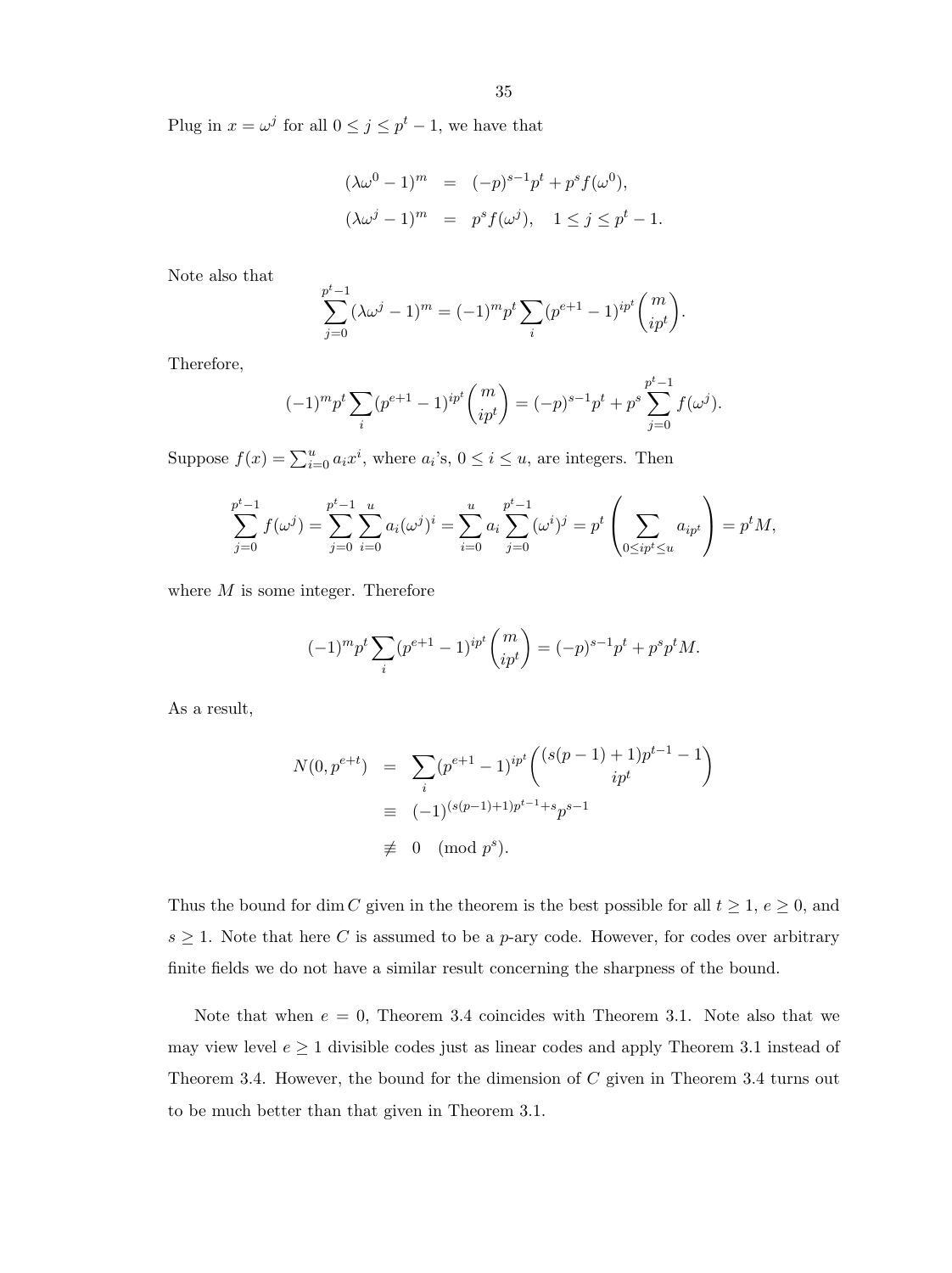### 3.2 A Related Bound

In this section, we "generalize" Theorem 3.4 in the following sense. Suppose C is a  $q$ -ary linear code of divisibility level e. Then we have

$$
N(jp^e, p^{e+t}) \equiv 0 \pmod{p}, \quad 0 \le j < p^t
$$

if and only if  $w(x) \equiv (1-x)^{p^t} g(x) \pmod{p}$ , where  $N(j, p^m)$  denotes the number of codewords in C that have weights congruent to j modulo  $p^m$ ,  $w(x^{p^e})$  denotes the weight enumerator of C, and q is some integer-coefficient polynomial. Therefore, Theorem 3.4 asserts that

$$
\dim C \leq (\frac{e}{l} + 1)(p^t - 1)
$$

if the order of  $1-x$  in  $w(x)$  modulo p is at most  $p<sup>t</sup>-1$ . This bound works well when the order of  $1-x$  in  $w(x)$  modulo p exactly equals  $p<sup>t</sup> - 1$  for some positive integer t. Nevertheless, it does not seem a good bound when the order is not as such. As an extreme example, suppose that the order equals  $p^{t-1}$ , which is much less than  $p^t - 1$ . However, the bound for the dimension remains the same when applying Theorem 3.4. Therefore, the goal of this section is to provide a good bound for the dimension when the order of  $1 - x$  in  $w(x)$ modulo  $p^s$  equals an arbitrary integer m. Before stating the main theorem, we give the following lemma:

**Lemma 3.5.** Let f be an integer-coefficient polynomial with  $f(0) = 1$ . Suppose m is the largest possible integer such that  $f(x) \equiv (1-x)^m g(x) \pmod{p^s}$  for some integer-coefficient polynomial g with  $g(0) = 1$ . Then

$$
\sum_{i\geq 0} {i-1 \choose j} f_i \begin{cases} \equiv 0 \pmod{p^s} & \text{if } 0 \leq j < m, \\ \not\equiv 0 \pmod{p^s} & \text{if } j = m, \end{cases}
$$

where  $f_i$  denotes the coefficient of  $x^i$  in  $f$ .

*Proof.* Use induction on m, and first consider the base case  $m = 0$ . As  $f(x)$  modulo  $p<sup>s</sup>$  has no factor of  $1 - x$ , we have that

$$
\sum_{i\geq 0} \binom{i-1}{m} f_i = \sum_{i\geq 0} f_i = f(1) \not\equiv 0 \pmod{p^s},
$$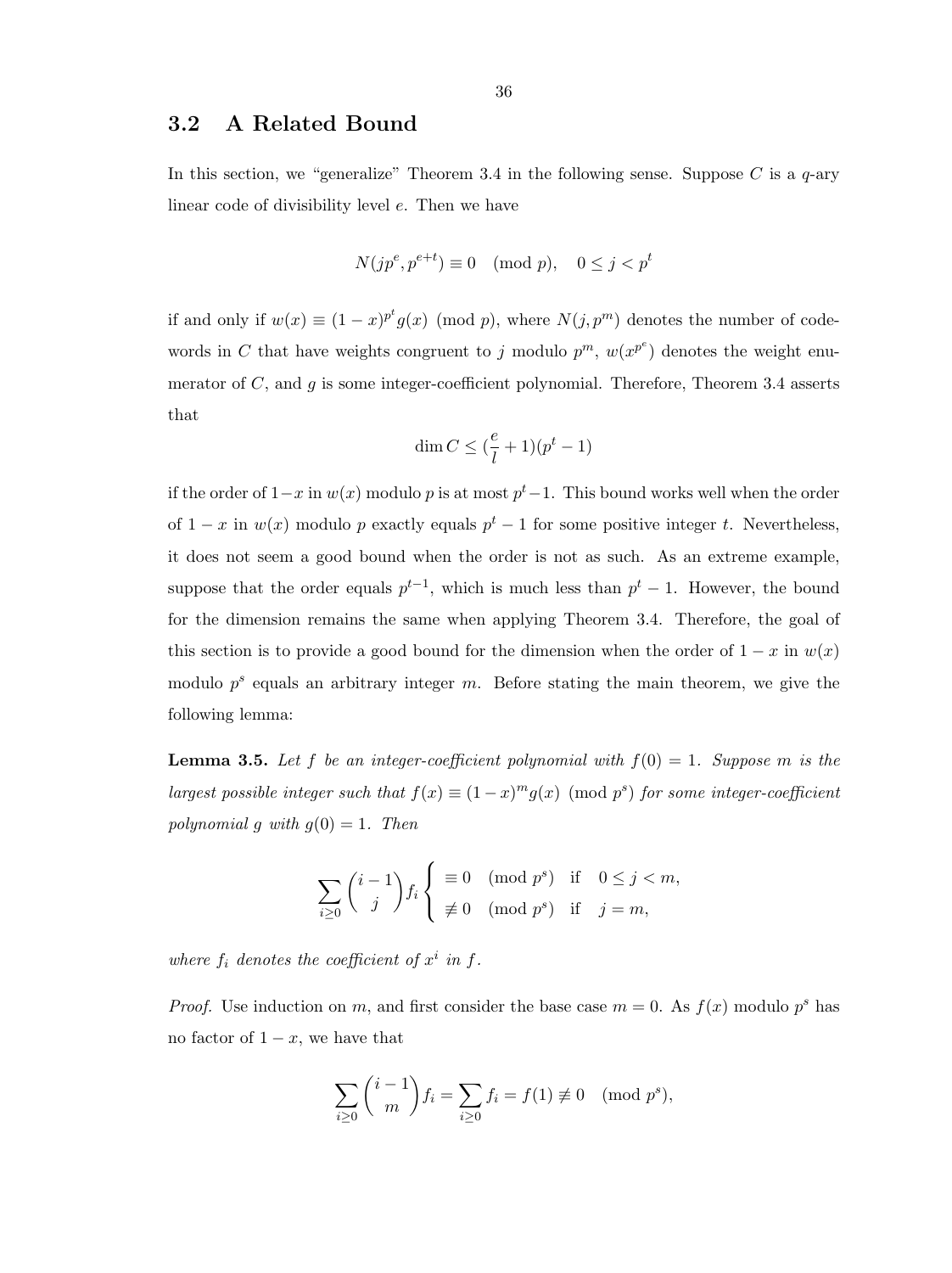as desired. Now assume that for some  $m \geq 0$  the lemma holds and consider then case when  $f(x) \equiv (1-x)^{m+1}g(x) \pmod{p^s}$ , where  $g(1) \not\equiv 0 \pmod{p^s}$ . Let  $h(x) = (1-x)^{m}g(x)$ . By induction hypothesis,<sup>3</sup>

$$
\sum_{i\geq 0} {i-1 \choose j} h_i \begin{cases} \equiv 0 \pmod{p^s} & \text{if } 0 \leq j < m, \\ \not\equiv 0 \pmod{p^s} & \text{if } j = m, \end{cases}
$$

where  $h_i$  is the coefficient of  $x^i$  in h. Observe that for  $j=0$ 

$$
\sum_{i\geq 0} {i-1 \choose j} f_j = \sum_{i\geq 0} f_i = f(1) \equiv 0 \pmod{p^s}.
$$

Now we assume that  $j \geq 1$ . As  $f(x) \equiv (1-x)h(x) \pmod{p^s}$ , we have

$$
f_i \equiv \begin{cases} 1 & (\text{mod } p^s) \text{ if } i = 0, \\ h_i - h_{i-1} & (\text{mod } p^s) \text{ if } i \ge 1. \end{cases}
$$

Therefore

$$
\sum_{i\geq 0} {i-1 \choose j} f_i \equiv {\binom{-1}{j}} + \sum_{i\geq 1} {i-1 \choose j} (h_i - h_{i-1})
$$
  
= 
$$
\sum_{i\geq 0} {i-1 \choose j} h_i - \sum_{i\geq 1} {i-2 \choose j-1} h_{i-1} - \sum_{i\geq 1} {i-2 \choose j} h_{i-1}
$$
  
= 
$$
-\sum_{i\geq 0} {i-1 \choose j-1} h_i \begin{cases} \equiv 0 \pmod{p^s} & \text{if } 1 \leq j < m+1, \\ \not\equiv 0 \pmod{p^s} & \text{if } j = m+1, \end{cases}
$$

 $\Box$ 

as desired.

Remark. Given the same assumptions as in Lemma 3.5, we also have

$$
\sum_{i\geq 0} \binom{i}{j} f_i \begin{cases} \equiv 0 \pmod{p^s} & \text{if } 0 \leq j < m, \\ \not\equiv 0 \pmod{p^s} & \text{if } j = m, \end{cases}
$$

by a similar argument or by the fact that

$$
\binom{i}{j} = \binom{i-1}{j} + \binom{i-1}{j-1}.
$$

<sup>&</sup>lt;sup>3</sup>Here we use that fact that  $g(x)$  modulo  $p^s$  has  $1-x$  as a factor if and only if  $p^s|g(1)$ .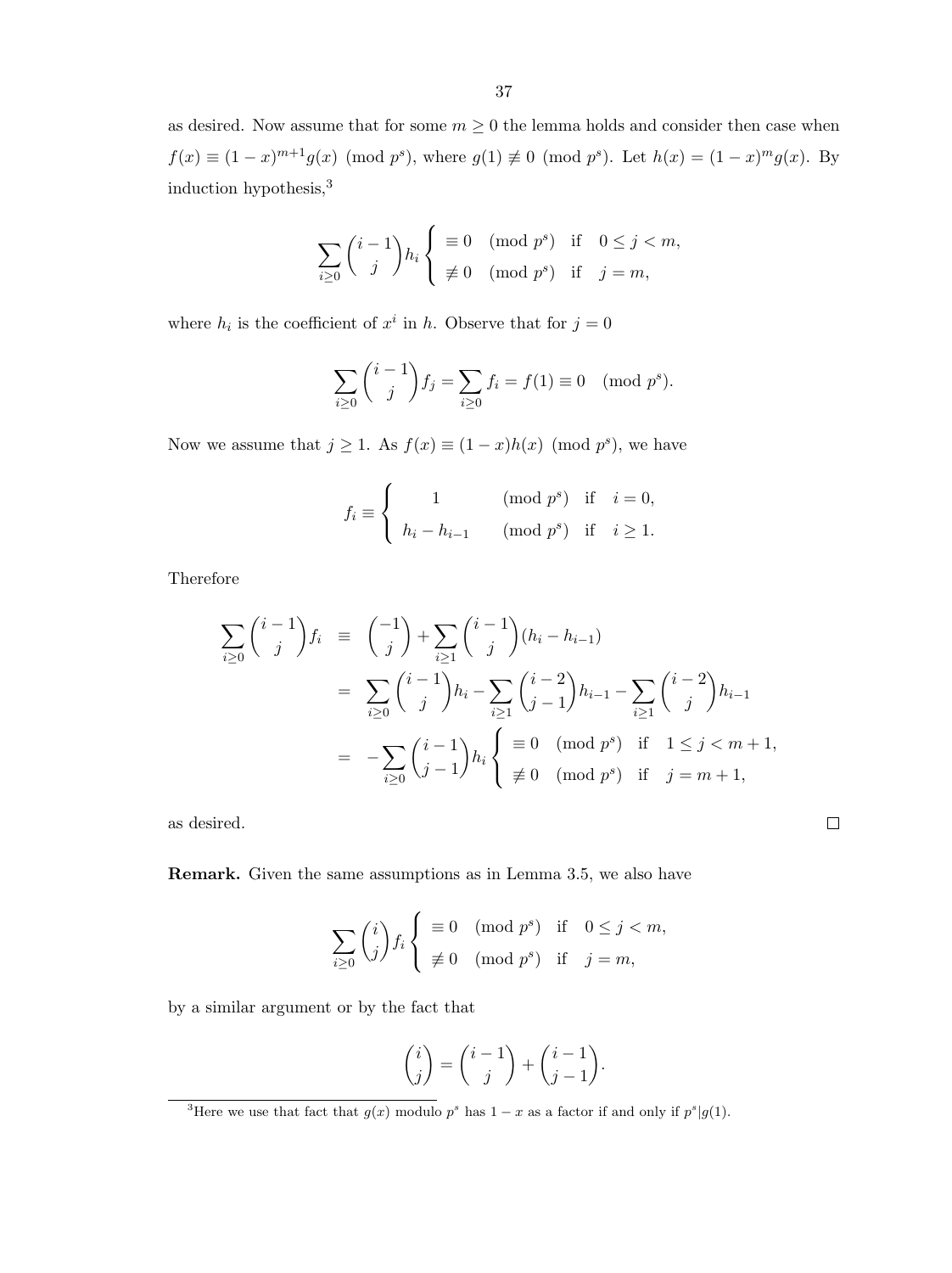Now we may state the main theorem of this section.

**Theorem 3.6.** Let  $e$  be a nonnegative integer, and let  $C$  be a  $q$ -ary level  $e$  divisible code. Suppose that the weight enumerator of C is  $w(x^{p^e})$ , and m is the largest possible integer such that  $w(x) \equiv (1-x)^m g(x) \pmod{p^e}$  for some integer-coefficient polynomial g. Then

$$
\dim C < (\frac{e}{l} + 1)m + \frac{s}{l}.
$$

*Proof.* First we deal with the  $e = 0$  case separately. Let

$$
f(c) = \binom{\text{wt}(c)}{m}.
$$

By the remark of Lemma 3.5,  $\sum_{c \in C} f(c) \neq 0 \pmod{p^s}$ . On the other hand, Theorem 2.6 asserts that the MacWilliams transform

$$
w^{\perp}(x) = q^{\dim C} (1 + (q-1)x)^n w \left( \frac{1-x}{1 + (q-1)x} \right)
$$

of the weight enumerator  $w(x) = \sum_{i=0}^{n} w_i x^i$  has integer coefficients if and only if

$$
\sum_{i\geq 0} w_i \binom{i}{j} \equiv 0 \pmod{q^{\dim C - j}}
$$

for all  $0 \leq j < \dim C$ . Take  $j = m$  and we have that  $\sum_{c \in C} f(c) \equiv 0 \pmod{q^{\dim C - m}}$ . Therefore  $l(\dim C - m) < s$ , or equivalently,

$$
\dim C < m + \frac{s}{l}.
$$

Now we assume that  $e \geq 1$  and let

$$
f(x) = \binom{(x_1 + \dots + x_n)/p^e - 1}{m}.
$$

Let  $c^*$  be as defined in Lemma 3.3. By Lemma 3.5,

$$
\sum_{c \in C} f(c^*) = \sum_{i \ge 0} {i-1 \choose m} w_i \not\equiv 0 \pmod{p^s},\tag{3.3}
$$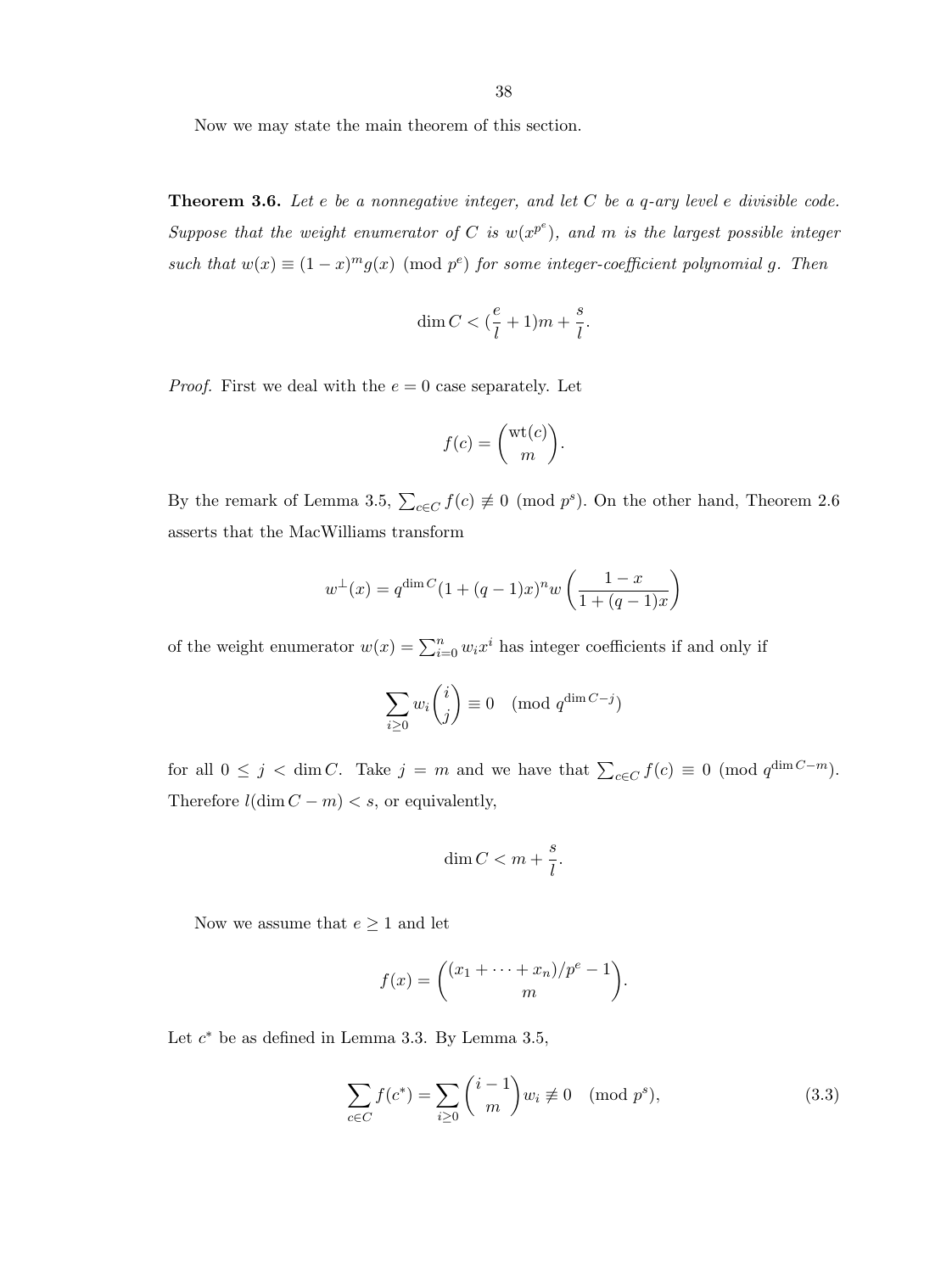where  $w_i$  denotes the coefficient of  $x^i$  in  $w$ . On the other hand,

$$
f(x) = \frac{1}{m! \, p^{em}} (x_1 + \dots + x_n - p^e) \dots (x_1 + \dots + x_n - mp^e).
$$

The coefficient of the monomial  $x_{j_1}^{a_1}$  $x_{j_1}^{a_1} \ldots x_{j_r}^{a_r}, a_1, \ldots, a_r \ge 1$ , is

$$
\frac{1}{m! \ p^{em}} (-1)^j \frac{(m-j)!}{a_1! \dots a_r!} \sigma_m(j) p^{ej},
$$

where  $j = m - (a_1 + \cdots + a_r)$  and  $\sigma_m(j)$  is as defined in Lemma 2.4. By a similar argument as in the proof of Theorem 3.4, the p-adic valuation of the coefficient is at least

$$
-(e+\frac{1}{p-1})m+\frac{r}{p-1}.
$$

Thus by Lemma 3.3,

$$
\sum_{c \in C} f(c^*) \equiv 0 \pmod{p^{l(\dim C - r) - (e + \frac{1}{p-1})m + \frac{r}{p-1}}}
$$

when  $r = m$ . That is, when

$$
l(\dim C - r) - (e + \frac{1}{p-1})m + \frac{r}{p-1}
$$

attains its minimum

$$
l\dim C - (e+l)m
$$

for  $0 \le r \le m$ . As a result,  $\sum_{c \in C} f(c^*) \equiv 0 \pmod{p^{l \dim C - (e+l)m}}$ . Compare with (3.3), we have

$$
\dim C < \left(\frac{e}{l} + 1\right)m + \frac{s}{l},
$$

as desired.

Remark. We highly suspect that the result in Lemma 2.4 can be improved to

$$
v_p(\sigma_m(j)) \ge v_p\left(\frac{m!}{(m-j)!}\right) - \frac{j}{p-1},
$$

so that we need not deal with  $e = 0$  case separately in both proofs of Theorem 3.4 and

 $\Box$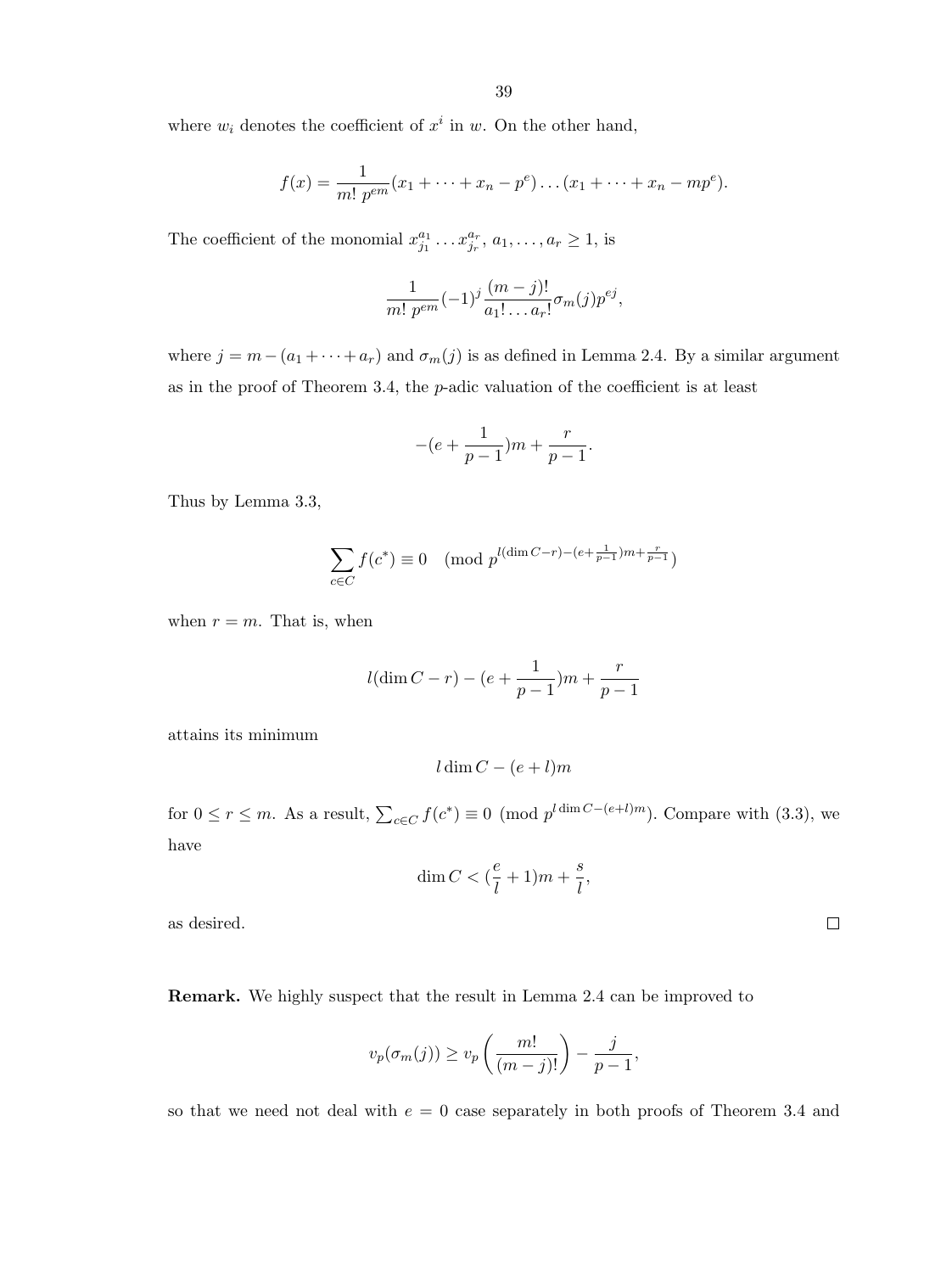Theorem 3.6. Moreover, if this is the case, we need not deal with  $p \nmid \Delta$  case separately in the proof of Theorem 2.5.

**Remark.** Theorem 3.6 says that if the weight enumerator  $w(x^{p^e})$  of a q-ary level e code C satisfies that  $w(x) \equiv (1-x)^m g(x) \pmod{p^s}$ , where m is the largest possible, then

$$
m > \frac{l \dim C - s}{e + l}.
$$

This actually gives a restriction for the weight enumerator  $w(x^{p^e})$  of the code C. Precisely, for any positive integer s,

$$
w(x^{p^e}) \equiv (1 - x^{p^e})^{\lfloor \frac{l \dim C - s}{e + l} \rfloor + 1} g(x^{p^e}) \pmod{p^s}
$$

for some integer-coefficient polynomial g.

**Remark.** When  $s = 1$ , Theorem 3.4 is just a special case of Theorem 3.6 by taking  $m = p<sup>t</sup> - 1$ . However, Theorem 3.4 is not simply covered by Theorem 3.6 when  $s > 1$ . Formula (2.9) in [Wil03] says that

$$
\sum_{i \equiv j \pmod{p^t}} (-1)^i \binom{(s(p-1)+1)p^{t-1}}{i} \equiv 0 \pmod{p^s}
$$

for all integers j. So  $(1-x)^{(s(p-1)+1)p^{t-1}} \equiv (1-x^{p^t})h(x)$  (mod  $p^s$ ) for some integercoefficient polynomial h. Note that the above power  $(s(p-1)+1)p^{t-1}$  is the smallest one we can achieve here to make the congruence holds. As a result, we need to assume that

$$
\dim C \ge \big(\frac{e}{l} + 1\big) [(s(p-1) + 1)p^{t-1} - 1] + \frac{s}{l},
$$

which is a little stronger than assuming, as in Theorem 3.4, that

$$
\dim C > (\frac{e}{l} + 1)[(s(p-1) + 1)p^{t-1} - 1].
$$

Then Theorem 3.6 asserts that  $w(x) \equiv (1-x)^{(s(p-1)+1)p^{t-1}} g(x) \pmod{p^s}$  for some integercoefficient polynomial g. Therefore  $w(x) \equiv (1 - x^{p^t})h(x)g(x)$  (mod  $p^s$ ), which is equivalent to  $N(jp^k, p^{k+t}) \equiv 0 \pmod{p^e}$  for all integers j.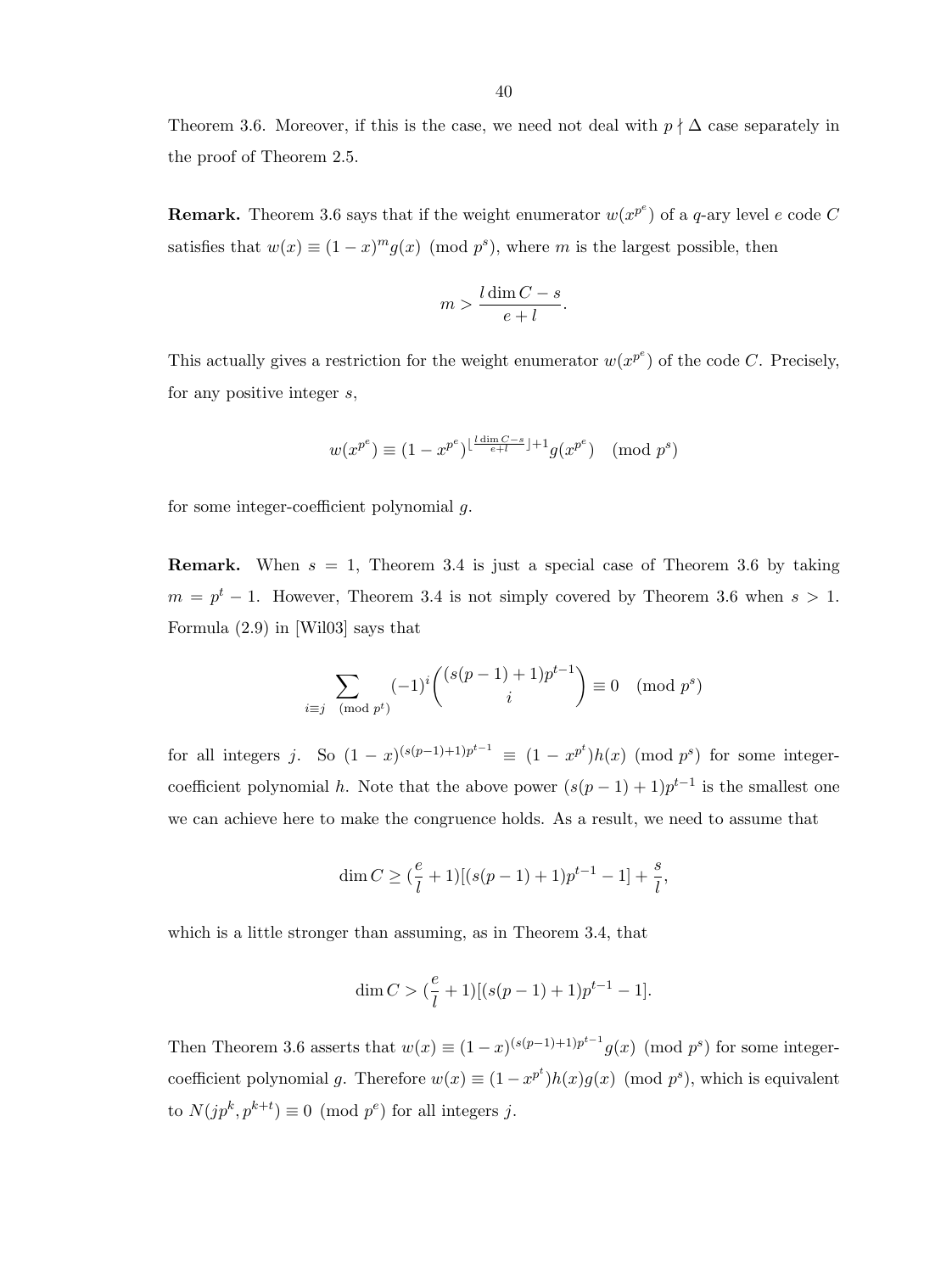Remark. For divisible codes over prime fields, the bound given in Theorem 3.6 is sharp for all integers  $e, m \geq 0$  when  $s = 1$ . To see this, we consider the concatenation C of m copies of  $(e + 1)$ -dimensional dual Hamming codes. The dimension of C is  $(e + 1)m$ , and the weight enumerator  $w(x^{p^e})$  of C satisfies  $w(x) \equiv (1-x)^m \pmod{p}$ . However, for the case when  $s > 1$  or for the codes over arbitrary finite fields, we do not have similar results concerning the sharpness of the bound.

Comparing Ward's bound with our bound given in Theorem 3.6, we see that our bound is better than Ward's bound. In other words, we may deduce Ward's bound from Theorem 3.6, but not vice versa. In this section we will just show that Theorem 3.6 implies Theorem 1.2. In the next section we will give some examples in which the bound in Theorem 3.6 is indeed better than Ward's bound.

**Proposition 3.7.** Let p be a prime and  $f(x) = 1 + c_{b-m+1}x^{b-m+1} + \cdots + c_{b}x^{b}$ , where  $c_{b-m+1}, \ldots, c_b$  are nonnegative integers. Suppose

$$
s = v_p\left(\binom{b}{m}\right) + 1,
$$

and  $f(x) \equiv (1-x)^u g(x) \pmod{p^e}$  for some integer-coefficient polynomial g. Then  $u \leq m$ .

*Proof.* It suffices to show that  $f(x) \neq (1-x)^{m+1}g(x)$  (mod  $p^e$ ) for any integer-coefficient polynomial g. Otherwise suppose  $f(x) \equiv (1-x)^{m+1}g(x) \pmod{p^s}$  for some g. Then as  $deg(f) \leq b$ , we may write  $g(x) = g_0 + g_1 x + \cdots + g_{b-m-1} x^{b-m-1}$ . We claim that

$$
g_i \equiv \binom{m+i}{i} \pmod{p^s}
$$

for all  $0 \leq i \leq b - m$ . First note that

$$
(1-x)^{m+1} = \sum_{i=0}^{m+1} (-1)^i \binom{m+1}{i} x^i.
$$

Since the coefficients of  $x, x^2, \ldots, x^{b-m}$  in  $f(x)$  are all zero, we have

$$
\sum_{j=0}^{e} (-1)^j \binom{m+1}{j} g_{e-j} \equiv 0 \pmod{p^s}
$$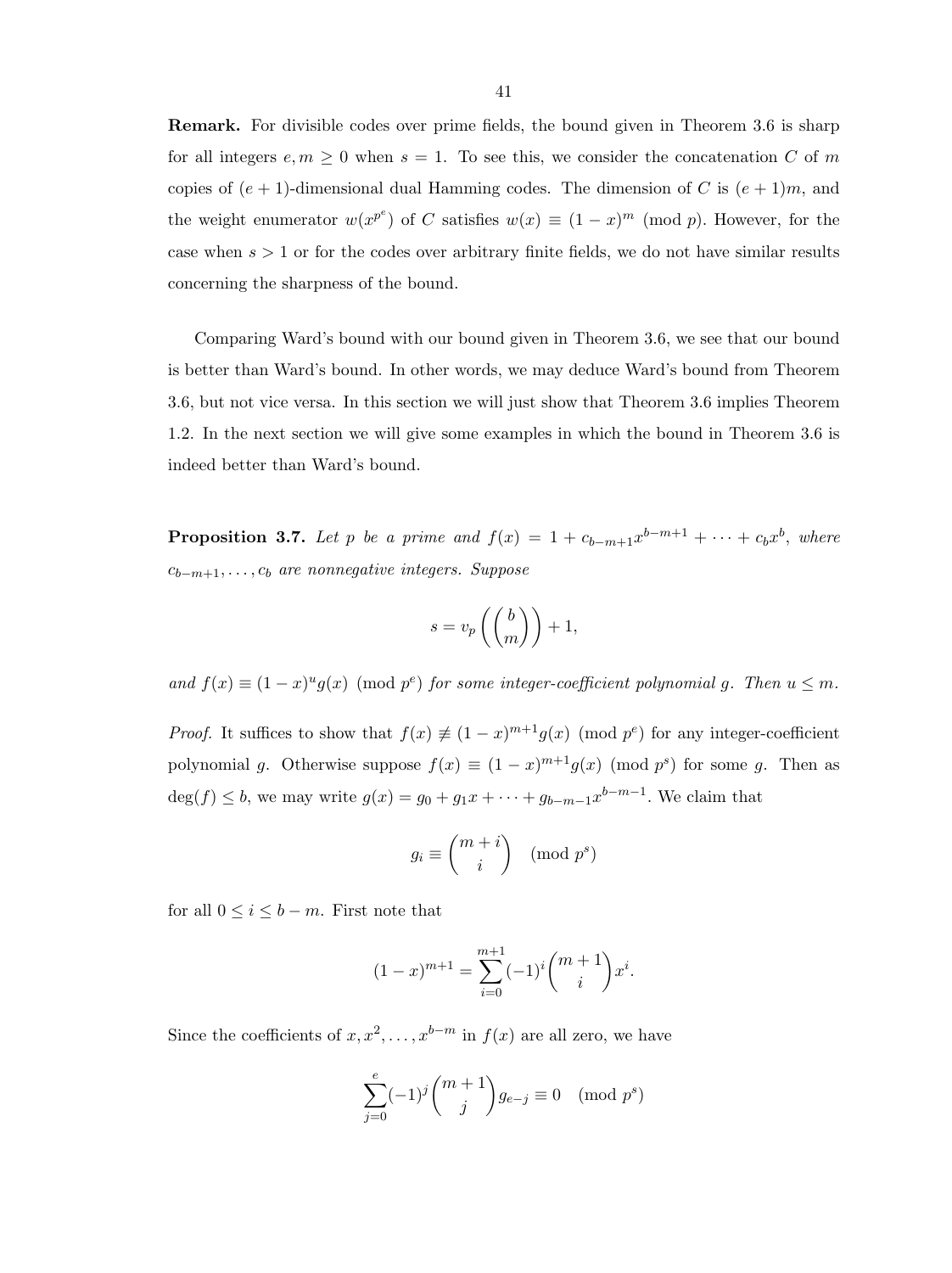for all  $0 \le e \le b - m$ . Now we will prove our claim by induction on *i*. Base case  $i = 0$ : Consider the above congruences. The one with  $e = 0$  gives

$$
g_0 \equiv 1 = \binom{m+0}{0} \pmod{p^s}.
$$

Assume that for some  $1 \leq i \leq b-m$ , our claim is true for all  $0 \leq j < i$ . Then the congruence with  $e = i$  gives

$$
g_i \equiv \sum_{j=1}^i (-1)^{j-1} \binom{m+1}{j} \binom{m+i-j}{i-j} = \binom{m+i}{i} \pmod{p^e}.
$$

Therefore,

$$
g_{b-m} \equiv \binom{b}{b-m} = \binom{b}{m} \not\equiv 0 \pmod{p^s},
$$

which gives a contradiction!

We see that Ward's bound can be directly derived from Theorem 3.6 by applying Proposition 3.7. Moreover, from the proof of Proposition 3.7 we see that when Ward's bound is attained, one can completely determine the weight enumerator modulo  $p^s$ , where

$$
s = v_p \left( \binom{b}{m} \right) + e + l.
$$

Thus if we have any extra information about the weight distribution that contradicts this property, then the bound can be improved. We will discuss this more in the next section.

### 3.3 Applications

We have shown in the previous section that our so-called related bound implies Ward's bound. Note that Ward's bound is determined by the spectrum of the weights and there is no difference if some middle terms are missing, but our bound is determined by the weight enumerator modulo  $p<sup>s</sup>$ . Therefore, in some certain cases our bound gives better results.

For example, let us consider the  $q$ -ary level e divisible codes whose nonzero weights are among  $rp^e, (r+p)p^e, (r+2p)p^e, \ldots, (r+mp)p^e$ , where r is some integer such that  $0 < r < p$ .

 $\Box$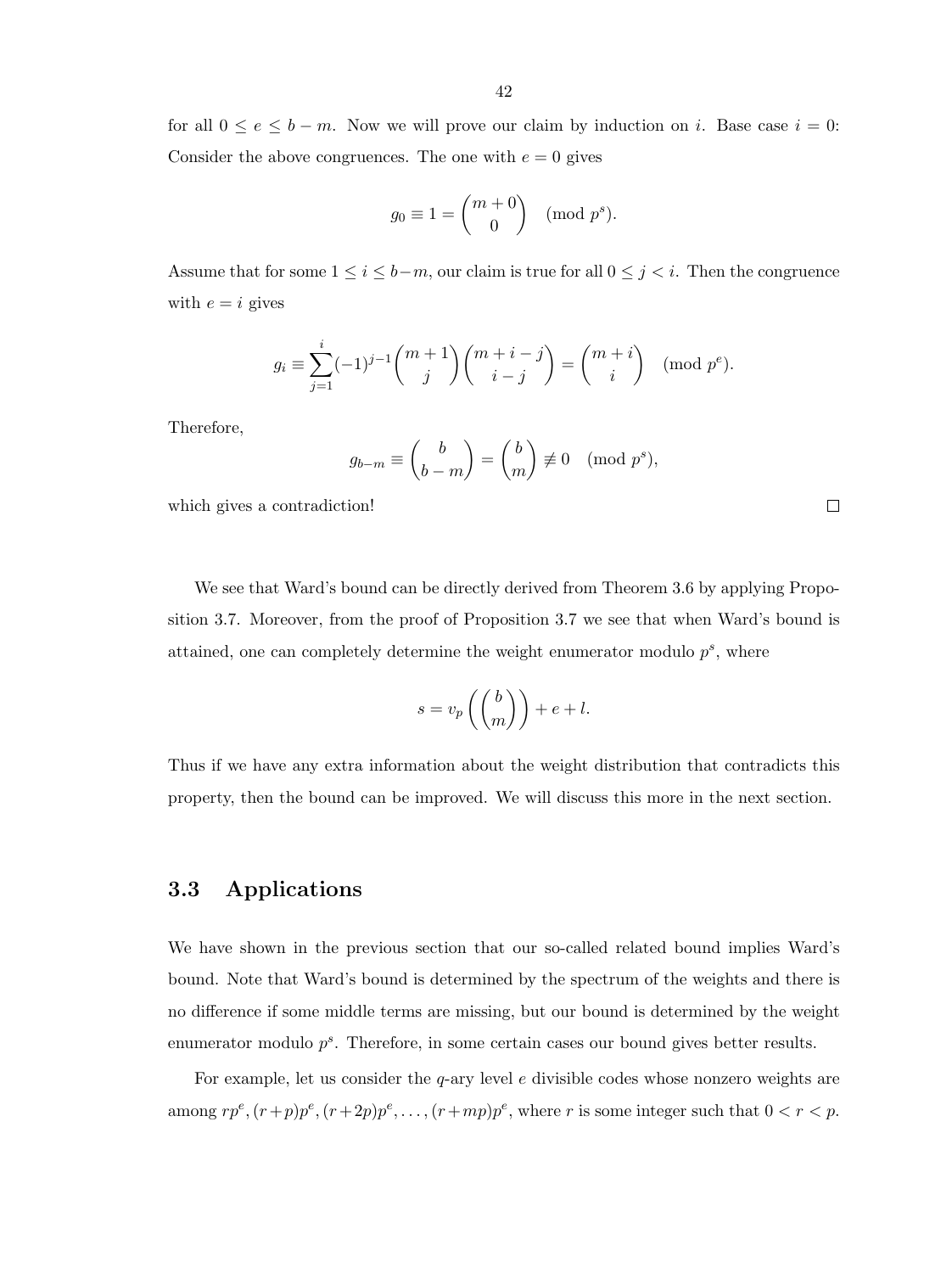Ward's bound says that the dimension of such codes cannot exceed

$$
(mp+1)\left(\frac{e}{l}+1\right) + \frac{1}{l} v_p \left(\binom{mp+r}{mp+1}\right).
$$

By applying Theorem 3.6, we see that no matter how large  $m$  is, the dimension is always at most  $e/l + 1$ , which is quite an improvement. Actually, this is the same as the bound for constant weight codes of the same divisibility level.

**Corollary 3.8.** Suppose C is a q-ary linear code of level e. If there exists some integer  $r$ with  $0 < r < p$  such that all codewords in C have weights congruent to  $rp^e$  modulo  $p^{e+1}$ , then

$$
\dim C \le \frac{e}{l} + 1.
$$

*Proof.* Let  $w(x^{p^e})$  be the weight enumerator of C. Then

$$
w(x) = 1 + a_r x^r + a_{r+p} x^{r+p} + \dots + a_{r+mp} x^{r+mp},
$$

where m is some nonnegative integer. If  $w(1) \neq 0 \pmod{p}$ , then there is no integercoefficient polynomial g such that  $w(x) \equiv (1-x)g(x) \pmod{p}$ . Otherwise

$$
w(x) \equiv (1-x)(1+x+\cdots+x^{r-1}) + (1-x)^p x^r g(x^p) \pmod{p},
$$

for some integer-coefficient polynomial g. Since  $0 < r < p$  and  $p \ge 2$ , the power of  $1 - x$  in  $w(x)$  modulo p is at most 1. By Theorem 3.6,

$$
\dim C \leq \frac{e}{l} + 1.
$$

 $\Box$ 

Corollary 3.8 is a generalization of the example given at the beginning of this chapter. More generally, if we assume that C is a  $q$ -ary level e code without nonzero weights divisible by  $p^{e+1}$ , then Theorem 3.4 asserts that

$$
\dim C \leq (\frac{e}{l} + 1)(p-1).
$$

We see that for these codes, both Theorem 3.4 and Theorem 3.6 yield better bounds than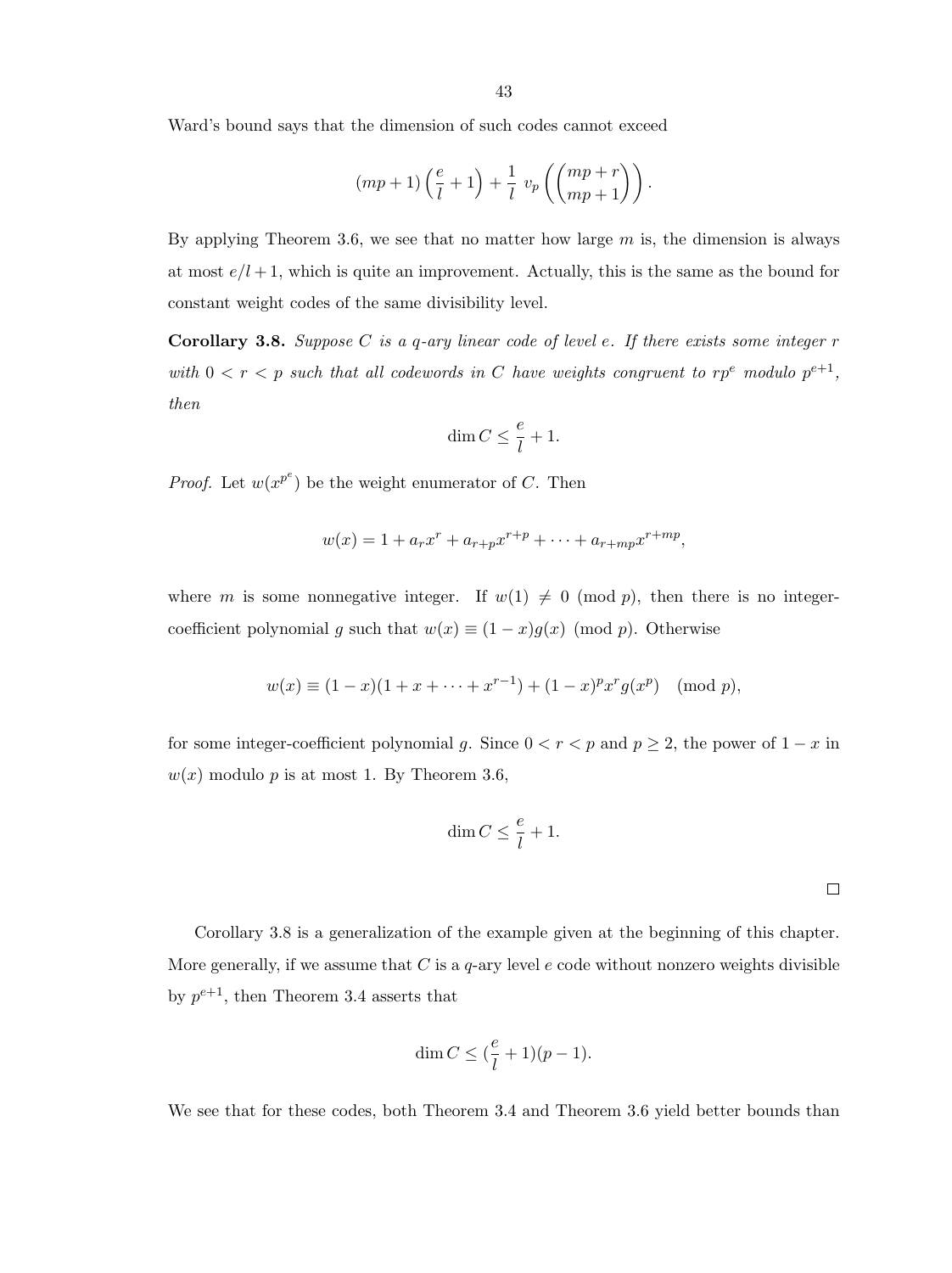Ward's bound. However, the following example shows that sometimes when Theorem 3.4 fails, Theorem 3.6 still may improve Ward'd bound:

Example. Let C be a binary level two code with nonzero weights among 16, 20, 28, and 32. In other words, the weight 24 is missing from the spectrum. Then Ward's bound gives

$$
\dim C \le 5(1+2) + v_2 \left( \binom{8}{5} \right) = 18.
$$

Theorem 3.4 fails because the best conclusion we may get from the weight distribution is  $N(0, 64) \not\equiv 0 \pmod{2}$ . Thus Theorem 3.4 gives

$$
\dim C \le (1+2)(2^4 - 1) = 45,
$$

which is far worse than Ward's bound. However, Theorem 3.6 works as follows: Let  $w(x^4)$ denote the weight enumerator of C, and assume that  $w(x) \equiv (1-x)^5 g(x) \pmod{16}$  for some  $g \in \mathbb{Z}[x]$ . Then by the proof of Proposition 3.7, we have

$$
w(x) \equiv (1-x)^5 \left( 1 + {5 \choose 1} x + {6 \choose 2} x^2 + {7 \choose 3} x^3 \right)
$$
  

$$
\equiv 1 - 6x^4 + 8x^6 - 3x^8 \pmod{16}.
$$

This contradicts the fact that C has no codeword of weight 24. Therefore Theorem 3.6 yields

$$
\dim C \le 4(1+2) + (4-1) = 15,
$$

which is better than Ward's bound.

We further generalize Corollary 3.8 by assuming that there are  $t, t < p$ , series of nonzero weights in a  $q$ -ary level  $e$  code  $C$ :

$$
r_1p^e, (r_1 + p)p^e, \dots, (r_1 + m_1p)p^e,
$$
  
\n
$$
r_2p^e, (r_2 + p)p^e, \dots, (r_2 + m_2p)p^e,
$$
  
\n
$$
\vdots \qquad \vdots \qquad \vdots
$$
  
\n
$$
r_tp^e, (r_t + p)p^e, \dots, (r_t + m_t p)p^e,
$$

where all  $m_j$ 's,  $1 \le j \le t$ , are nonnegative integers and all  $r_j$ 's,  $1 \le j \le t$ , are integers such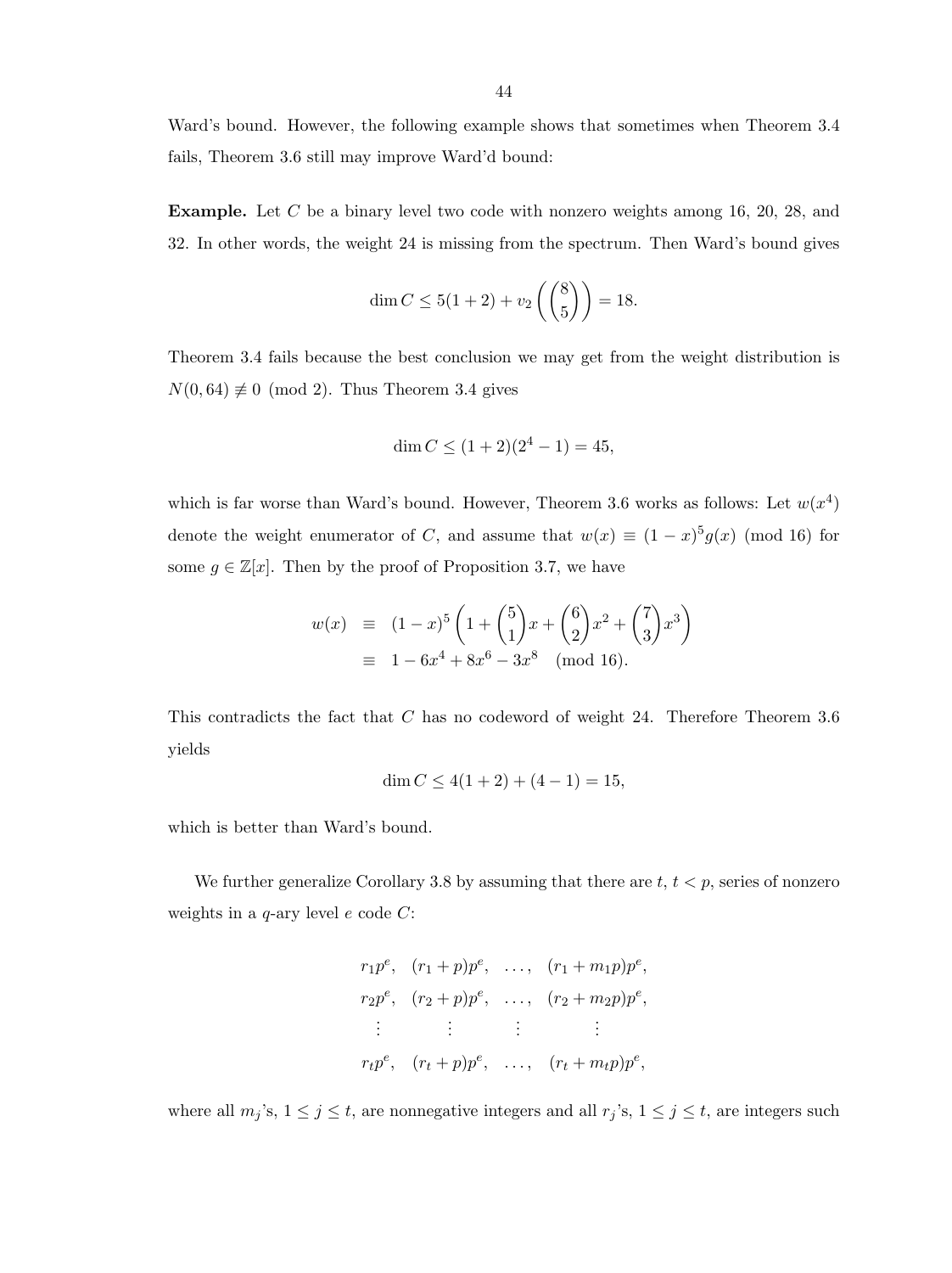that  $0 < r_1 < \cdots < r_t < p$ . The following corollary says that the dimension of such a code satisfies

$$
\dim C \leq t\left(\frac{e}{l} + 1\right).
$$

**Corollary 3.9.** Suppose C is a q-ary linear code of level e. If there exists some integers  $r_1, \ldots, r_t$  with  $0 < r_1 < \cdots < r_t < p$  such that all codewords in C have weights congruent to one of  $r_j p^e$ ,  $1 \leq j \leq t$ , modulo  $p^{e+1}$ , then

$$
\dim C \leq t \left( \frac{e}{l} + 1 \right).
$$

*Proof.* Let  $w(x^{p^e})$  be the weight enumerator of C. Then

$$
w(x) = 1 + \sum_{i=0}^{m_1} a_{r_1 + ip} x^{r_1 + ip} + \dots + \sum_{i=0}^{m_t} a_{r_t + ip} x^{r_t + ip},
$$

where  $m_j$ ,  $1 \leq j \leq t$ , are some nonnegative integers. Note that for any positive integer i and  $1 \leq j \leq t$ ,  $x^{r_j} - x^{r_j + ip} \equiv x^{r_j}(1-x)^p(1+x+\cdots+x^{i-1})^p \pmod{p}$ . Therefore  $w(x) \equiv 1 + c_1 x^{r_1} + \cdots + c_t x^{r_t} + (1-x)^p g(x) \pmod{p}$  for some integer-coefficient polynomial g, and some integers  $0 \leq c_1, \ldots, c_t < p$  such that  $1 + c_1 + \cdots + c_t \equiv 0 \pmod{p}$ . We want to show that the order of  $1 - x$  in  $w(x)$  modulo p is at most t. Otherwise, we should have  $f(x) = 1 + c_1 x^{r_1} + \cdots + c_t x^{r_t} \equiv (1-x)^{t+1} h(x) \pmod{p}$  for some integer-coefficient polynomial h. Then the j-th derivative of f satisfies that  $f^{(j)}(x) \equiv (1-x)^{t+1-j} h_j(x) \pmod{p}$  for some integer-coefficient polynomials  $h_j$  for all integers  $1 \leq j \leq t$ . Thus  $f^{(j)}(1) \equiv 0 \pmod{p}$  for all  $0 \leq j \leq t$ . Therefore,

$$
c_1 + \dots + c_t \equiv -1 \pmod{p},
$$
  

$$
{r_1 \choose j} c_1 + \dots + {r_t \choose j} c_t \equiv 0 \pmod{p} \quad 1 \le j \le t,
$$

which is impossible. Hence the order of  $1 - x$  in  $w(x)$  modulo p is at most t and we get,

$$
\dim C \leq t\left(\frac{e}{l}+1\right)
$$

by applying Theorem 3.6.

The previous corollaries concern only level  $e$  codes without nonzero weights a multiple

 $\Box$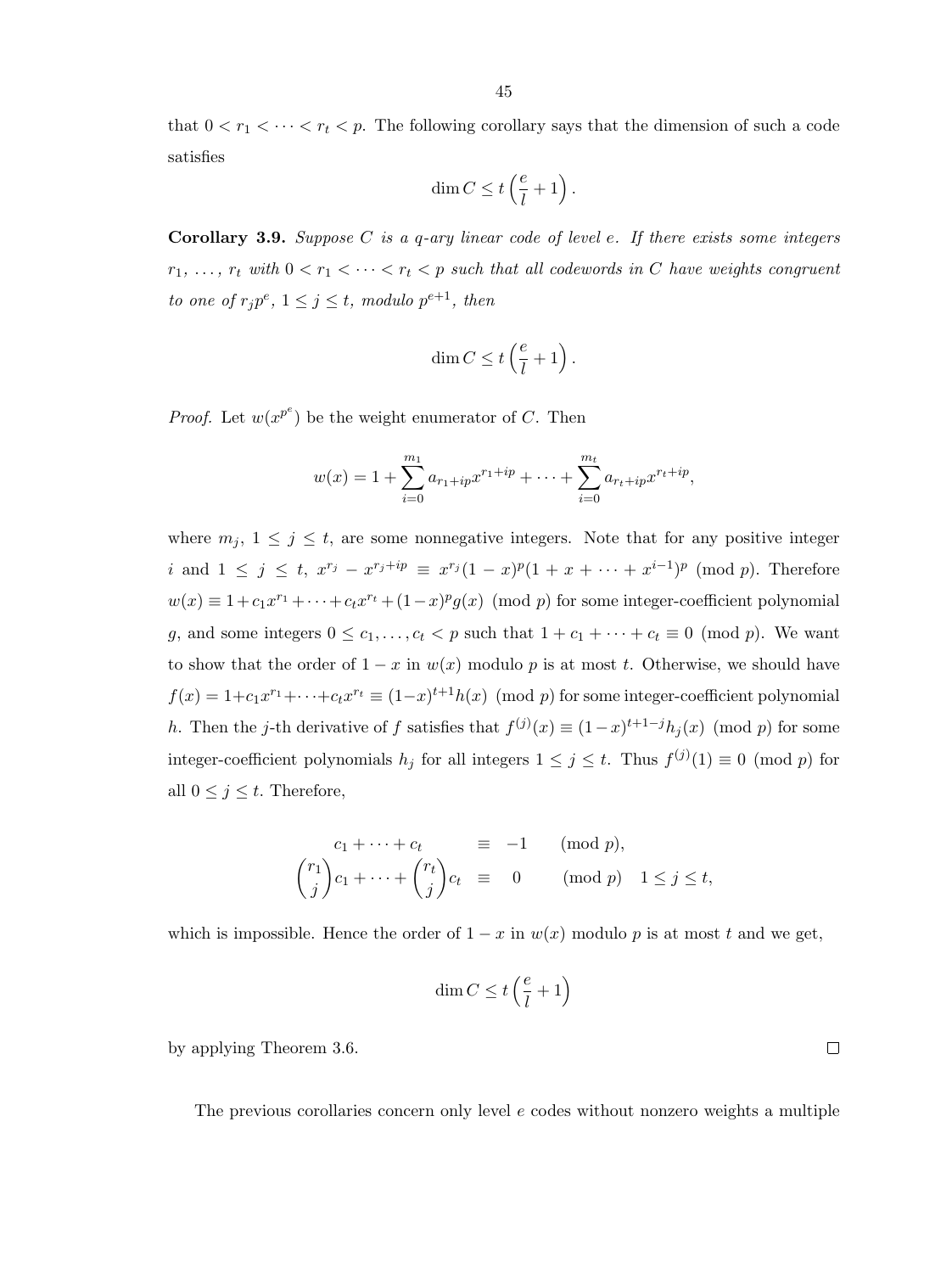of  $p^{e+1}$ . For a level e code that does have some nonzero weights divisible by  $p^{e+1}$ , we cannot draw any general conclusion by Theorem 3.6. Yet as a first step, we may examine binary codes with exactly two nonzero weights.

Suppose C is a binary level e code whose nonzero weights are  $w_1 = 2^e n$  and  $w_2 = 2^e m$ , with n odd and m even.<sup>4</sup> Let s be the 2-adic valuation of m, and N be the number of codewords in C of weight  $2^e n$ . Let  $w(x^{2^e})$  denote the weight enumerator of C.

Case 1:  $v_2(N) \geq s+1$ . Then

$$
w(x) \equiv 1 - x^m = (1 - x)(1 + x + \dots + x^{m-1}) \pmod{2^{s+1}}.
$$

Note that for even integers  $m, 1 + x + \cdots + x^{m-1}$  modulo  $2^{s+1}$  has no more factor of  $1-x$ . Thus by Theorem 3.6, dim  $C < (e + 1) + (s + 1)$ . That is,

$$
\dim C \le e + v_2(m) + 1.
$$

Case 2:  $v_2(N) = d < s$ . Then

$$
w(x) \equiv 1 + (2^d - 1)x^m - 2^d x^n
$$
  
\n
$$
\equiv (1 - x^m) + 2^d (x^m - x^n)
$$
  
\n
$$
\equiv (1 - x)(1 + x + \dots + x^{m-1} + 2^d f(x)) \pmod{2^{d+1}},
$$

where  $f(x)$  is an integer-coefficient polynomial with  $f(1) \equiv 1 \pmod{2}$ . As a matter of fact,  $1 + x + \cdots + x^{m-1} + 2^{d} f(x)$  modulo  $2^{d+1}$  has no more factor of  $1 - x$ . Hence by Theorem 3.6, dim  $C < (e + 1) + (d + 1)$ . Therefore,

$$
\dim C \le e + v_2(m).
$$

Case 3:  $v_2(N) = s$ . Then

$$
w(x) \equiv 1 - x^m = (1 - x)(1 + x + \dots + x^{m-1})
$$
  
 
$$
\equiv (1 - x)^2 (1 + 2x + \dots + (m - 1)x^{m-2}) \pmod{2^s}.
$$

<sup>&</sup>lt;sup>4</sup>Note that if both n and m are odd integers, then C is a code as described in Corollary 3.8; and if both n and m are even integers, then the divisibility level of C is at least  $e + 1$ .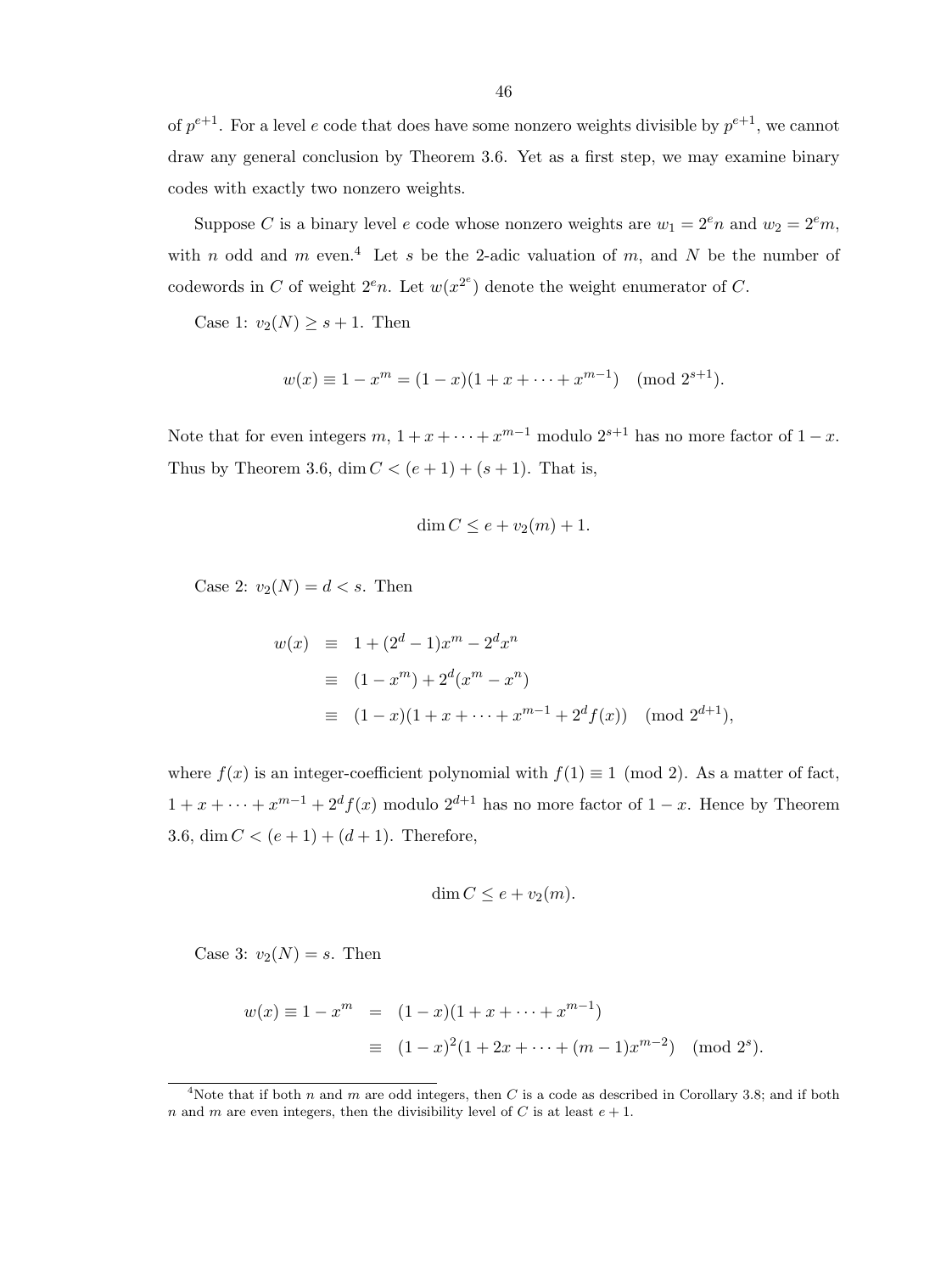As  $1 + 2x + \cdots + (m-1)x^{m-2}$  modulo  $2<sup>s</sup>$  has no more factor of  $1-x$ , again by Theorem 3.6, dim  $C < 2(e+1) + s$ . That is,

$$
\dim C \le 2e + v_2(m) + 1.
$$

As a conclusion, we always have

$$
\dim C \le 2e + v_2(m) + 1 = v_2(w_1) + v_2(w_2) + 1 \tag{3.4}
$$

as a bound. We see that the bound can be attained when  $m = 2n$ , by letting C be the concatenation of two *n*-folded replicated  $(e + 1)$ -dimensional dual Hamming codes.

If  $n > 2m$ , we claim that the bound can be improved to

$$
\dim C \le e + v_2(m) + 1,
$$

since in this case, all codewords of weight  $2<sup>e</sup>m$  (plus the zero word) form a subcode  $C_1$ . Write  $C = C_1 \bigoplus C_2$ , where  $C_2$  has constant nonzero weight  $2^e n$ . Then dim  $C = \dim C_1 + \dim C_2$ . If dim  $C_1 \ge v_2(m) + 1$ , note that  $v_2(N) = \dim C_1$ , so it falls in the above case 1. Therefore,  $\dim C \leq e + v_2(m) + 1$ ; if  $\dim C_1 \leq v_2(m)$ , note that  $\dim C_2 \leq e + 1$ , so we still have  $\dim C \leq e + v_2(m) + 1$ . To see this bound is sharp for any e, m, and  $n > 2m$ , we may let C be generated by  $(G \t1)$ , where G is the generating matrix of the t-folded,  $t = m/2^{v_2(m)}$ , replicated  $(e+v_2(m)+1)$ -dimensional dual Hamming code, and 1 represents the  $e+v_2(m)+1$ by  $(n - m)2^e$  all one matrix. Then C has nonzero weights  $2^e m$  and  $2^e n$ , and dimension  $e + v_2(m) + 1$ . Note that the construction simply requires  $n > m$ .

If  $m > 2n$ , we claim that the bound can be improved to

$$
\dim C \le e + 1.
$$

Since in this case all codewords of weight  $2^en$  (plus the zero word) form a subcode  $C_1$ , so  $N \equiv 1 \pmod{2}$ , and hence Theorem 3.4 gives that  $\dim C \leq e+1$ . Moreover, this bound is sharp as it can be attained by letting C be generated by  $(G \ 1)$ , where G is the generating matrix of the *n*-folded replicated  $(e+1)$ -dimensional dual Hamming code, and 1 represents the  $e + 1$  by  $(m - n)2^e$  all one matrix. Note that this construction simply requires  $m > n$ .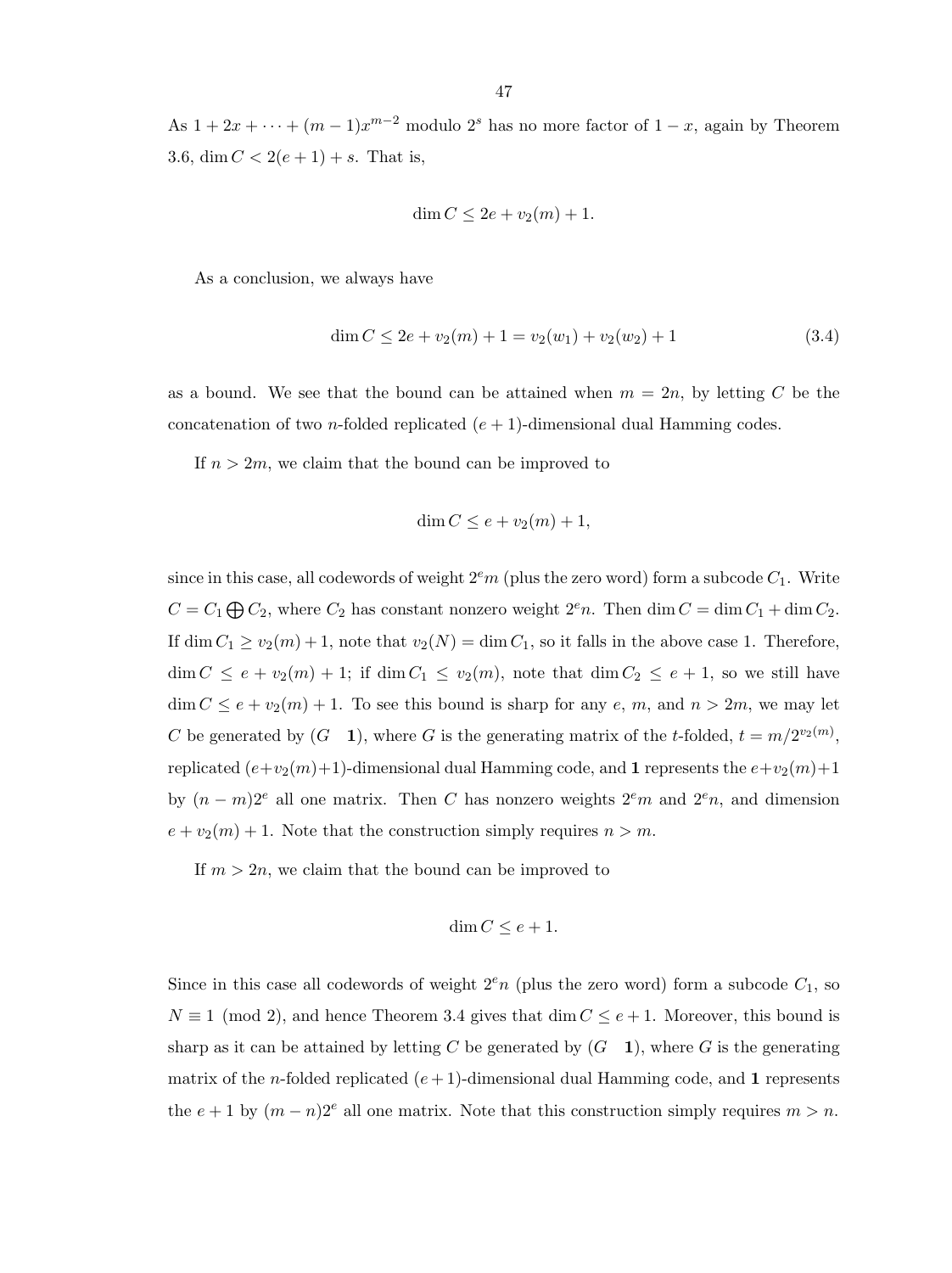If  $n < 2m$  and  $m < 2n$ , we cannot decide whether the bound  $(3.4)$  is sharp or not. The following examples show that either case may occur depending on the value of  $m$ ,  $n$ , and  $e$ .

### **Example.**  $(e = 1, m = 2, n = 3.)$

Bound (3.4) gives that dim  $C \leq 4$ , where the nonzero weights of C are 4 and 6. We see that the bound can be attained by letting  $C$  be generated by

|  |  |  |  | $\begin{pmatrix} 1 & 1 & 1 & 1 & 1 & 1 & 0 & 0 & 0 \ 1 & 1 & 1 & 0 & 0 & 0 & 1 & 1 & 1 \ 1 & 1 & 0 & 1 & 0 & 0 & 1 & 0 & 0 \ \end{pmatrix}$<br>$\begin{pmatrix} 1 & 0 & 0 & 0 & 1 & 0 & 1 & 1 & 0 \ 1 & 0 & 0 & 0 & 1 & 0 & 1 & 1 & 0 \end{pmatrix}_{4\times 9}$ |  |
|--|--|--|--|------------------------------------------------------------------------------------------------------------------------------------------------------------------------------------------------------------------------------------------------------------------|--|

.

.

**Example.**  $(e = 1, m = 4, n = 7.)$ 

Bound (3.4) gives that dim  $C \leq 5$ , where the nonzero weights of C are 8 and 14. Suppose  $c \in C$  has weight 14. Let I be the complement of the support of c. Let  $C_I$  denote the projection code of C on I. Then  $C_I$  has no nonzero weights other than 1, 4, 7. Weight 1 can also be eliminated as  $C_I$  is linear. Thus dim  $C_I \leq 2 \cdot 0 + v_2(4) + 1 = 3$ . Note that c is the only codeword in C that vanishes on I. Therefore dim  $C \leq 1+3=4<5$ , and hence the bound cannot be attained. Moreover, 4 is the exact bound in this case as we may let  $C$ be generated by

$$
\left(\begin{array}{c} 111111110000000 & 111111 \\ 111100001111000 & 111111 \\ 110011001100110 & 111111 \\ 101010101010101 & 111111 \end{array}\right)_{4\times 21}
$$

Note that this exact bound is just  $e + v_2(m) + 1$ .

Inspired by this example we see that generally if  $m < n < 2m$  and  $2(2m - n) < n - m$ , that is,  $5m/3 < n < 2m$ , then the bound can be improved to dim  $C \le e + v_2(m) + 1$  by an induction proof on e. Moreover, the bound is sharp because the same construction as before in the  $n > 2m$  case still works here.

Similarly if  $5n/3 < m < 2n$ , the bound can be improved to  $\dim C \leq e+2$  by an induction proof on e. Note that the base case says that if  $C$  has nonzero weights m and n, with m even, n odd, and  $5n/3 < m < 2n$ , then dim  $C = 2$ . We see that the bound is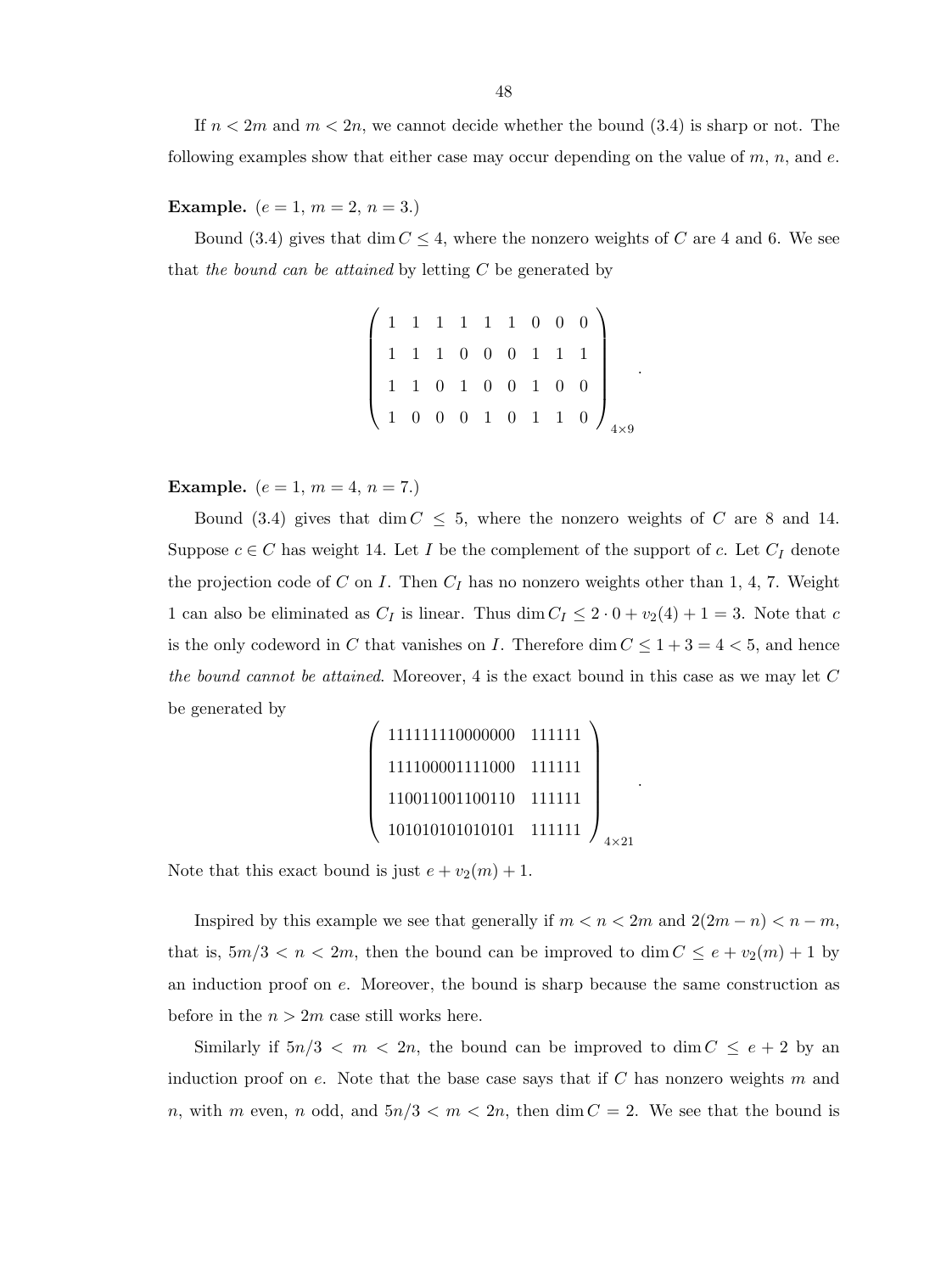sharp by the following inductive construction: Let  $C_0$  be the 2-dimensional code with one codeword of weight m, and two codewords of weight  $n$ , and  $G_0$  be the generating matrix of  $C_0$ . Then for any  $i \geq 1$ , let  $C_i$  be generated by

$$
G_i = \left( \begin{array}{ccc} G_{i-1} & G_{i-1} & \mathbf{0} \\ \mathbf{1} & \mathbf{0} & \mathbf{1} \end{array} \right),
$$

where the  $\bf{0}$  in the first row is a zero matrix, and the second row  $\bf{(1 \ 0 \ 1)}$  represents a codeword of weight  $2<sup>e</sup>m$ . Note that by this construction, each  $C<sub>e</sub>$  has nonzero weights  $2<sup>e</sup>m$ and  $2^e n$ , and dimension  $e + 2$ .

### **Example.**  $(e = 1, m = 4, n = 3.)$

The bound (3.4) gives that dim  $C \leq 5$ , where the nonzero weights of C are 8 and 6. Suppose  $c \in C$  has weight 8. Let I be the complement of the support of c. Let  $C_I$  denote the projection code of c on I. Then  $C_I$  has no nonzero weights other than 2, 3, 4. If at least one of 2, 3, 4 is missing, then dim  $C_I \leq 3$ . Otherwise,  $C_I$  must be equivalent to the code generated by

$$
\left(\begin{array}{rrrrr} 1 & 1 & 0 & 0 & 0 \\ 1 & 0 & 1 & 0 & 1 \\ 1 & 1 & 1 & 1 & 0 \end{array}\right).
$$

So dim  $C_I = 3$ . Since c is the only nontrivial word in C that vanishes on I, dim C =  $1 + \dim C_I \leq 4$ . Therefore, the *bound cannot be attained*. Moreover, dimension 4 can be attained by letting C be generated by

 1 1 1 1 1 1 1 1 0 0 0 0 0 0 1 1 1 1 0 0 0 0 1 1 1 1 0 0 1 1 0 0 1 1 0 0 1 1 0 0 1 1 1 0 1 0 1 0 1 0 1 0 1 0 0 0 4×14

.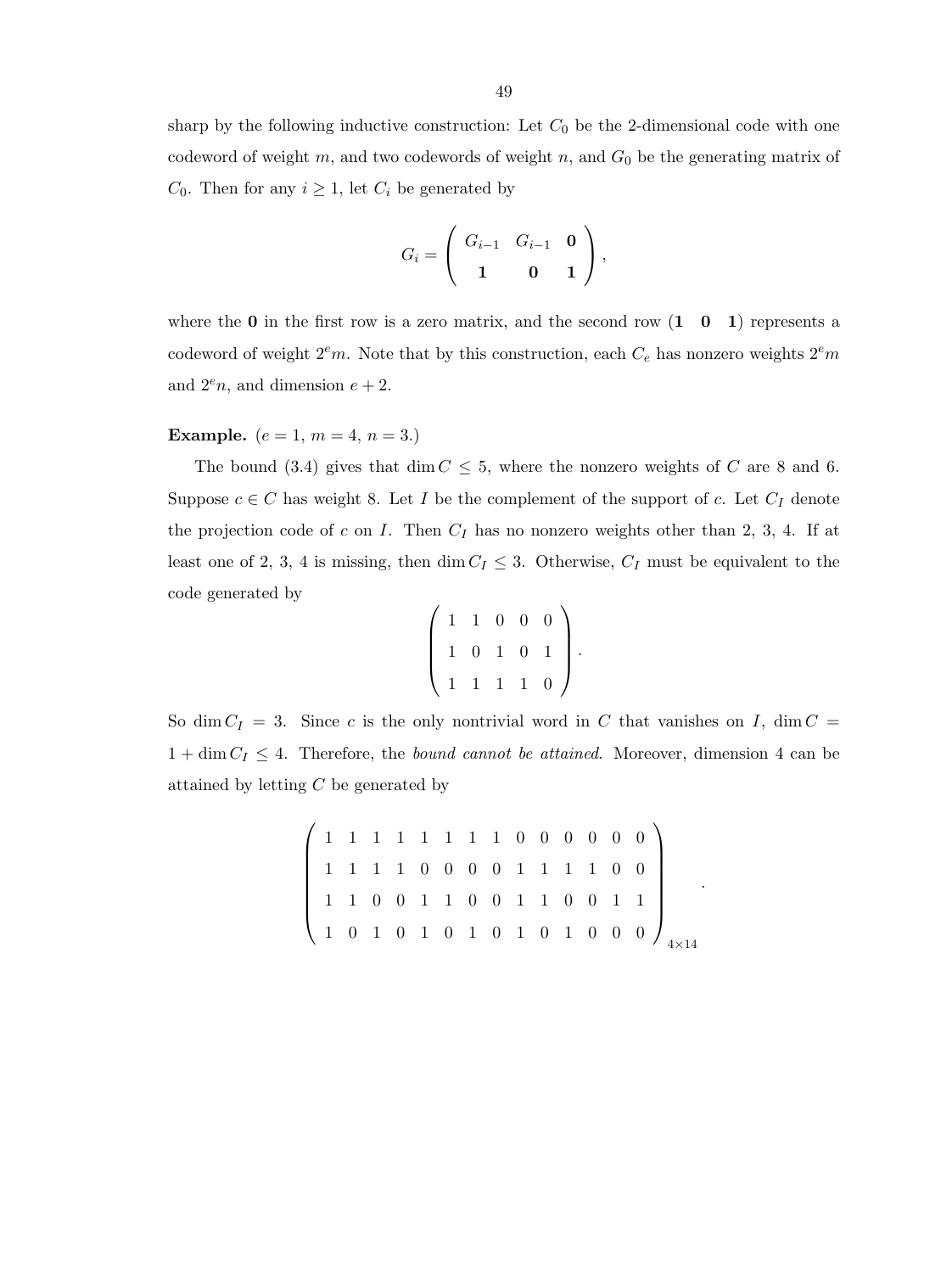### Chapter 4

# Binary Divisible Codes of Maximum Dimension

Both Ward's bound and our new bounds given in Chapter 3 depend on weight distribution, but not length of the divisible codes. These bounds are derived from the linearity of the codes, and work well when the code length is sufficiently large. However, for divisible codes of relatively small length (in comparison to the width of the weight spectrum or the degree of the weight enumerator) these bounds are weak because the divisibility properties often require more than the linearity of such codes. Nevertheless, it is interesting to bound the dimension in terms of the code length and divisibility level. With this intention, we study binary divisible codes of certain length and level that achieve maximum dimension.

Throughout this chapter, we suppose that  $C$  is a binary divisible code of length  $n$  and level e. When  $e = 1$  or 2, we have a complete description of such codes that attain the maximum dimension. The result is stated in Section 4.1. When  $e \geq 3$ , we prove an induction theorem in Section 4.2, which is applied to study level three codes of small lengths in Section 4.3.

### 4.1 Level One and Level Two Codes

The following theorem is a well-known result, and we provide an elementary proof here.

**Theorem 4.1.** Suppose C is a binary level e code of length n. Then

(i) if  $e = 1$  then dim  $C \leq n - 1$ , with equality if and only if C is the code consists of all words of even weights;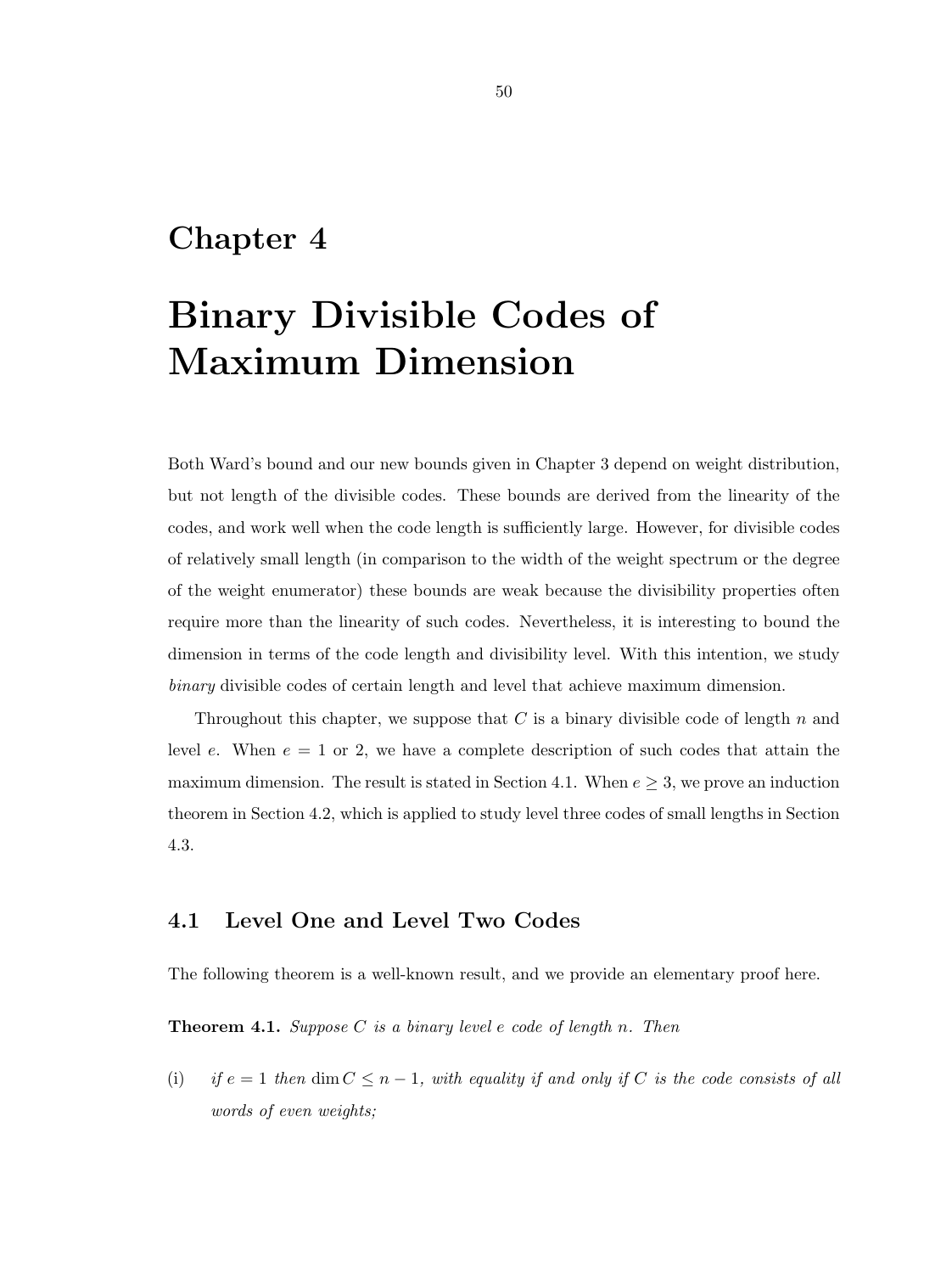(ii) if  $e = 2$  then dim  $C \leq n/2$ , with equality if and only if C is a type  $\mathbb{H}^1$  self-dual code in which case  $8|n$ .

Proof. (i) Trivial, since every codeword in a level one binary code has even weight, and all words of even lengths in  $\mathbb{F}_2^n$  form a level one code.

(ii) For any two codewords  $a, b \in C$  we have  $4|w(a), 4|w(b),$  and  $4|w(a + b)$ . Therefore  $a \cdot b = 0$  and so C is self-orthogonal. This implies that dim  $C \leq n/2$ . Now suppose  $\dim C = n/2$  and as C is self-orthogonal, C must be a type II self-dual code. Consider the all one word 1. Since  $4|w(a)$  for all  $a \in C$ ,  $1 \in C^{\perp} = C$ . Thus as  $4|w(1)$  we get  $4|n$ . Let  $w(x)$  be the weight enumerator of C. Then the MacWilliams transform of  $w(x, y)$ ,<sup>2</sup>

$$
w\left(\frac{1}{\sqrt{2}}(x+y),\frac{1}{\sqrt{2}}(x-y)\right),\,
$$

is the weight enumerator of  $C^{\perp} = C$ . Therefore

$$
w(x, y) = w\left(\frac{1}{\sqrt{2}}(x+y), \frac{1}{\sqrt{2}}(x-y)\right).
$$

Also as C is divisible by 4 and 4|n, we have  $w(x, y) = w(ix, y)$ . Let

$$
S = \frac{1}{\sqrt{2}} \left( \begin{array}{cc} 1 & 1 \\ 1 & -1 \end{array} \right), \quad T = \left( \begin{array}{cc} i & 0 \\ 0 & 1 \end{array} \right).
$$

Then

$$
(ST)^3 = \left(\begin{array}{cc} \omega & 0 \\ 0 & \omega \end{array}\right),
$$

√ where  $\omega = -(1+i)/$ 2 is a primitive 8th root of unity. Since both S and T preserve w,  $(ST)^3$  also preserves w. Hence we have  $w(x,y) = w(\omega x, \omega y) = \omega^n w(x,y)$ . Therefore  $\Box$  $8|n.$ 

As a matter of fact, Theorem 4.1 provides an exact upper bound on dimension of level one and level two binary divisible codes of fixed length  $n$ , and describes all codes that attain the bound.

<sup>&</sup>lt;sup>1</sup>Refer to Theorem 1.1.

<sup>&</sup>lt;sup>2</sup>This is another form of the weight enumerator, which defines  $w(x, y) = \sum_{i=0}^{n} a_i x^{n-i} y^i$ , where  $a_i$  represents the number of codewords of weight i.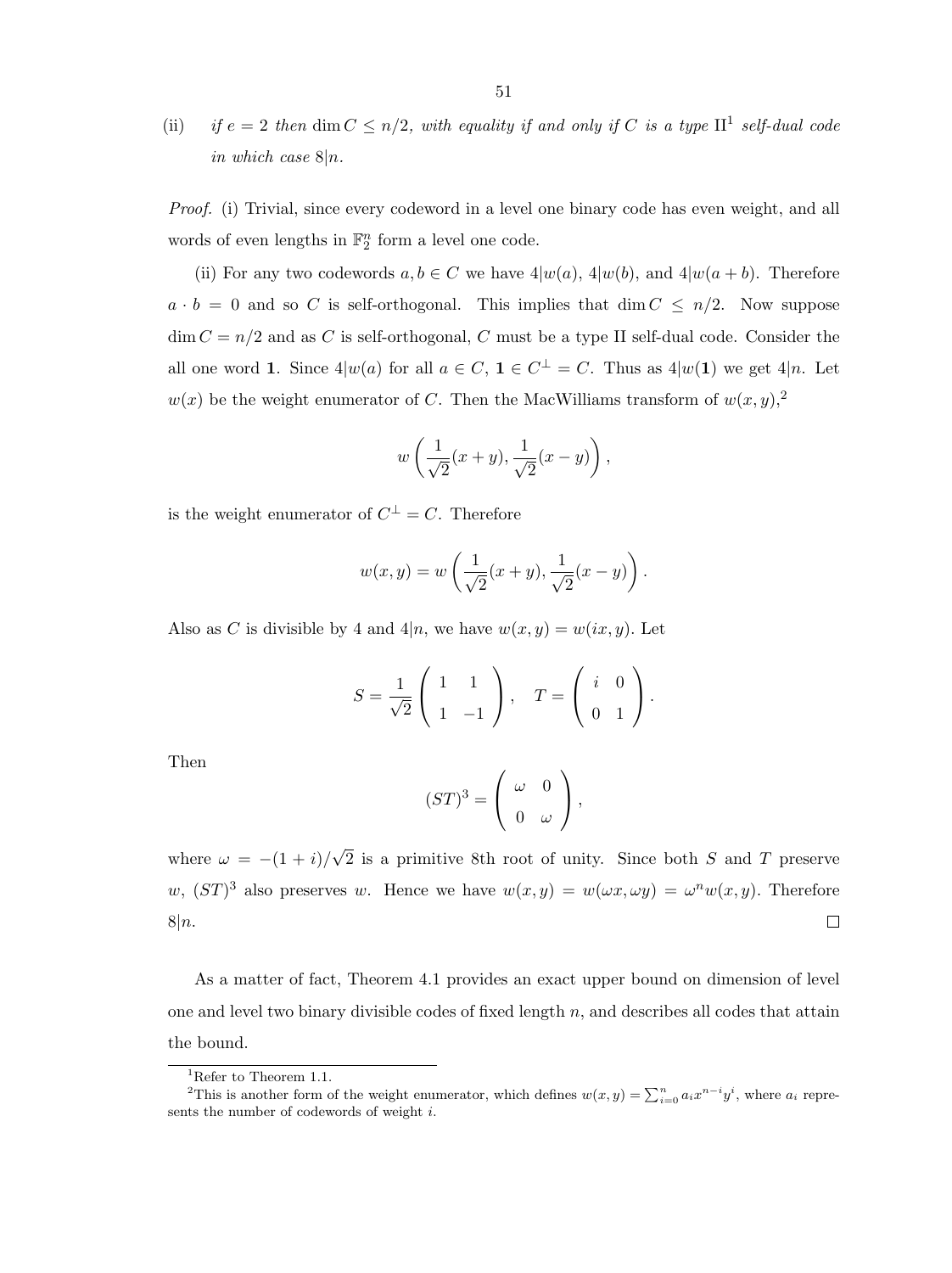### 4.2 Higher Level Codes

Now we want to extend the problem to codes of a higher level  $e \geq 3$ . In other words, we want to find:

- an exact upper bound for the dimension of length  $n$  binary linear codes of divisibility level e; and
- the codes that attain this bound.

A test for a code to be divisible is developed by Harold N. Ward in [War90], as stated in Theorem 1.3. The following proposition is just the binary case of Theorem 1.3, for which we give an elementary proof:

**Proposition 4.2.**  $C$  is a binary linear code of divisibility level at least  $e$  if and only if for any spanning set  $\mathfrak{B}$  of  $C$  we have

$$
2^{e+1-j}|\mathrm{wt}(c_1\dots c_j)\tag{4.1}
$$

for all  $1 \leq j \leq e$  and  $c_1, \ldots, c_j \in \mathfrak{B}$ , where  $c_1 \ldots c_j$  is the componentwise product of  $c_1, \ldots, c_j$ .

*Proof.* Suppose C is divisible by  $2^e$ . We use induction on j to prove (4.1). Base case  $j = 1$ is trivially true as each codeword has a weight divisible by  $2^e$ . Assume that  $(4.1)$  holds for some  $j-1$ . Then as

$$
\text{wt}(c_1 + \dots + c_j) = \sum_{i=1}^j (-2)^{i-1} \sum_{1 \le \alpha_1 < \dots < \alpha_i \le j} \text{wt}(c_{\alpha_1} \dots c_{\alpha_i}),\tag{4.2}
$$

for all  $c_1, \ldots, c_j \in \mathfrak{B}$ , we have  $(-2)^{j-1} \text{wt}(c_1 \ldots c_j) \equiv 0 \pmod{2^e}$ . Therefore  $(4.1)$  also holds for  $j$ .

On the other hand, suppose (4.1) holds for all integers  $1 \leq j \leq e$  and  $c_1, \ldots, c_j \in \mathfrak{B}$ . Since **B** is a spanning set of C, any codeword  $c \in C$  is a linear combination  $c = c_1 + \cdots + c_k$ for some  $c_1, \ldots, c_k \in \mathfrak{B}$ . Then (4.2) together with (4.1) assert that wt(c) is divisible by  $2^e$ . Therefore, the code  $C$  is divisible by  $2^e$ .  $\Box$ 

Denote the set of binary linear codes of length n and divisibility level e as  $\mathcal{C}(n, e)$ . By assuming that  $C \in \mathcal{C}(n, e)$  and the all-one-word is in C, n must be a multiple of  $2^e$ . Note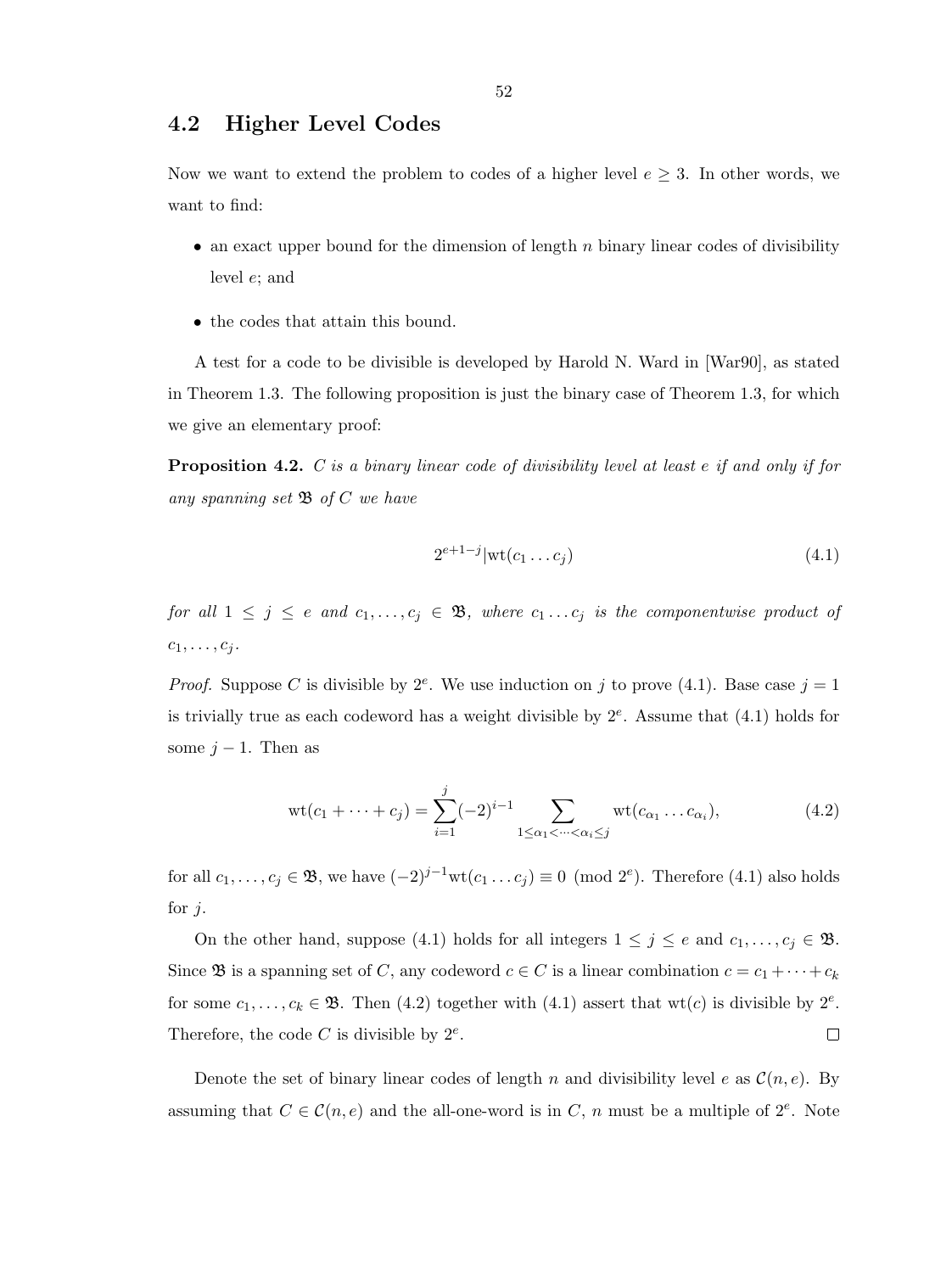that on the other hand, if n is a multiple of  $2^e$ , the all-one-word must be in C in order that its dimension attains the maximum. Now we start with the first nontrivial case where  $n = 2^{e+1}$ .

**Theorem 4.3.** Suppose  $C \in \mathcal{C}(n, e)$ , where  $n = 2^{e+1}$  and  $e \ge 0$ . Then the dimension of C cannot exceed  $e + 2$ . Moreover, such a code C is equivalent to the first order Reed-Muller code RM $[1, e+1]$  if dim  $C = e+2$ .

*Proof.* Write  $k = \dim C$ . Let  $C_1$  be a  $(k-1)$ -dimensional subcode of C such that the allone-word  $\mathbf{1} \notin C_1$ . Then all the nonzero codeword in  $C_1$  has weight  $2^e$ . By Ward's bound,  $k-1 \le e+1$ . That is,  $k \le e+2$ . If  $k = e+2$ ,  $C_1$  is a code of length  $2^{e+1}$ , single nonzero weight  $2^e$ , and dimension  $e+1$ , so it is equivalent to the  $(e+1)$ -dimensional dual Hamming code. Therefore, C is equivalent to  $RM[1, e+1]$ .  $\Box$ 

Our next step deals with code length  $n = 2^{e+2}$ , and we have a similar theorem as follows:

**Theorem 4.4.** Suppose  $C \in \mathcal{C}(n, e)$ , where  $n = 2^{e+2}$  and  $e \geq 3$ . Then the dimension of C cannot exceed  $2(e + 2)$ . Moreover, such a code C is equivalent to the concatenation  $RM[1, e+1] \oplus RM[1, e+1]$  if  $\dim C = 2(e+2)$ .

*Proof.* Let  $k = \dim C$ . First we prove that  $k \leq 2(e+2)$  by induction on e. Otherwise assume  $k = 2e + 5$ , and there exists some codeword c with weight  $2^{e+1}$  by Corollary 3.8. Let I be the support of c and J be the complement of I. Let  $C_1$  be the projection of C on I and  $C_0$  be the subcode of C that vanishes on I. Then

$$
\dim C = \dim C_1 + \dim C_0.
$$

 $C_1$  is divisible by  $2^{e-1}$  by Proposition 4.2. Thus  $C_1 \in \mathcal{C}(2^{e+1}, e-1)$ . When  $e = 3$ , dim  $C_1 \leq$  $2^e = 2(e+1)$  by Theorem 4.1; and when  $e \geq 4$ , dim  $C_1 \leq 2(e+1)$  by induction hypothesis. Ignoring the zero-coordinates,  $C_0 \in \mathcal{C}(2^{e+1}, e)$ . So by Theorem 4.3, dim  $C_0 \le e+2$ . If  $C_1$ is also divisible by  $2^e$ , then dim  $C_1 \le e+2$  again by Theorem 4.3. Hence dim  $C \le 2(e+2)$ . Moreover, if dim  $C = 2(e + 2)$  then C is equivalent to  $RM[1, e + 1] \oplus RM[1, e + 1]$ , still by Theorem 4.3.

Now suppose there exists some  $c_1 \in C_1$  such that  $2^{e-1}|\text{wt}(c_1)$  but  $2^e \nmid \text{wt}(c_1)$ . Let  $c'_1$  be the codeword in C whose projection on I is  $c_1$ . Since c, 1, and  $1+c$  are all codewords in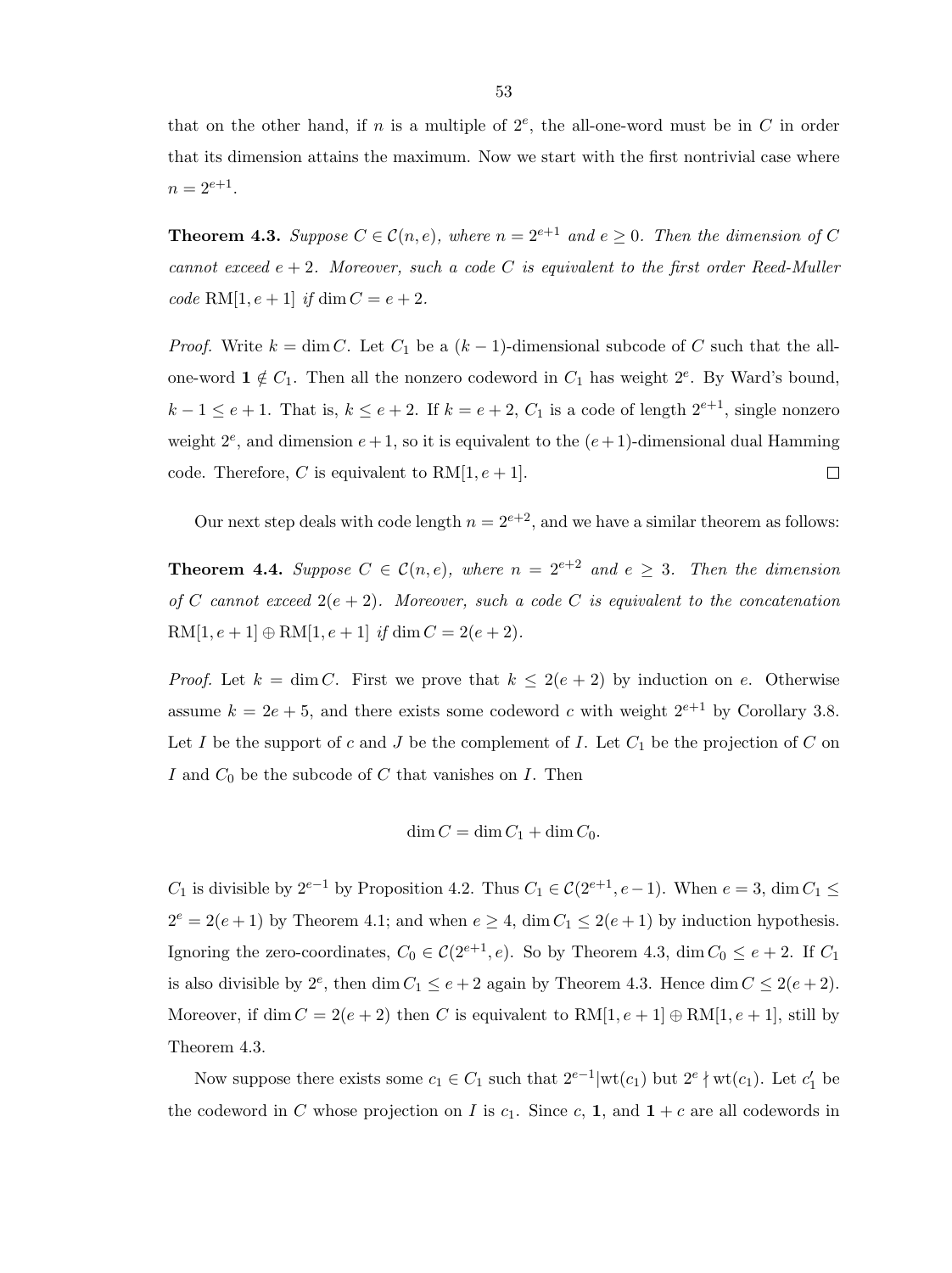C, we may assume that after rearranging the coordinates,<sup>3</sup>  $c'_1$  looks like

1 . . . 1 0 . . . 0 0 . . . 0 0 . . . 0 1 . . . 1 0 . . . 0 0 . . . 0 0 . . . 0 L K ,

where each block contains  $2^{e-1}$  0's or 1's. Note that we assume that the first four blocks form I. Now suppose  $c_0 \in C_0$ . Then the support of  $c_0$  must either include K or disjoint with K by Proposition 4.2. Since  $1 + c \in C_0$ , we may assume  $K \subseteq \text{supp}(c_0)$ . In order that  $\dim C_0 \geq 3$ , there must exist a basis of  $C_0$  that looks like

0 . . . 0 0 . . . 0 0 . . . 0 0 . . . 0 1 . . . 1 1 . . . 1 0 . . . 0 0 . . . 0 0 . . . 0 0 . . . 0 0 . . . 0 0 . . . 0 1 . . . 1 0 . . . 0 1 . . . 1 0 . . . 0 0 . . . 0 0 . . . 0 0 . . . 0 0 . . . 0 1 . . . 1 0 . . . 0 0 . . . 0 1 . . . 1 L K .

Thus dim  $C_0$  cannot exceed 3, and dim  $C = 2e + 5$  implies that dim  $C_1 = 2(e + 1)$  (which is the maximum by Theorem 4.3), and dim  $C_0 = 3$ . By symmetry, we know that the following words are also in C:

$$
\begin{array}{cccccccccc} 1 \dots 1 & 1 \dots 1 & 0 \dots 0 & 0 \dots 0 & 0 \dots 0 & 0 \dots 0 & 0 \dots 0 & 0 \dots 0 & 0 \dots 0 \\ 1 \dots 1 & 0 \dots 0 & 1 \dots 1 & 0 \dots 0 & 0 \dots 0 & 0 \dots 0 & 0 \dots 0 & 0 \dots 0 \\ 1 \dots 1 & 0 \dots 0 & 0 \dots 0 & 1 \dots 1 & 0 \dots 0 & 0 \dots 0 & 0 \dots 0 & 0 \dots 0 \\ L & & & & K \end{array}
$$

.

Therefore a basis for  $C_1$  contains

$$
\begin{array}{cccccc}\n1 \dots 1 & 0 \dots 0 & 0 \dots 0 & 0 \dots 0 \\
0 \dots 0 & 1 \dots 1 & 0 \dots 0 & 0 \dots 0 \\
0 \dots 0 & 0 \dots 0 & 1 \dots 1 & 0 \dots 0 \\
0 \dots 0 & 0 \dots 0 & 0 \dots 0 & 1 \dots 1 \\
L\n\end{array}
$$

.

Let  $C_2$  be the subcode of  $C_1$  generated by the above four codewords and let  $C_3$  be such that  $C_1 = C_2 \oplus C_3$ . Then all codewords in  $C_1$  that are not divisible by  $2^e$  must be in  $C_2$ .

<sup>3</sup>Rearrangement of coordinates is always allowed, and we just mention it here once and for all.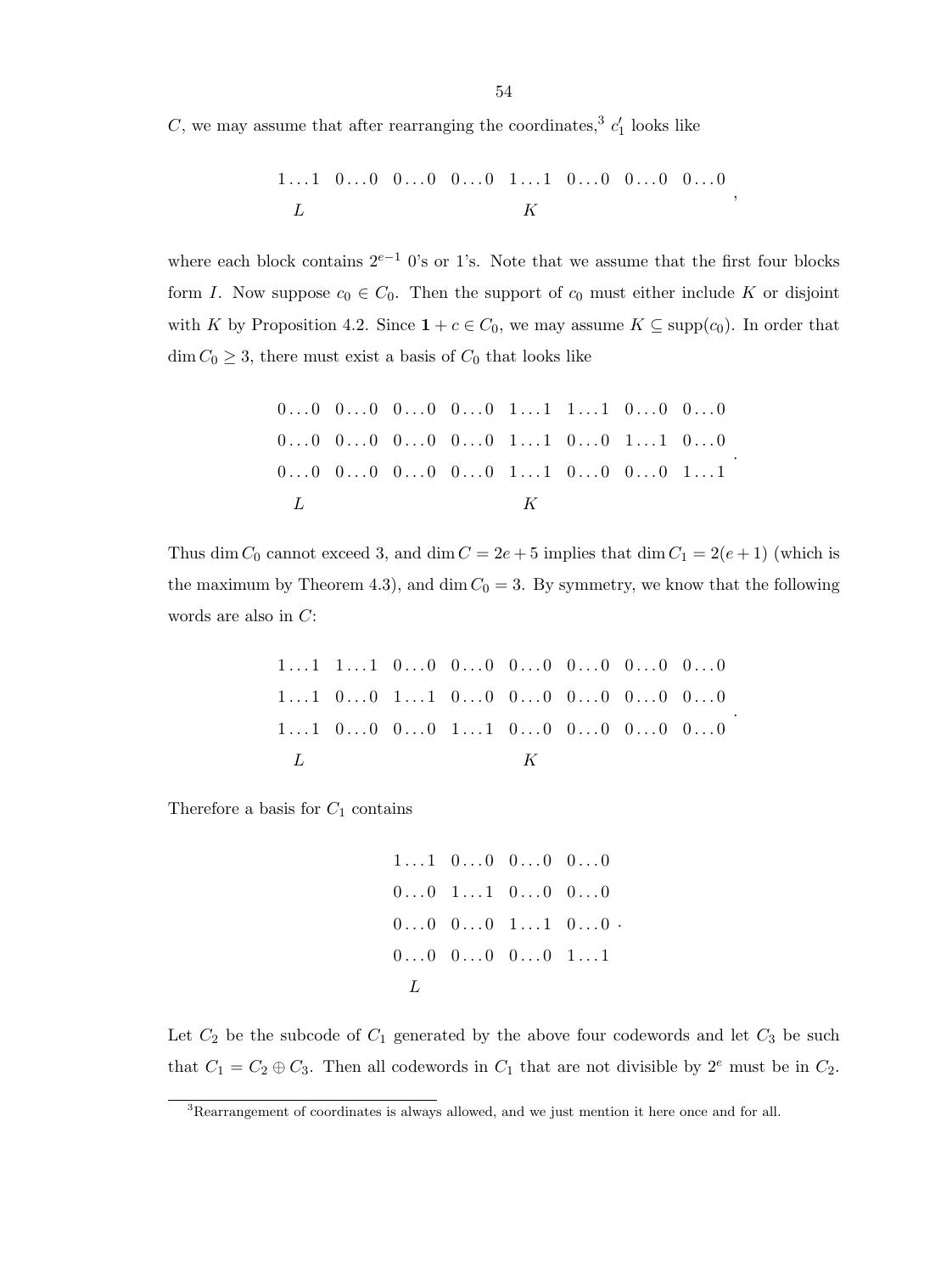Now there is a 3-dimensional subcode  $C_4$  of  $C_2$  with divisor  $2^e$ . Consider  $C_5 = C_3 \oplus C_4$ , which is of length  $2^{e+1}$  and divisor  $2^e$ . So by Theorem 4.3, dim  $C_5 \le e+2$ . Since

$$
\dim C_1 = \dim C_2 + \dim C_3 = \dim C_3 + \dim C_4 + 1 = \dim C_5 + 1 \le e + 3,
$$

we know that  $\dim C = \dim C_1 + \dim C_0 \le e + 6 < 2e + 5$ . Therefore we must always have  $\dim C \leq 2(e+2)$  for all  $e \geq 3.$ 

Now suppose dim  $C = 2(e + 2)$ . Besides the case we already have, which gives

$$
C = \text{RM}[1, e+1] \oplus \text{RM}[1, e+1],
$$

there are two other possibilities for dim  $C_1$  and dim  $C_0$ , which we want to eliminate by using induction on e.

(i) dim  $C_1 = 2(e + 1)$ , dim  $C_0 = 2$ .

If  $e = 3$ , there are exactly two cases of  $C_1$  up to equivalence. The generator matrices for  $C$  in the two cases are as follows:

Case (a).  $C$  is generated by

$$
G = \left(\begin{array}{cccc} 11110000 & & 11110000 \\ 00001111 & & & 000001111 & & \textbf{0} \\ 11001100 & & & 11001100 & & 0 \\ 10101010 & & & 10101010 & & 11110000 \\ & & & 11110000 & & & 11110000 \\ & & & 00001111 & & & 000001111 \\ & & & 11001100 & & & 11001100 \\ & & & 10101010 & & & 10101010 \\ & & & & 0 & & 01000000 & & 11111111 \end{array}\right)
$$

,

where 0's represent zero matrices of proper sizes, and  $C_1$  is equivalent RM[1,3]  $\oplus$  RM[1,3] generated by the upper left 16 by 8 minor of G. Note that this code is equivalent to  $\label{eq:rm1} \mathrm{RM}[1,e+1]\oplus \mathrm{RM}[1,e+1].$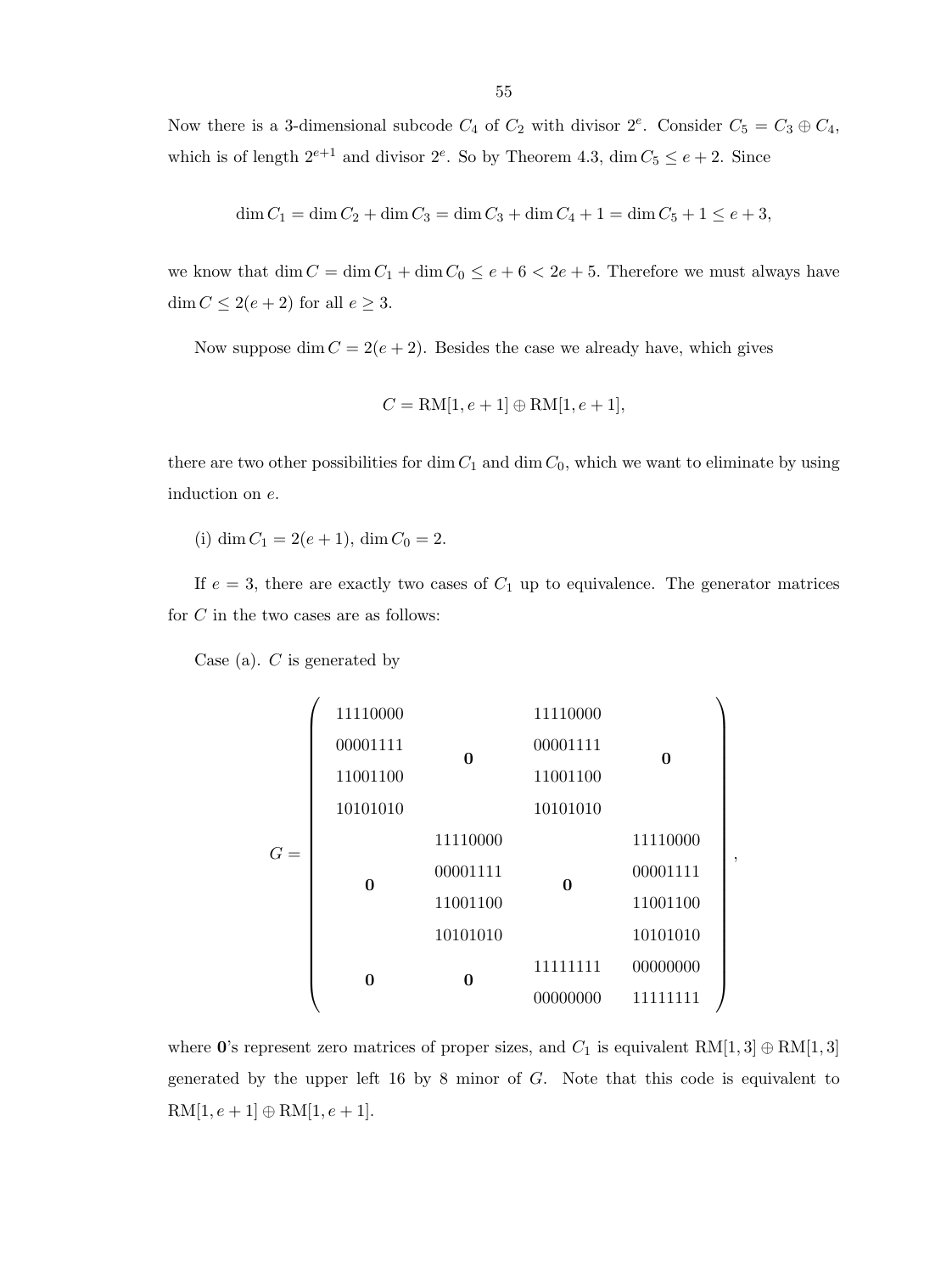



where 0 is a zero matrix, and A is some 16 by 8  $\{0,1\}$ -matrix. However, no matter what A stands for, we cannot complete the generator matrix  $G$  without violating Proposition 4.2.

If  $e \geq 4$ ,  $C_1$  is equivalent to RM[1, e]  $\oplus$  RM[1, e] by the induction hypothesis, and a generator matrix for  $C$  is similar as in case (a), which implies that  $C$  is equivalent to  $RM[1, e+1] \oplus RM[1, e+1].$ 

(ii) dim  $C_1 = 2e + 1$ , dim  $C_0 = 3$ .

Since (i) cannot give any new code, a similar argument as above leads to dim  $C \leq e+6$  $2e + 4$  for all  $e \geq 3$ .

Therefore up to equivalence there is a unique  $C \in \mathcal{C}(2^{e+2}, e)$  with dimension  $2(e+2)$ . Moreover, it is the concatenation  $RM[1, e+1] \oplus RM[1, e+1]$  of two copies of the first order  $\Box$ Reed-Muller code.

Now our idea is to generalize Theorem 4.4 for larger code length  $n$  by an induction proof. The following theorem guarantees that if there always exists a codeword of weight  $2^{e+1}$ , then the induction will go on well:

**Theorem 4.5.** Suppose the dimension of a level e code of length  $n - 2^{e+1}$   $(n = m \cdot 2^{e+1})$ and  $m \geq 2$  an integer) cannot exceed  $(m-1)(e+2)$ , and suppose such a code is unique up to equivalence if its dimension equals  $(m-1)(e+2)$ . Then if  $C \in \mathcal{C}(n,e)$ , and there exists some codeword of weight  $2^{e+1}$ , then dim  $C \leq m(e+2)$ . Moreover, if dim  $C = m(e+2)$ , such a code C is equivalent to the concatenation  $\mathrm{RM}[1, e+1]^m$  of m copies of the first order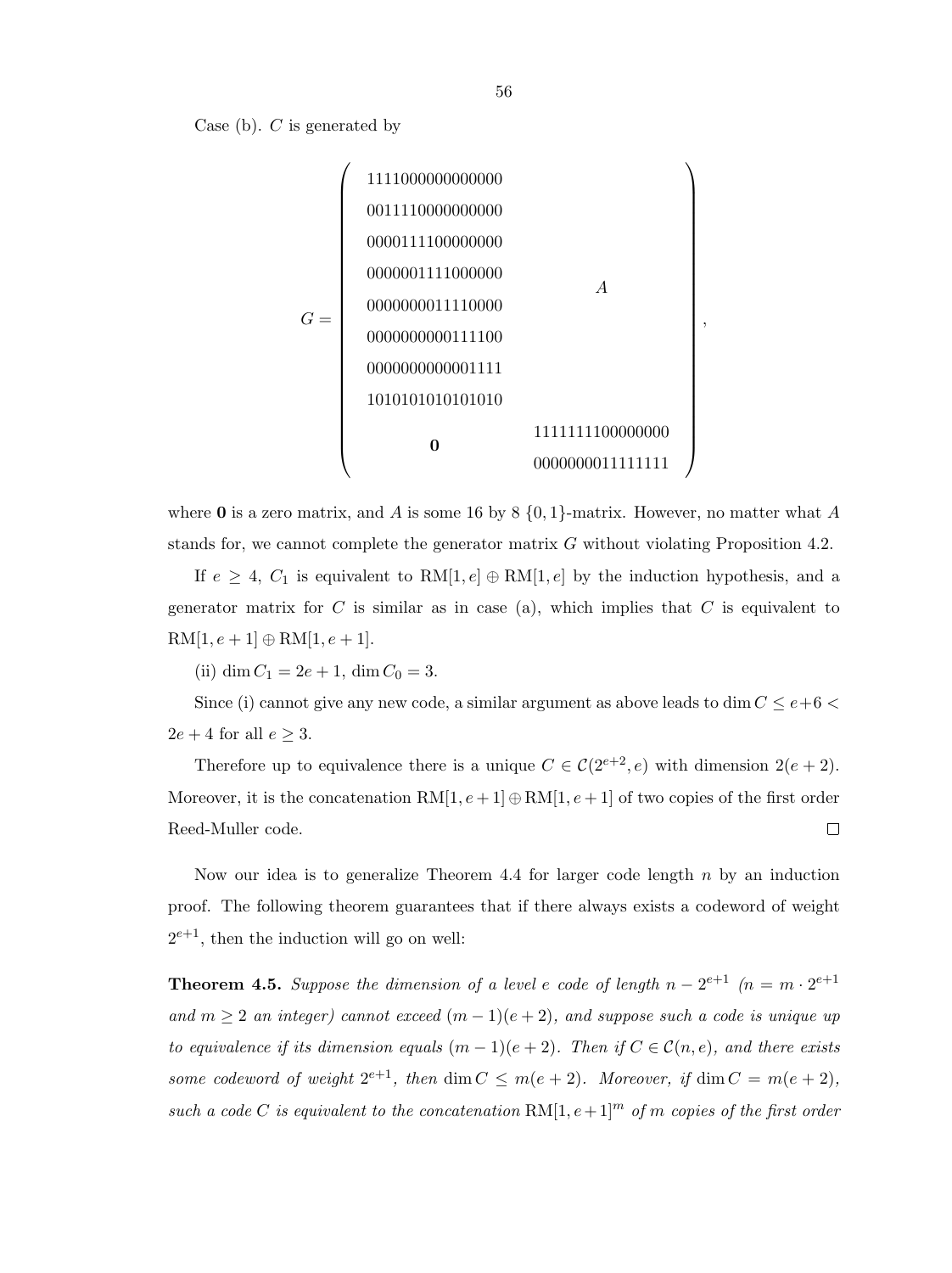*Proof.* Let  $c \in C$ , and  $wt(c) = 2^{e+1}$ . Let I be the support of c and J be the complement of I. Let  $C_1$  be the projection of C on I and  $C_0$  be the subcode of C that vanishes on I. Still, we have dim  $C = \dim C_1 + \dim C_0$ . Note that  $C_1$  is of level  $e - 1$  and  $C_0$  is of level e. Let  $C_2$  be a maximum level e subcode of  $C_1$ . Then we may write a basis of  $C_1$  as  $\mathfrak{B} = \{c_1, \ldots, c_r, b_1, \ldots, b_s, a_1, \ldots, a_t\}$ , where  $\{b_1, \ldots, b_s, a_1, \ldots, a_t\}$  is a basis of  $C_2$ . Moreover,  $2^{e-1}$  |wt $(c_i)$  but  $2^e \nmid \text{wt}(c_i)$ , so we may assume that  $\text{wt}(c_i) = 2^{e-1}$  for all  $1 \leq i \leq r$ . And suppose

$$
\{(c_1, c'_1), \ldots, (c_r, c'_r), (b_1, \mathbf{0}), \ldots, (b_s, \mathbf{0}), (a_1, a'_1), \ldots, (a_t, a'_t), (\mathbf{0}, d_1), \ldots, (\mathbf{0}, d_l)\}
$$

is a basis of C, where  $\{(\mathbf{0}, d_1), \ldots, (\mathbf{0}, d_l)\}\$ is a basis of  $C_0$ . We also know that

$$
\{a'_1,\ldots,a'_t,d_1,\ldots,d_l\}
$$

forms a basis of a level e code of length  $n - 2^{e+1}$ . Thus  $t + l \leq (m - 1)(e + 2)$ . Moreover  $r + s + t \le 2(e + 1)$  by Theorem 4.4. If  $s = e + 2$  then  $r = 0$  by Proposition 4.2, and  $t = 0$ by Theorem 4.3. Therefore

$$
\dim C = r + s + t + l \le e + 2 + (m - 1)(e + 2) = m(e + 2),
$$

and dim  $C = m(e + 2)$  implies that dim  $C_0 = (m - 1)(e + 2)$ , thus it is equivalent to  $RM[1, e+1]^{m-1}$  by the hypothesis. So as  $C_1$  is another copy of  $RM[1, e+1]$ , C is equivalent to RM[1,  $e + 1$ ]<sup>m</sup>. If  $4 \le s \le e + 1$  then we still have  $r = 0$  by Proposition 4.2. Therefore

$$
\dim C = r + s + t + l \le 0 + (e + 1) + (m - 1)(e + 2) < m(e + 2).
$$

If  $s = 3$  then  $r \le 1$  by Proposition 4.2. Still, we have

$$
\dim C = r + s + t + l \le 1 + 3 + (m - 1)(e + 2) < m(e + 2).
$$

Therefore, we may suppose from now on that  $s = 1$  or 2.

First we will show  $r \leq e$  by induction on e. There must exist a codeword  $\tilde{c} \in C_2$  with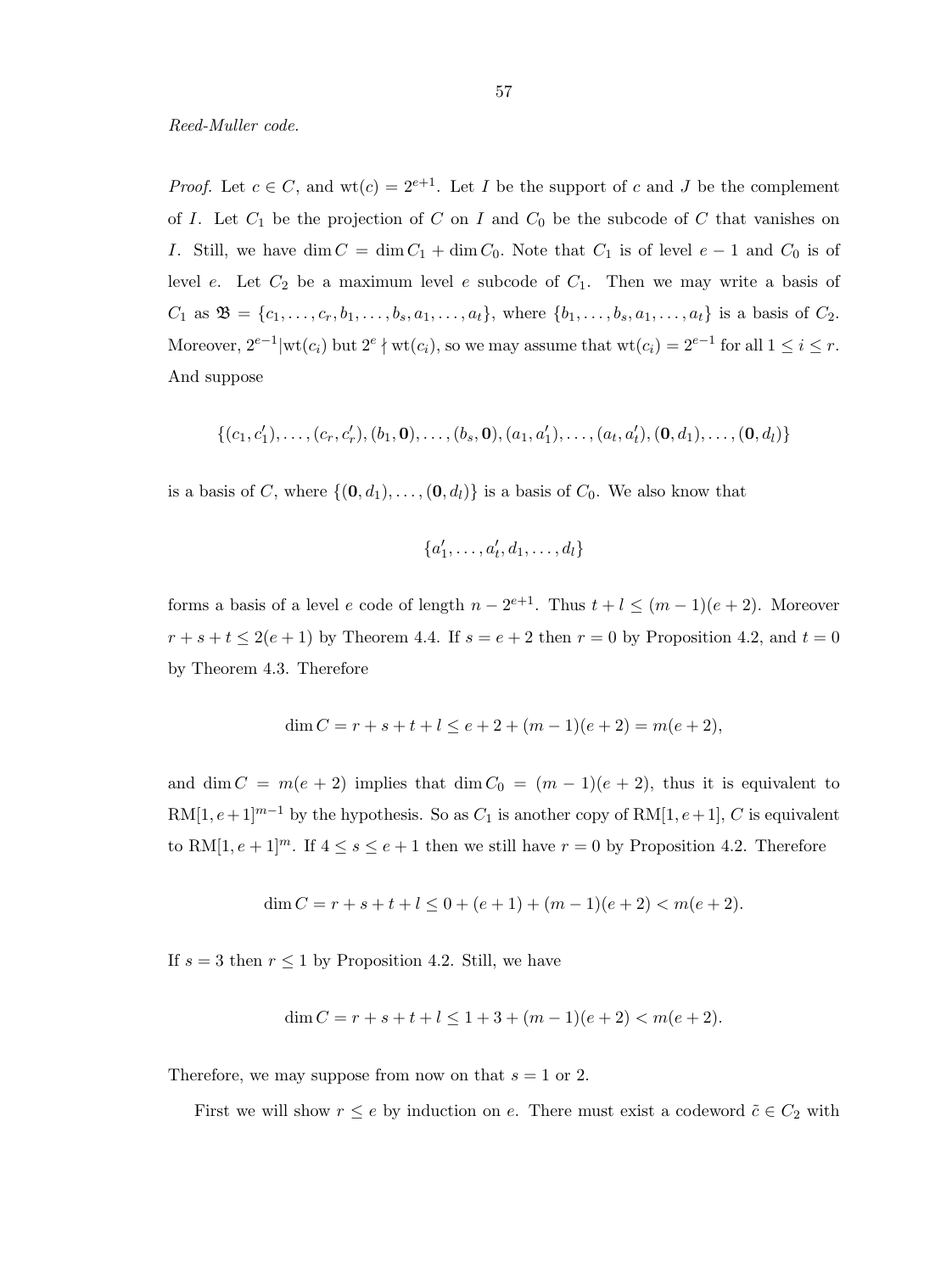weight  $2^e$ . Otherwise Corollary 3.8 alone asserts that  $r \leq e$ . Now consider the codewords  $c_1, \ldots, c_r \in C_1$ . If for some  $c_i, 1 \leq i \leq r$ , we have the *componentwise product*  $c_i \tilde{c} = c_i$ , then  $\langle \tilde{c}_i \rangle + \tilde{C}_2$  is divisible by  $2^{e-1}$ , where  $\tilde{\cdot}$  represents the projection on the support of  $\tilde{c}$ . Therefore we may assume that there is no  $c_j$  with  $c_j \tilde{c} = 0$ , otherwise  $\langle c_i + c_j \rangle \oplus C_2$  is divisible by  $2^e$  which contradicts that  $C_2$  is maximal. If there are some  $c_j \neq c_k$  distinct from  $c_i$  with  $c_j\tilde{c} = c_j$  and  $c_k\tilde{c} = c_k$ , then by Proposition 4.2, there is no such  $c_h$  that  $\text{wt}(c_h\tilde{c}) = 2^{e-2}$ . Thus by apply Theorem 4.3 on  $\tilde{C}_2$  we have that  $r \leq e$ . If there is exactly one  $c_j \neq c_i$  with  $c_j\tilde{c} = c_j$ , then again by Proposition 4.2 there is at most one  $c_h$  with  $wt(c_h\tilde{c}) = 2^{e-2}$ . Thus  $r \leq 3 \leq e$ . Suppose for all  $1 \leq j \leq r$  with  $j \neq i$ , we have  $\text{wt}(c_j\tilde{c}) = 2^{e-2}$ . Then for  $e = 3$ , there exists at most one such  $c_i$  with  $c_i c_j = 0$  and one such  $c_k$  with  $w(c_i c_k) = 2$ . Thus  $r \leq 3 = e$ . For  $e > 3$ , by the induction hypothesis we have  $r - 1 \leq e - 1$ . That is,  $r \leq e$ .

Since  $s = 1$  or 2 and  $r \le e$ , we have dim  $C = r + s + t + l \le 2 + e + (m-1)(e+2) = m(e+2)$ , and dim  $C = m(e+2)$  implies that  $r = e$ ,  $s = 2$ . Moreover, we cannot make dim  $C = m(e+2)$ if  $r = e$ ,  $s = 2$ , and  $0 < t < e$ . Otherwise we have to construct the following codewords satisfying that the weight of the componentwise product of each  $h, 2 \leq h \leq e$ , of them is a multiple of  $2^{e+1-h}$ :

$$
\{(b_1\cdot b_j,b),(0,1),(0,b_1),\ldots,(0,b_{j-1}),(b_j,b_j),(b_{j+1},b_{j+1}),\ldots,(b_{e+1},b_{e+1})\},\
$$

where  $\{1, b_1, \ldots, b_{e+1}\}$  is a basis for RM[1,  $e + 1$ ], and  $3 \leq j \leq e + 1$ . To see that there exists no proper b that satisfies the construction, we may just let  $h = e - j + 2$  and consider for all  $1 \le k \le j$  the following codewords:  $(b_1b_j, b), (\delta_{kj}b_k, b_k), (b_{j+1}, b_{j+1}), \ldots, (b_{e+1}, b_{e+1}).$ Now the only undiscussed case is that of  $r = e$ ,  $s = 2$ , and  $t = 0$  or e. In order that  $\dim C = m(e+2)$ , C<sub>0</sub> must be equivalent to RM[1, e + 1]<sup>m−1</sup> by the hypothesis. Moreover, a generator matrix for C must look like

$$
\left(\begin{array}{cccc}B_0 & \mathbf{0} & A_1 & \dots & A_{m-1} \\ \mathbf{1} & \mathbf{0} & \mathbf{0} & \dots & \mathbf{0} \\ \mathbf{0} & \mathbf{1} & \mathbf{0} & \dots & \mathbf{0} \\ B_1 & G & \dots & \mathbf{0} \\ \vdots & \vdots & \ddots & \vdots \\ B_{m-1} & \mathbf{0} & \dots & G\end{array}\right)
$$

,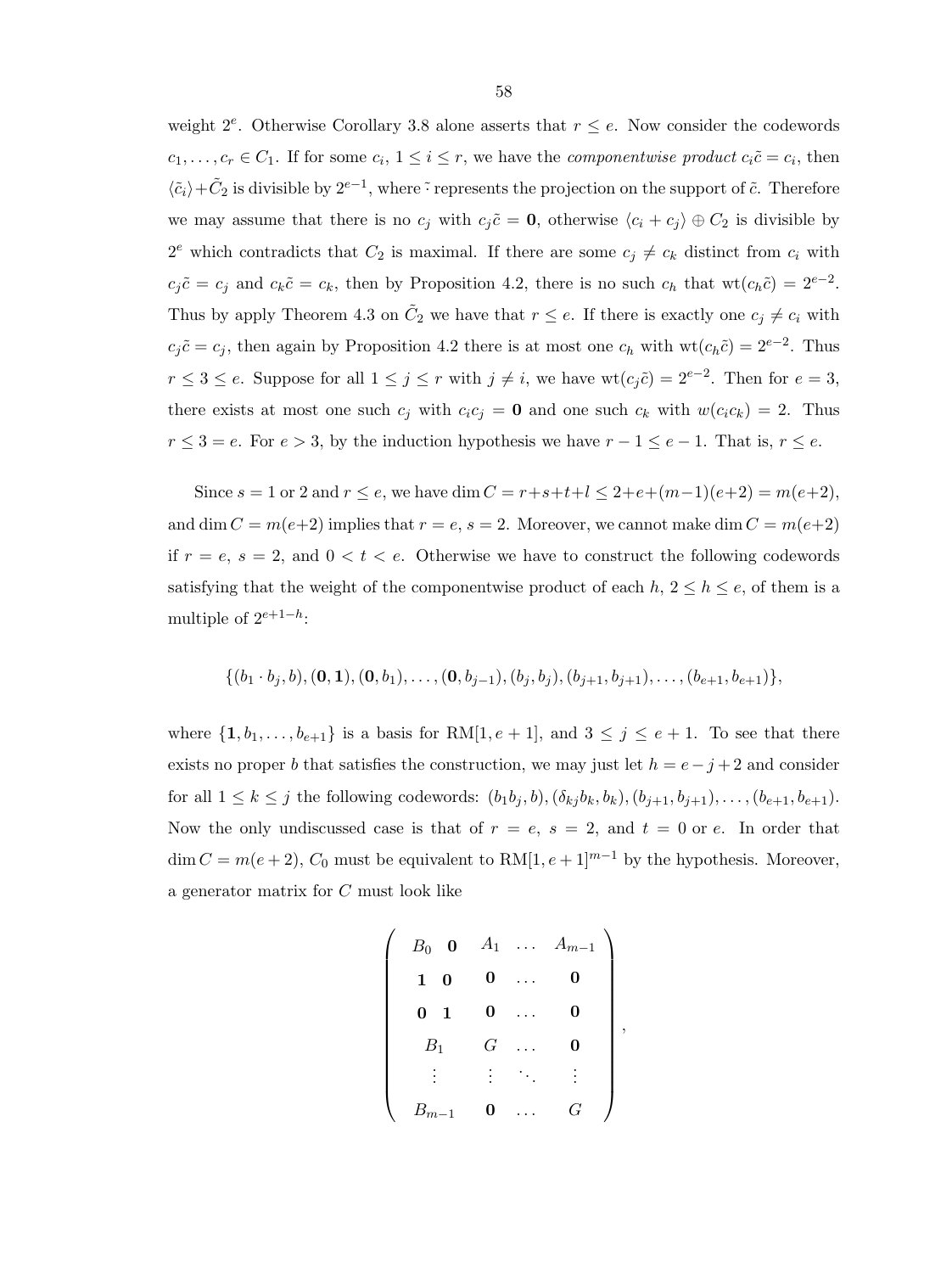where both G and

$$
\left(\begin{array}{c} B_0 \\[1mm] {\bf 1} \end{array}\right)
$$

are generator matrices for RM $[1, e+1]$ , and each  $B_i$ ,  $1 \le i \le m-1$ , contains 0 or e linearly independent vectors. By Proposition 4.2, there must be exactly one of the  $B_i$ 's containing  $e$  linearly independent vectors and others are  $0$  matrices. Therefore  $C$  is equivalent to  $RM[1, e+1]^{m}$ .  $\Box$ 

Note that if the length of the level  $e$  code  $C$  is an odd multiple  $2^e$ , then we have a similar theorem as follows:

**Theorem 4.6.** Let C be a level e code of length  $(2m + 1)2^e$ , where  $m \geq 2$ . Suppose the dimension of any level e code with length  $(2m-1)2^e$  cannot exceed  $(m-1)(e+2)+1$  and attains the bound if and only if the code is equivalent to the direct sum of RM[1,  $e + 1$ ]<sup>m-1</sup> and a 1-dimensional code generated by a weight  $2^e$  word. Moreover, assume that there exists a codeword of weight  $2^{e+1}$ . Then dim  $C \leq m(e+2)+1$  and equality happens if and only if C is equivalent to the direct sum of  $\text{RM}[1, e+1]^m$  and a 1-dimensional code generated by a  $weight\ 2^e\ word.$ 

Proof. Similar to Theorem 4.5.

Note that Theorem 4.6 is also developed for inductively studying binary code of level e of general length n. The base case for the induction is  $m = 1$ . We may prove this by a similar argument as in Theorem 4.4, except that we take a weight  $2^e$  codeword as c.

The hypothesis about the existence of a weight  $2^{e+1}$  codeword is essential for the induction step to work. Though it seems quite reasonable, we have not figured out a proof of that.

**Conjecture 4.7.** Let C be a level e code of length  $m2^e$  with m a positive integer. Suppose the dimension of C attains the maximum value among such codes. Then there exists a codeword in C with weight  $2^{e+1}$ .

### 4.3 Level Three Codes of Small Lengths

For level e codes with relatively small lengths, the absence of weight  $2^{e+1}$  codewords may cause dramatic decreasing in the code dimension. Thus Conjecture 4.7 may be proved true

 $\Box$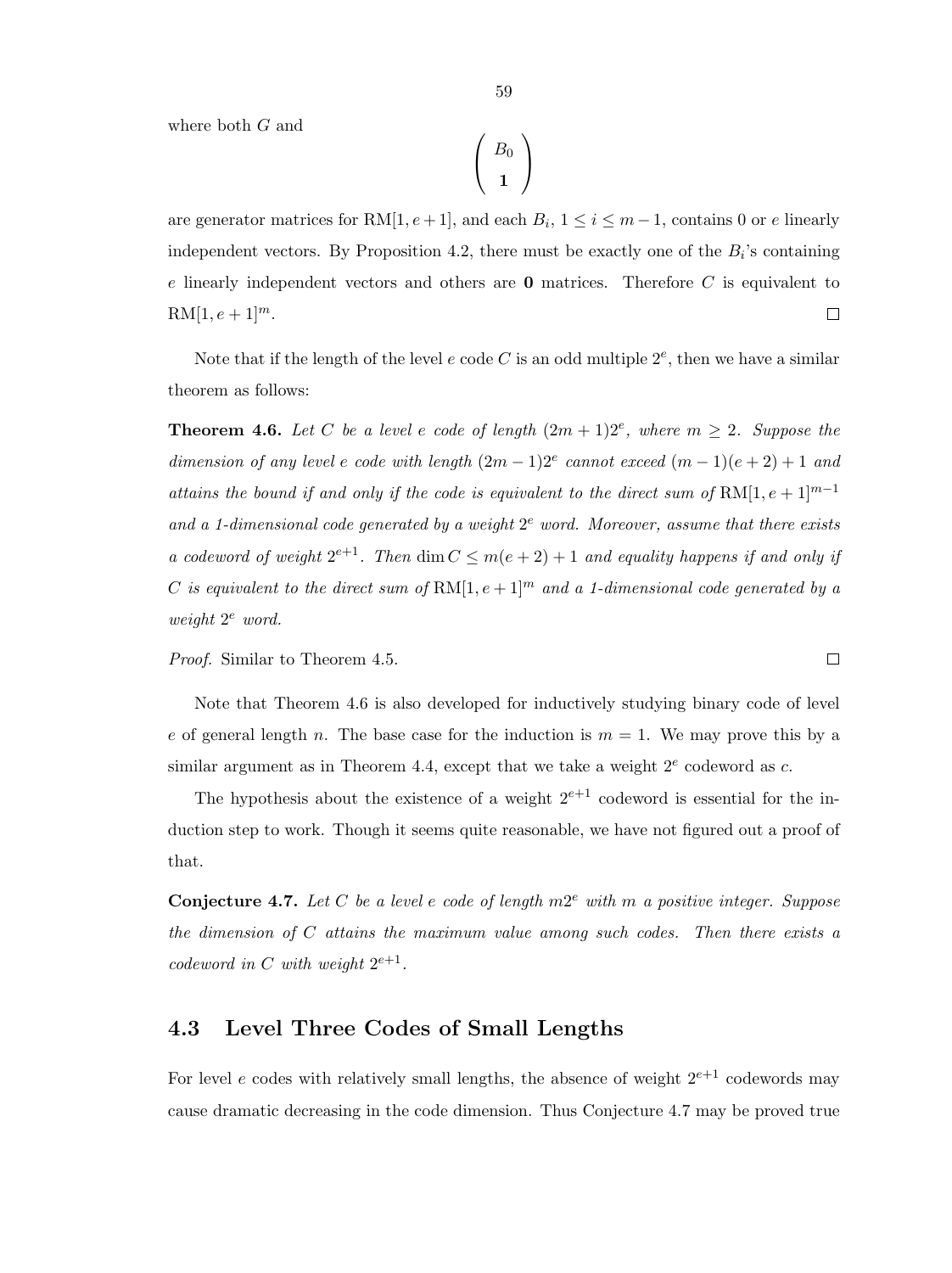for such codes. In this section we deal with level three codes of length  $8m$  where  $2 \le m \le 14$ . First we consider the case of even m's.

**Theorem 4.8.** Let  $C \in \mathcal{C}(n, 3)$  where n is 16, 32, 48, 64, 80, or 96. Then the dimension of C cannot exceed  $5n/16$ . Moreover, such a code of dimension  $5n/16$  is equivalent to  $RM[1,4]^{n/16}.$ 

*Proof.* Theorem 4.3 and 4.4 give  $n = 16$  and 32 cases. Then it suffices to prove that Conjecture 4.7 is true for  $n = 48$  to 112 cases.

For  $n = 48$ , absence of weight 16 codeword implies that no codewords is divisible by 16 except for the all-one-word. Thus Corollary 3.8 gives that dim  $C \leq 5 < 15$ , hence C is not the best one we can get.

For  $n = 64$ , absence of weight 16 codewords gives  $\{8, 24, 32, 40, 56, 64\}$  as the range of the nonzero weights. All codewords of weights 8, 56, 64 must lie in a subspace of dimension less than or equal to 5. Consider the complement subcode  $C'$  whose nonzero weights are 24, 32, 40. By Ward's bound,

$$
\dim C' \le 3(3+1) + v\left(\binom{5}{3}\right) = 13.
$$

Therefore such code C has dimension dim  $C \leq 5 + 13 = 18 < 20$ .

For  $n = 80$ , if both 16 and 32 are missed in the weight range, then again Corollary 3.8 gives that dim  $C \leq 5 < 25$ . Otherwise suppose a weight 32 codeword c does exist, but a weight 16 codeword does not. Let  $I$  be the support of  $c$  and  $J$  be the complement of I. Let  $C_1$  be the projection of C on I, and  $C_0$  be the subcode that vanishes on I. Then  $\dim C = \dim C_1 + \dim C_0$ . Since  $C_1$  is divisible by 4, we have  $\dim C_1 \leq 16$  by Theorem 4.1. As the nonzero weights of  $C_0$  are among  $\{8, 24, 40, 48\}$ , Corollary 3.8 again gives that  $\dim C_0 \leq 5$ . Therefore  $\dim C \leq 16 + 5 = 21 < 25$ .

For  $n = 96$ , absence of weight 16 codes implies that there are at most 15 codewords of weight 8. Then linear programming bound gives dim  $C \leq 28 < 30$ .  $\Box$ 

#### **Theorem 4.9.** Let  $C \in \mathcal{C}(112,3)$ . Then the dimension of C cannot exceed 35.

*Proof.* If there exists a codeword of weight 16, then by Theorem 4.5, dim  $C \leq 35$ . Now suppose there exists no codeword of length 16. Then the number of weight 8 codewords is at most 15. Thus linear programming bound gives dim  $C \leq 35$ .  $\Box$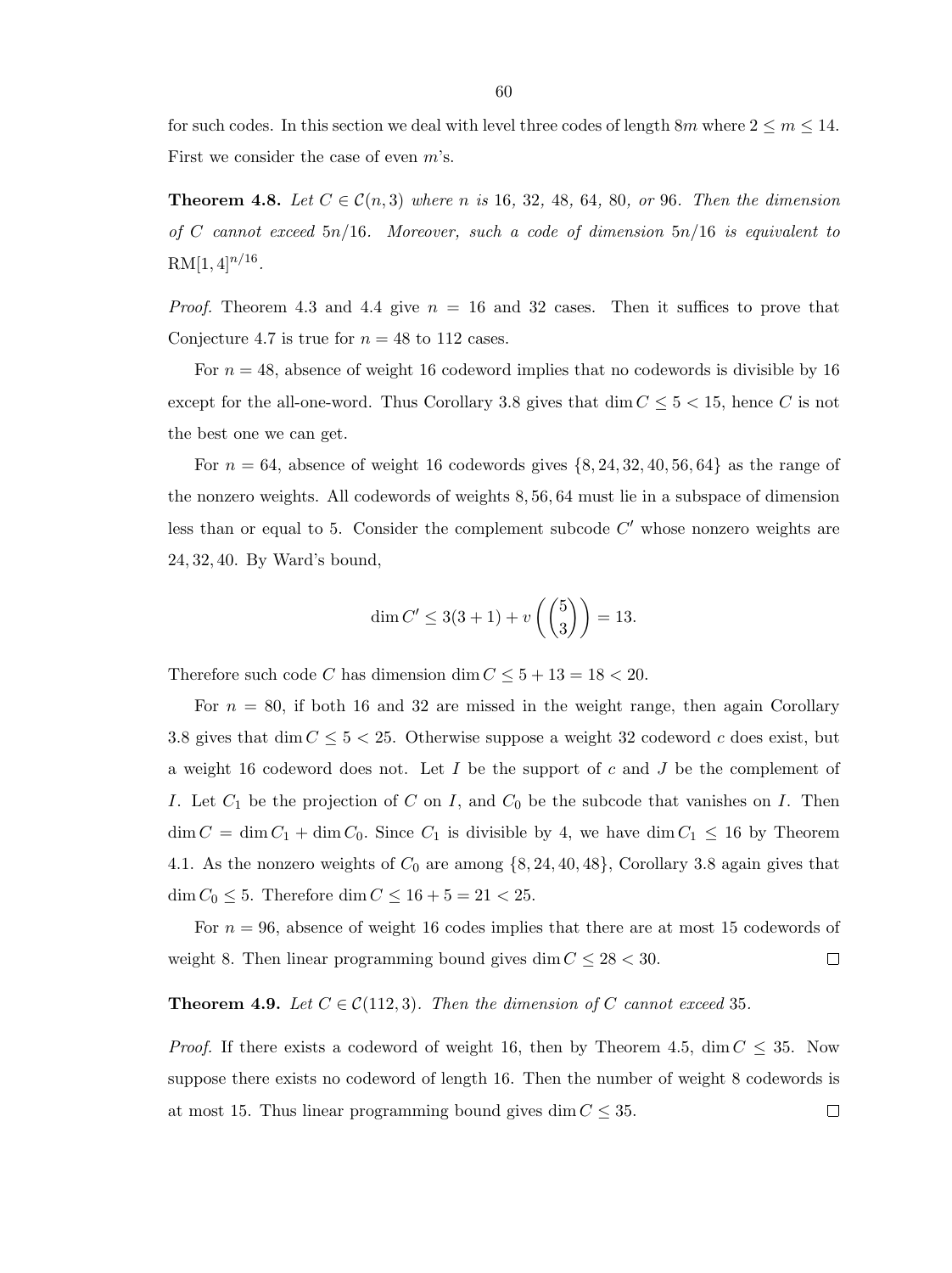Consider also codes with length  $n$ , which is an odd multiple of 8.

**Theorem 4.10.** Let  $C \in \mathcal{C}(n,3)$  where n is 24, 40, 56, 72, or 88. Then the dimension of C cannot exceed  $5(n-8)/16 + 1$ . Moreover, such a code of dimension  $5(n-8)/16 + 1$ is equivalent to the direct sum of  $RM[1, 4]^{n/16}$  and a 1-dimensional subcode generated by a weight 8 codeword.

Proof. Similar to Theorem 4.8.

**Theorem 4.11.** Let  $C \in \mathcal{C}(104, 3)$ . Then the dimension of C cannot exceed 31.

Proof. Similar to Theorem 4.9.

From the above discussion we see that by assuming Conjecture 4.7, level e binary codes with  $e \geq 3$  that attain maximum possible dimension are merely copies of the first order Reed-Muller codes. This property is quite different from level two codes, that is, the doubly even self-dual codes. As we know, the number of selfdual codes of length  $n$  grows rapidly as n goes to infinity. Moreover, the minimum distance can also be sufficiently large.

 $\Box$ 

 $\Box$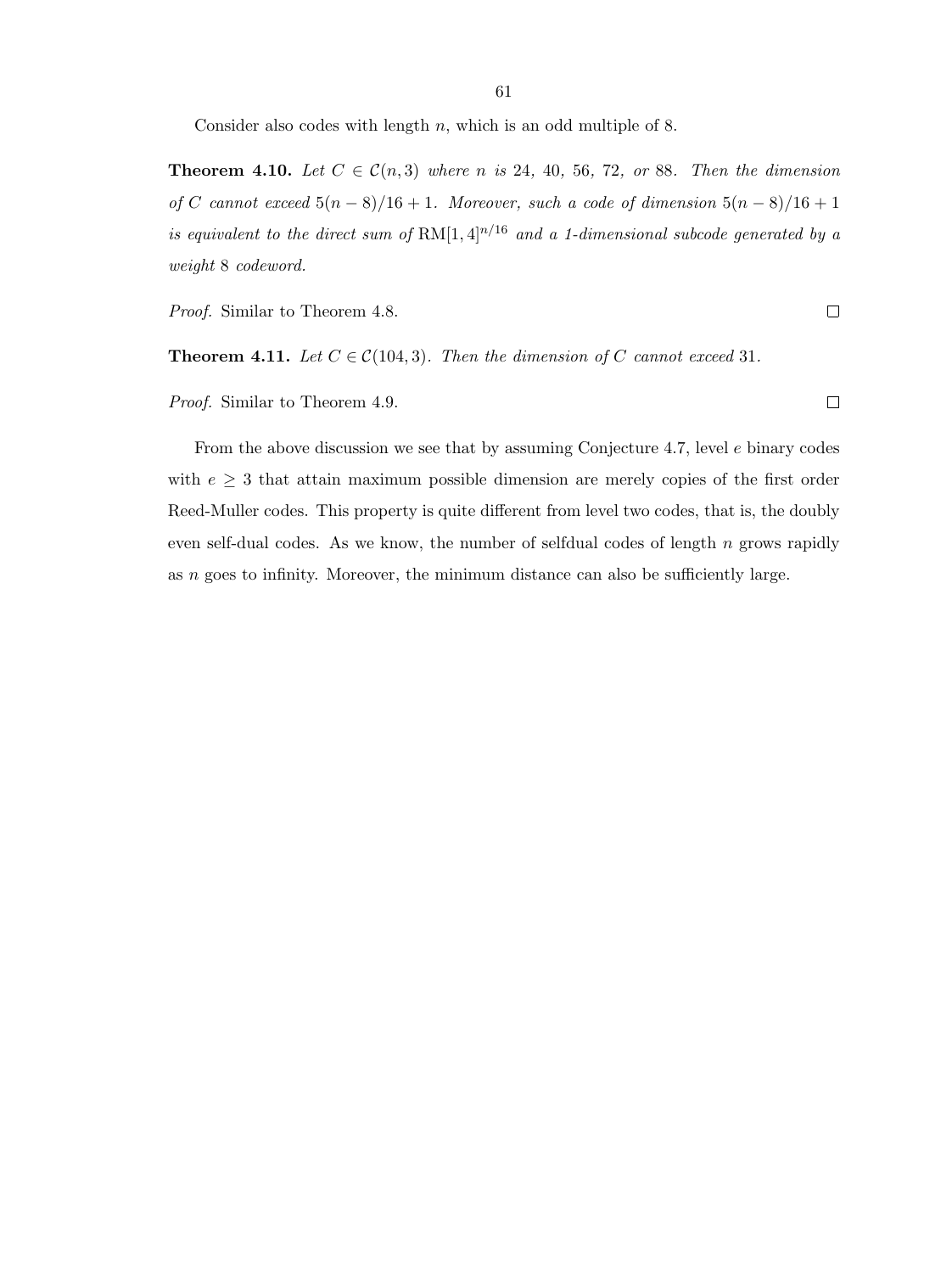## Bibliography

- [Ax64] J. Ax, "Zeros of polynomials over finite fields," Amer. J. Math., vol. 86, pp. 255–261, 1964.
- [BM73] L. D. Baumert and R. J. McEliece, "A note on the Griesmer bound," IEEE Trans. Inform. Theory, vol. 19, pp. 134–135, 1973.
- [Cas86] J. W. S. Cassels, *Local Fields*, Cambridge University Press, Cambridge, 1986.
- [CS90] J. H. Conway and N. J. A. Sloane, "A new upper bound on the minimal distance of self-dual codes," IEEE Trans. Inform. Theory, vol. 36, pp. 1319–1333, 1990.
- [DGS99] S. M. Dodunekov, S. Guritman, J. Simonis, "Some new results on the minimum length of binary linear codes of dimension nine," IEEE Trans. Inform. Theory, vol. 45, pp. 2543–2546, 1999.
- [DHM87] S. M. Dodunekov, T. Helleseth, N. L. Manev, Ø. Ytrehus, "New bounds on binary linear codes of dimension eight," IEEE Trans. Inform. Theory, vol. 33, pp. 917–919, 1987.
- [DM90] S. M. Dodunekov and N. L. Manev, "Minimum possible block length of a linear code for some distance," Problems Inform. Transmission, vol. 26, pp. 173–176, 1990.
- [Dod84] S. M. Dodunekov, "Minimum possible block length of a linear q-ary code with specified dimension and code distance," Problems Inform. Transmission, vol. 20, pp. 239–249, 1984.
- [GH94] P. Greenough and R. Hill, "Optimal linear codes over GF(4)," Discrete Math., vol. 125, pp. 187–199, 1994.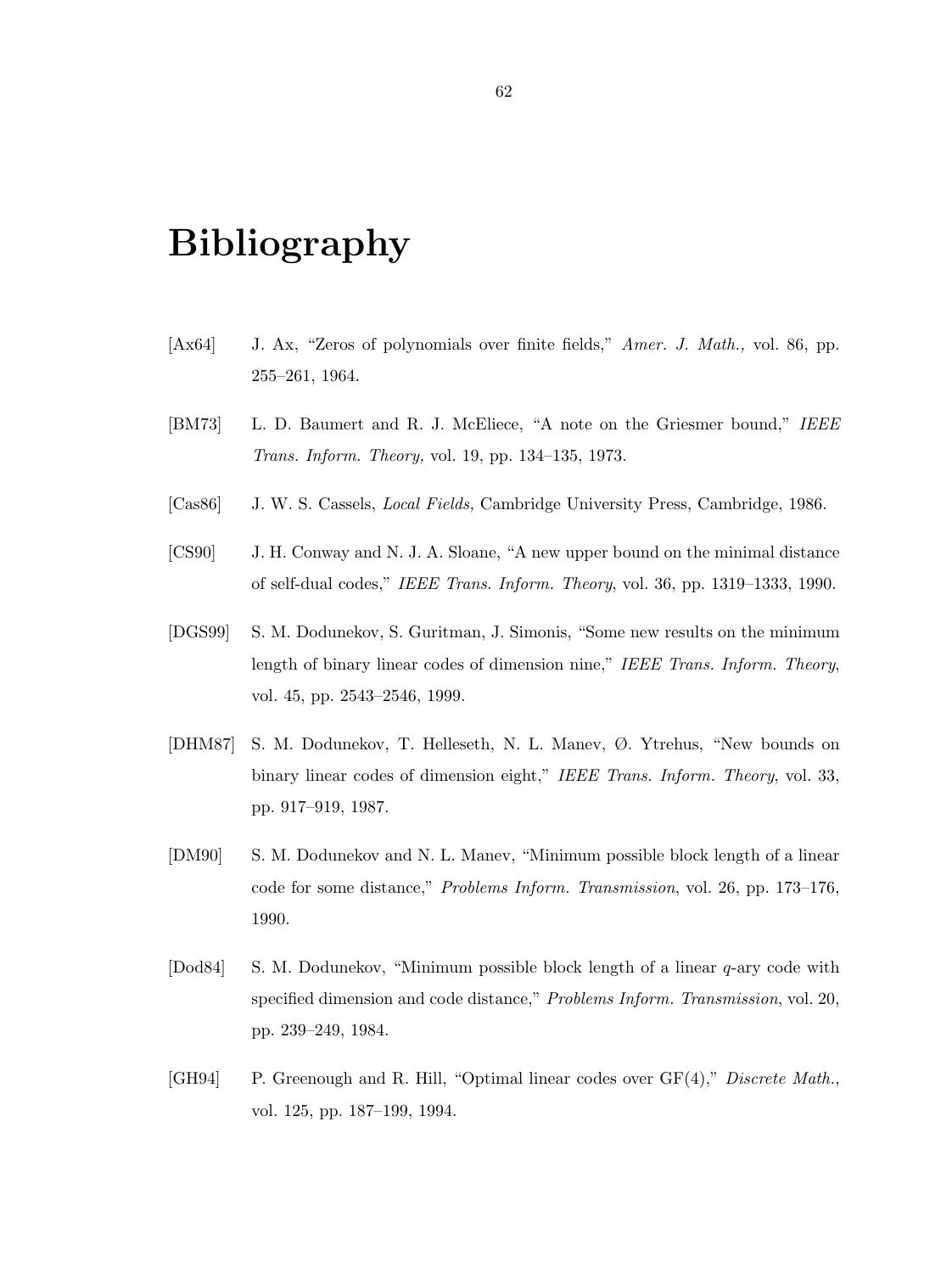- [Gri60] J. H. Griesmer, "A bound for error-correcting codes," IBM J. Res. Develop., vol. 4, pp. 532–542, 1960.
- [HN92] R. Hill and D. E. Newton, "Optimal ternary linear codes," Designs, Codes and Cryptography, vol. 2, pp. 137–157, 1992.
- [HT80] N. Hamada and F. Tamari, "Construction of optimal codes and optimal factorial designs using linear programming," Ann. Discrete Math., vol. 6, pp. 175–188, 1980.
- [LM99] I. Landjev and T. Maruta, "On the minimum length of quaternary linear codes of dimension five," Discrete Math., vol. 202, pp. 145–161, 1999.
- [LRM03] I. N. Landjev, A. Rousseva, T. Maruta, R. Hill, "On optimal codes over the field with five elements," *Designs, Codes and Cryptography*, vol. 29, pp. 165–175, 2003.
- [LW92] J. H. Van Lint and R. M. Wilson, A Course in Combinatorics, Cambridge University Press, Cambridge, 1992.
- [Mar99] T. Maruta, "On the minimum length of q-ary linear codes of dimension four," Discrete Math., vol. 208/209, pp. 427–435, 1999.
- [MS73] C. L. Mallows and N. J. A. Sloane, "An upper bound for self-dual codes," *Inform.* Contr., vol. 22, pp. 188–200, 1973.
- [MS77] F. J. MacWilliams and N. J. A. Sloane, The Theory of Error Correcting Codes, North-Holland Pub. Co., Amsterdam, 1977.
- [PW72] W. W. Peterson and E. J. Weldon, Jr., Error-Correcting Codes, MIT Press, Cambridge, 1972.
- [Rai98] E. M. Rains, "Shadow bounds for self-dual codes," IEEE Trans. Inform. Theory, vol. 44, pp. 134–139, 1998.
- [Ser79] J.-P. Serre, Local Fields, Springer-Verlag, New York, 1979.
- [SS65] G. Solomon and J. J. Stiffler, "Algebraically punctured cyclic codes," Inform. Contr., vol. 8, pp. 170–179, 1965.